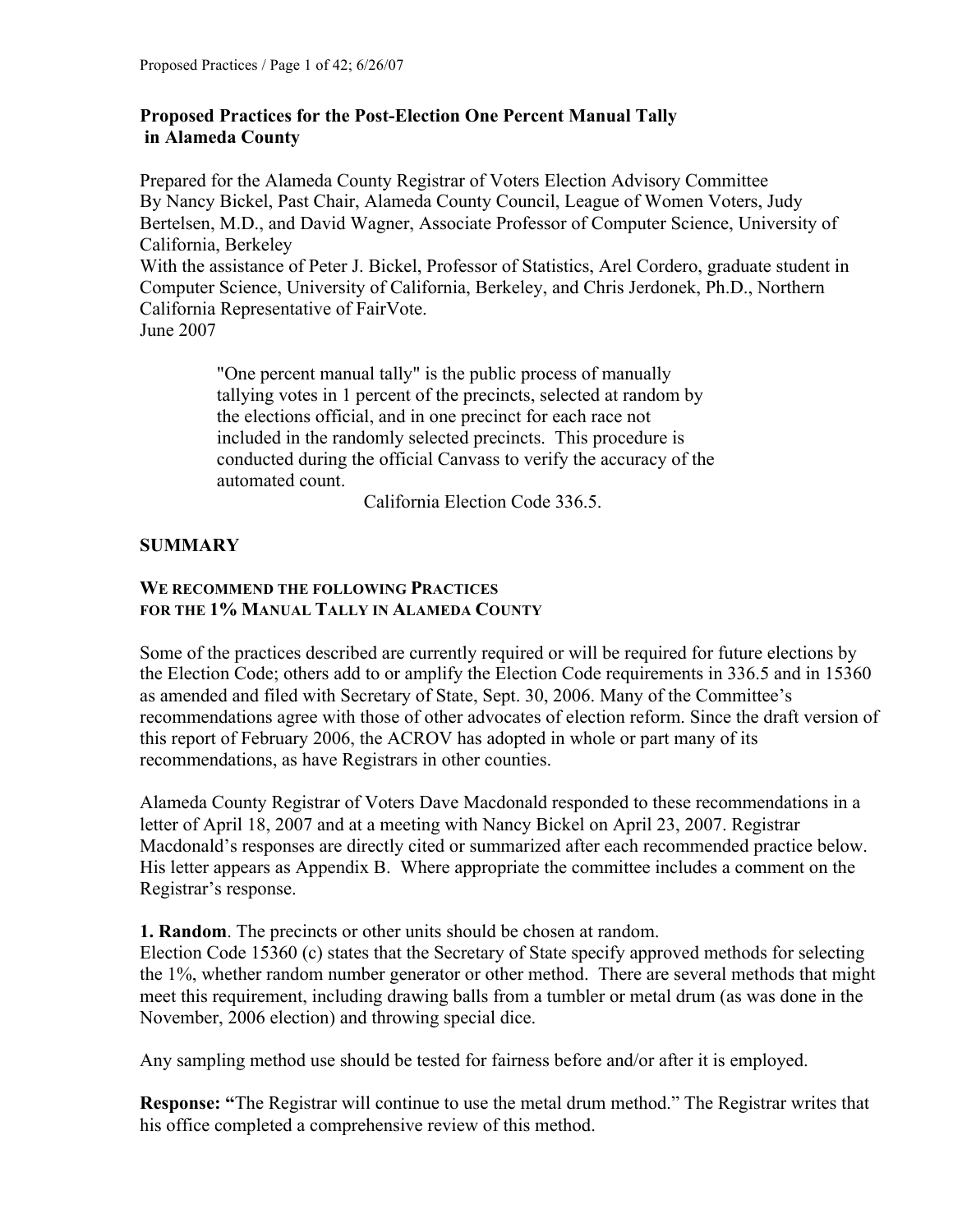2. **A genuine and independent test.** The purpose of the hand count of the 1% sample is "to verify the accuracy of the automated count." We understand this to mean that it should be a genuine and independent test or audit of the accuracy and completeness of the official Statement of the Vote.

**Response:** "The Registrar of Voters' manual tally is a genuine and independent test of the accuracy and completeness of the Official Statement of Vote… The Registrar of Voters is committed to executing an efficient and orderly manual hand count of 1% the votes cast to ensure the accuracy of the automated count."

## **3. A comprehensive test.**

Every single vote cast and counted in the election should be included in the pool or pools of votes sampled. Every vote cast should thus have approximately a 1% chance of being drawn and hand counted in the sample.

**Response:** "It has been and will continue to be the practice of the Registrar of Voters Office to perform a 1% sampling of all ballots cast from the tallying types of Absentee, Polls, Provisional, Vote by Mail and Early Voting."

**4. 1% sample selected and counted after all ballots counted.** To ensure a comprehensive test, the 1% sample should be selected and the audit carried out only after all ballot counting is completed.

**Response:** "Due to the 28 day election certification constraint, it may not always be feasible to count all ballots cast and select the precinct sample before performing the 1% Manual Tally." In conversation Registrar Macdonald observed that his goal would be to follow recommendation 4.

**5. The preliminary Statement of Vote published and printed before the 1% is selected.** The SoV should be "frozen" before the random sample is selected and the audit is begun. No changes should be made to the Statement of Vote until the 1% audit is completed.

**Response:** "Printing and publishing of a Preliminary Statement of Vote prior to performing the 1% Manual Tally cannot be prepared for the reasons of misinterpretation and or misuse of an unofficial preliminary report. The Registrar of Voters will only print and publish the Official Statement of Votes cast for each election."

**Comment:** The ROV does, however, publish unofficial reports of votes cast, beginning a few minutes after the close of the polls on Election Day. These reports are published on the ROV website, the Secretary of State website and in print every hour or two until all electronic votes are reported from all polling places and other sources, usually by the morning after Election Day. During the 28 days of the Canvass, revised reports are published every few days until the Registrar is ready to issue the Official Statement of Votes.

We therefore suggest that the ROV publish, print and "freeze" such a Report of all election results, giving results by precinct, immediately before drawing and hand counting the 1% sample. The Registrar could then treat this Report as the standard to which the hand count of each of the precincts is compared. Any discrepancies between the two would then be reported and explained as discussed below. This procedure would modify only slightly the past and current practice of the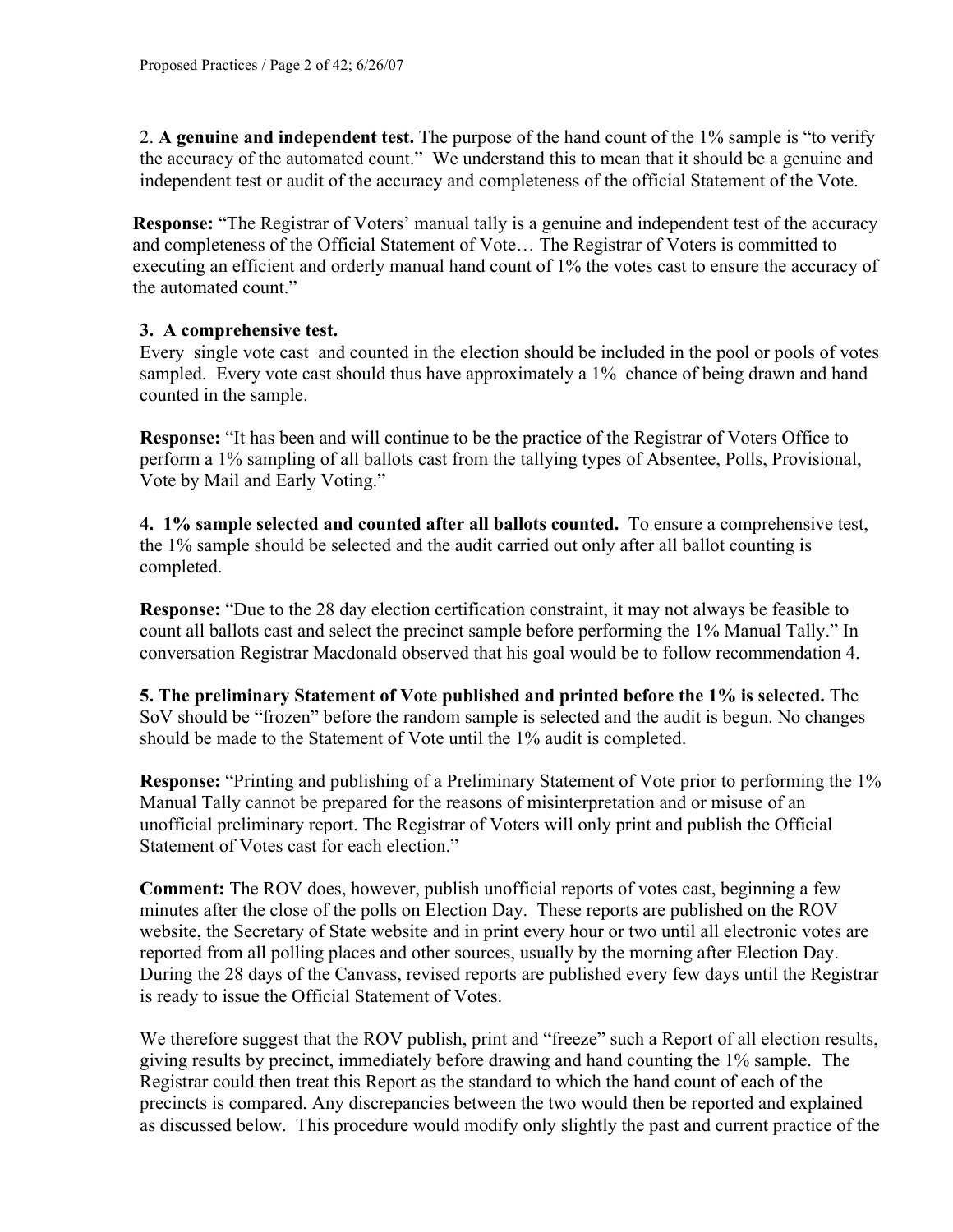ACROV, which has been to print out individual reports for each precinct or category that has been selected for the 1% sample and use that as the standard to which the hand counts are compared.

## **6. Precincts and other units sampled must match those published in the preliminary and final Statement of Vote, so that the results of the hand count can be exactly compared to the preliminary results.**

If the categories from which the 1% hand count are selected and counted are exactly the same as the categories reported by the Registrar of Voters in the Election Summary Report and in the preliminary Reports and final Official Statement of Vote, the ROV and public observers will be able to recognize any discrepancy between the hand and machine counts and seek and find its cause.

**Response:** "Our office will continue to perform a 1% sampling of all ballots cast." In discussion, the Registrar said that he would consider and discuss with staff what categories of votes, for example, Early Votes, Absentee, Provisional etc., would be reported in the preliminary Reports and the final Statement of Vote.

## **Comment:**

For future elections, new requirements in the Election Code will insure that recommendation 6 is completely or nearly completely met, since it requires that all or nearly all ballots be physically sorted into their 'home' precincts. The Election Code will require that **absent voter's ballots** (absentee ballots) be included in the 1% sample of precincts and that **early votes** [cast on direct recording electronic voting systems at the ROV or satellite locations before Election Day] be sampled either as part of the 1% sample of precincts or in a separately drawn 1% sample. The Registrar assumes that the precincts sampled would include all precincts, currently 1219, not just those with polling places, and that the 1% sample of precincts would also include provisional ballots, damaged ballots and other categories of ballots, even those that have been traditionally processed very late in the Canvass.

Since the Registrar will in future be physically sorting all or nearly all categories of ballots into their precincts, if the Registrar also continues to publish its preliminary Reports by precinct and if he "freezes" a Report right before doing the 1%, the Registrar and the public will be able to see that the categories reported for the sample exactly match the categories counted during the 1% tally. If the Registrar decides to sample the **early votes** separately from the consolidated 1% sample of precincts, then he should publish a separate preliminary Report of all Early Votes just before drawing and counting that sample.

**7. The manual tally should be a public and transparent process.** Members of the public observing the process should be able to follow it with complete comprehension; they should be able to hear, see and understand everything that is happening. The intent of the legislature to make this so is clear in the recent amendments to the Election Code. [Section 15360 (d) and (e)]

**Response:** "For a better understanding and observation of the 1% manual tally process, the viewing area will be extended so that the onlooker may follow the process with complete comprehension. In addition, a complete set of summary reports will be updated throughout the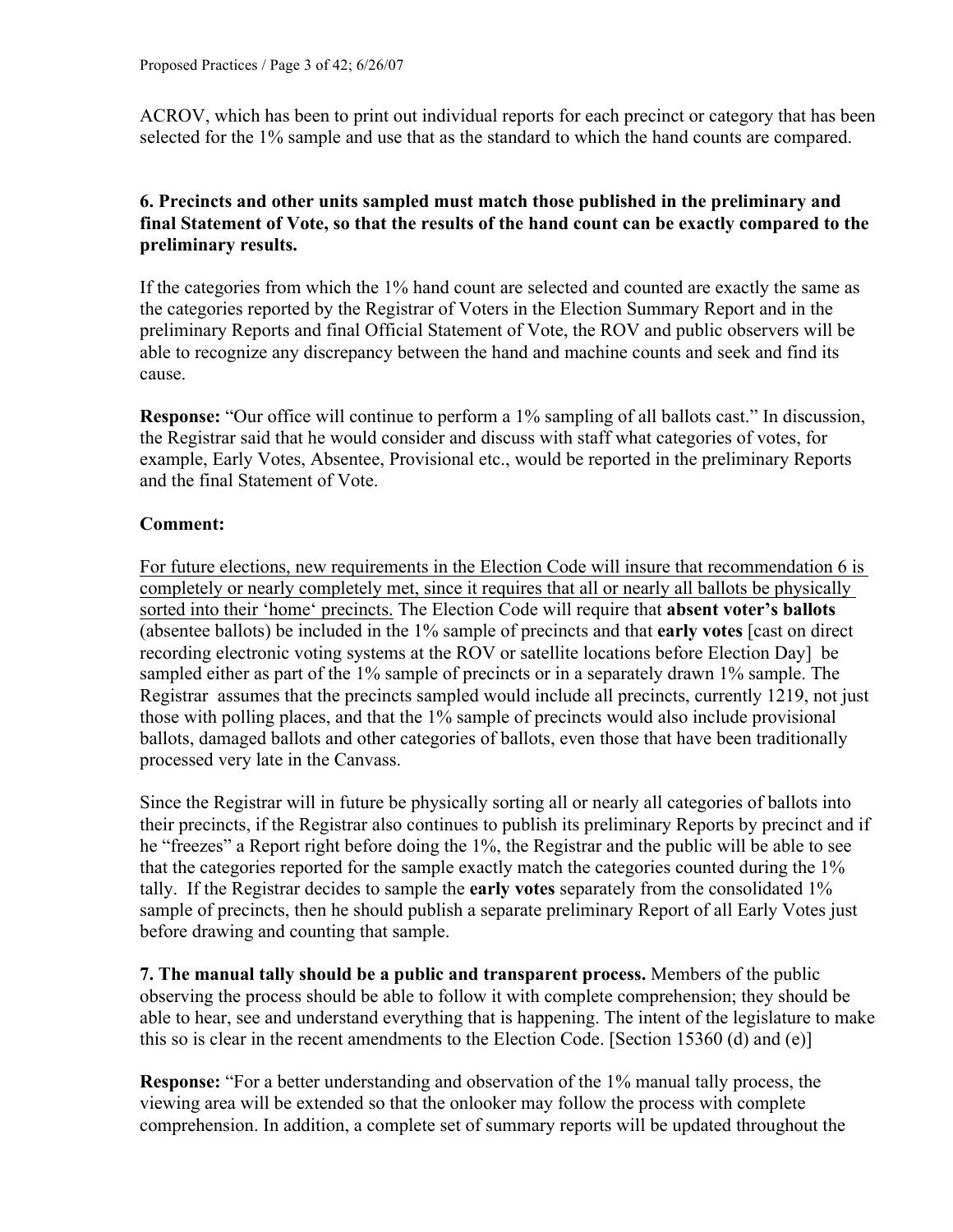tally for easy review by the public." In discussion, Registrar Macdonald and his staff explained that they plan to extend the physical area within which public observers can move and observe along two adjacent walls of the workroom, rather than limiting observers to a small area at one end of the room. When observers are able to walk along the area to get a better look at what various workers are doing, they will be able to see the activities in more detail. In addition, the ROV plans further improvements to the layout of the work area, which will make it easier to see what is going on.

The "complete set of summary reports" will be placed on a table accessible to observers. As soon as each recount board completes the hand counts of votes for a candidate, a race or an issue in the precinct and has checked the result with a supervisor, the supervisor will write down the result of the hand count beside the printed result on the preliminary or summary report. Observers will be able to look at the recent and all previous records of the hand count. Any discrepancies which are not the result of simple hand counting errors by the recount board members would therefore be recorded immediately.

**Comment:** The simple improvements described by the Registrar should improve the ability of public observers to see, hear and understand the 1% recount.

**7a. Public notice of and public selection of the 1% sample.** Five day public notice of the time and place of the selection will be required by the Election Code in future elections.

**Response:** "At least five days prior to the random drawing the ROV will post on the ACROV website the date, time and location of the precincts to be selected for the 1% tally [ie. the date, time and location of the precinct selection] and a schedule of other canvassing events will also be posted."

**7b**. **The selection method should be easy to understand.** We further recommend that the method of selecting samples should be easy for the observing public to understand and verify. The physical selection method used by the ROV in the November 2006 election and described in this report is easy to understand. The ROV explained the process and provided a list of all precincts to observers so that they could see and understand which precincts were drawn.

**Response:** "Copies of the 1% [selection process and] manual tally procedures will be distributed to all observers and an over view of the [selection] process will be explained before the 1% [selection process and] manual tally process commences."

**7c. Public notice of and public counting of the 1% samples with procedures that the observing public can hear, see and understand.** The Election Code will require five day public notice for the hand tally in future elections.

**Response:** Improvements to ensure that the public can hear, see and understand are described in the response given under 7 above. The Registrar response in 7a above is that he will meet the five day public notice requirement.

**7d. The procedures for carrying out the sample and the count should be public and publicized in writing in advance of the election.** The ACROV should review its written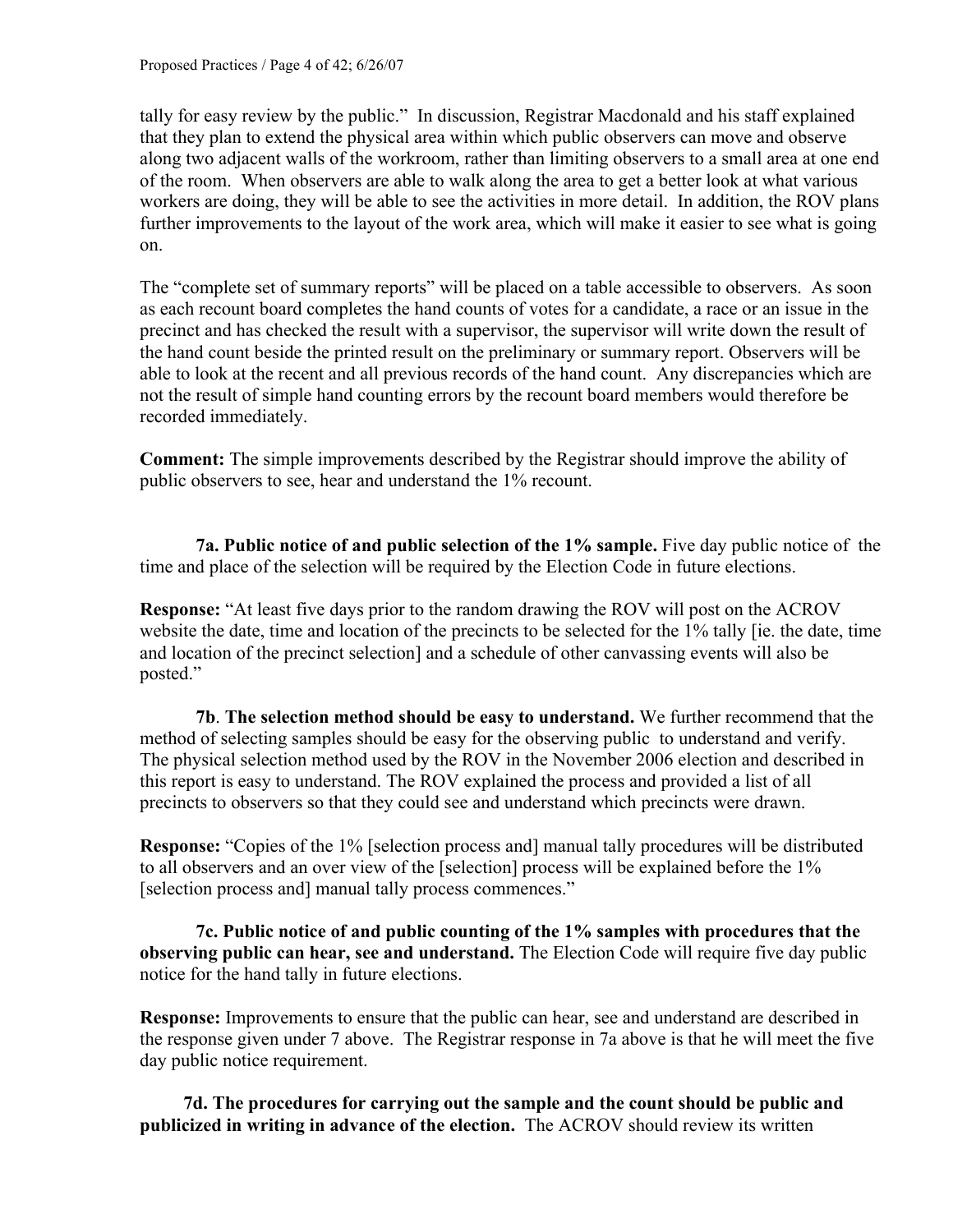procedures governing these aspects of the audit and should make these procedures available to the public.

**Response to 7c & 7d:** "Copies of the 1% manual tally procedures will be distributed to all observers and an overview of the process will be explained before the 1% manual tally process commences."

"All procedures for the random draw of precincts and the 1% Manual Tally will be posted on the ACROV website for public reference."

**7e. The preliminary Statement of Vote for each of the precincts or other units sampled during the 1% audit should be published and made available to the public before the sample is randomly drawn, so that the observing public can follow the process step by step.**

**Response:** See the Registrar response to Recommendation 5 above and our comment on his response.

**8. Identify, resolve, explain, publish discrepancies.** The Registrar of Voters should publish in advance its procedures for handle any discrepancies that may be discovered during the 1% audit. The Election Code requires that in future elections the ROV publish a report on the discrepancies found and an explanation of their resolution.

…include a report on the results of the 1 percent manual tally in the certification of the official Canvass of the vote. This report shall identify any discrepancies between the machine count and the manual tally and a description of how each of these discrepancies was resolved. In resolving any discrepancy involving a vote recorded by means of a punchcard voting system or by electronic or electromechanical vote tabulating devices, the voter verified paper audit trail shall govern if there is a discrepancy between it and the electronic record. Election Code 15360 (e)

**Response:** "Pursuant to the California Elections Code, handling of any discrepancies will be researched and explained before the manual tally is completed. An accounting of any discrepancies will be recorded on a spreadsheet. The Spreadsheet will consist of 3 columns made up of the following: Precinct number, Balanced- Yes/No and Resolution of the discrepancy. A report of the results of the 1% manual tally will be prepared for inclusion into the official canvass."

**9. Reconsider whether a 1% sample is adequate to test the accuracy of the ballot.** This oftenraised question could most effectively be considered by the ACROV as part of a statewide discussion among election officials, interested citizens and appropriate technical experts. The adequacy of a sample depends upon multiple factors, such as the number of precincts included in the sample, the total number of votes per race in the sample and the margins of victory in the races, not just the percentage of the sample (e.g., 1%). So although 1% might be more than adequate to test say, the accuracy of the vote in Alameda County for candidates for statewide or countywide office, it might not give a large enough sample to test the accuracy of a close vote in a small local election.

**Response:** "The Registrar of Voters will continue to select 1% of the precincts in an election to be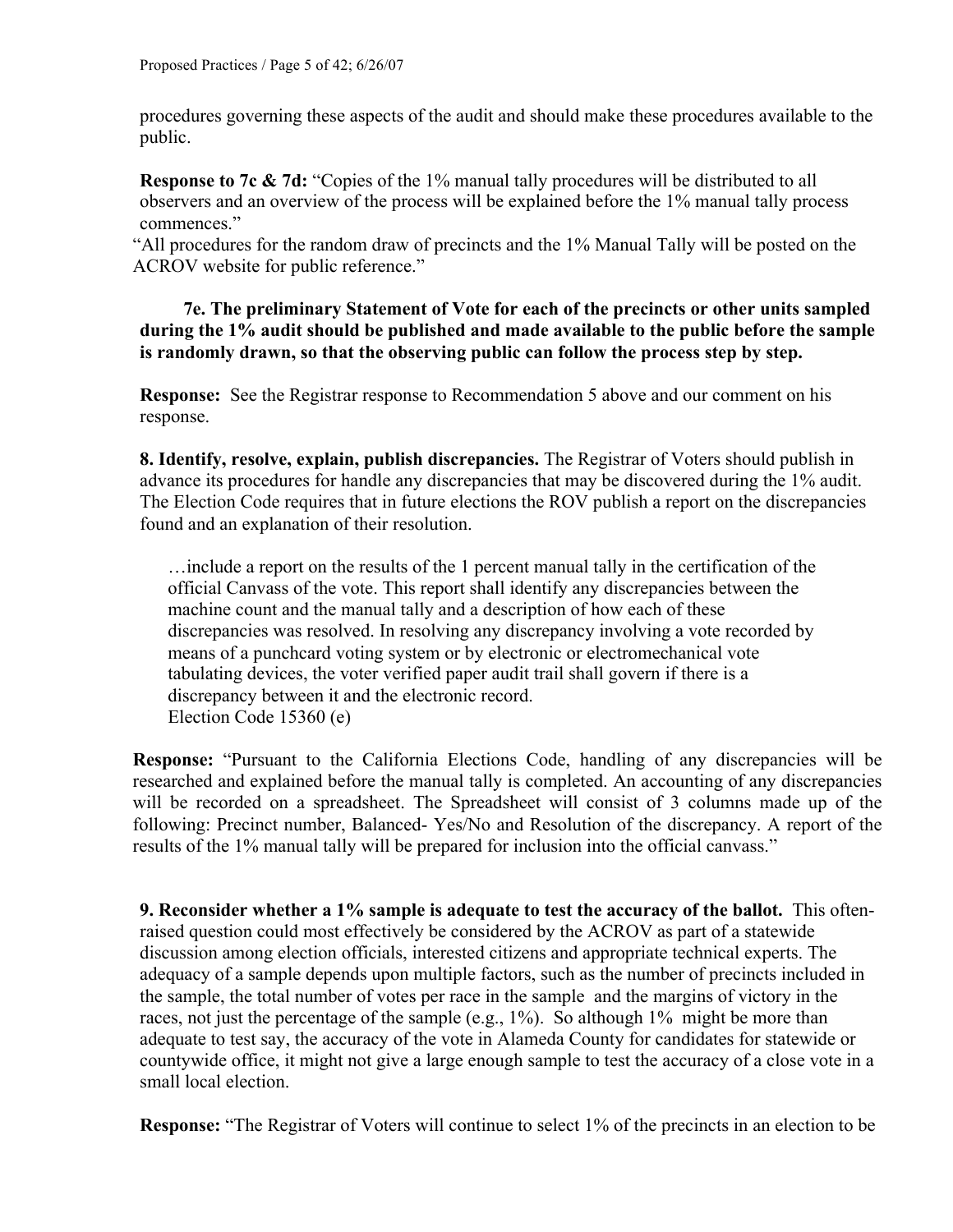recounted by hand. In addition to the precincts in the 1% count, supplementary precincts are selected for each contest not included in the original random sampling [as the Election Code continues to require]." In discussion, the Registrar observed that counting 1% of the ballots requires so many staffers and so much time that it has been a challenge to complete it within the strict limits of the 28 days allowed for the Canvass. We also observe and describe in this report the time pressures of the canvass. The new requirement to sort all ballots into their 'home' precincts will add to the difficulty of completing the hand count in time. Consequently, the Registrar is not interested in expanding the number of ballots to be hand counted.

**LARGER CONTEXT OF 1% SAMPLE.** Sample size needs to be considered in the larger context of the ultimate goal of the sample—to ensure an honest and accurate election. The goal is that every vote cast is counted accurately and that the candidates and measures that win in an election win honestly. Increasing sample size would be intended to increase the likelihood of discovering error or fraud. Preventing error and fraud from occuring might make larger sample sizes seem less necessary. Improvements have already been made and continue to be made in all aspects of prevention and should continue. They include tightening up all aspects of election management, designing and testing machines and software to prevent error and fraud, improving training of election officials, and increasing the security of the equipment and the process. Although much can be done at the local level--and is being done in Alameda County-- to ensure this goal, some of these improvements can only be carried out at the national or state level.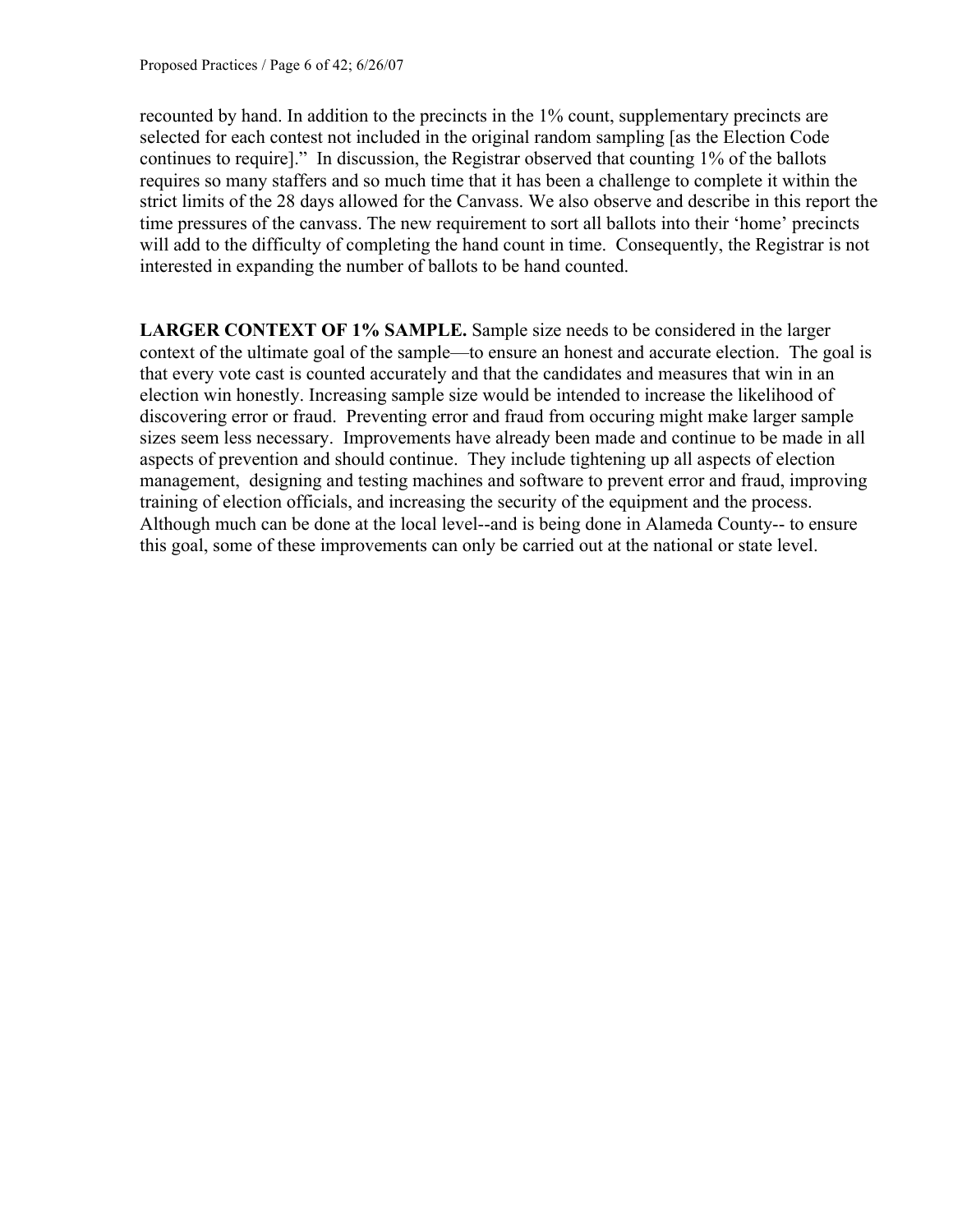## **Comparison of ACROV November 2006 Election Practices, And ACROV Plans for Future Elections with Committee's Proposed Practices**

| 2006         | Future<br>Plans ••• |
|--------------|---------------------|
| yes*         | yes*                |
| yes          | yes                 |
| yes**        | yes                 |
| almost       | if possible         |
| no           | no                  |
| no           | probably••          |
| half way     | yes                 |
| yes***       | yes                 |
| yes          | yes                 |
| yes          | yes                 |
| half way**** | yes                 |
| no           | yes                 |
| no           | possibly••          |
|              | yes                 |
|              | $no*****$           |

Notes

\* ACROV may need to seek Secretary of State approval for method.

\*\*Early vote VVPATs were not separately sampled and hand counted, however, 100% of VVPATs were checked using scanning method. See following discussion.

\*\*\*Notice was 1 day and only to those who had requested notice, not to public at large \*\*\*\* Public could see, but not hear or understand counting process

\*\*\*\*\* ACROV had an internal process to identify, resolve discrepancies, but did not publish its method or its findings

• ACROV could publish and freeze unofficial but comprehensive report, which would in effect meet this Proposed Practice. See discussion.

•• If ACROV sorts all ballots into their 'home' precincts, includes all categories of ballots in the 1% sample of precincts and publishes a complete unofficial report by precinct and ballot category immediately before drawing sample, this Proposed Practice would be met.

••• All comments assume that the ACROV carries out his proposed improvements to the procedures as described in the Summary.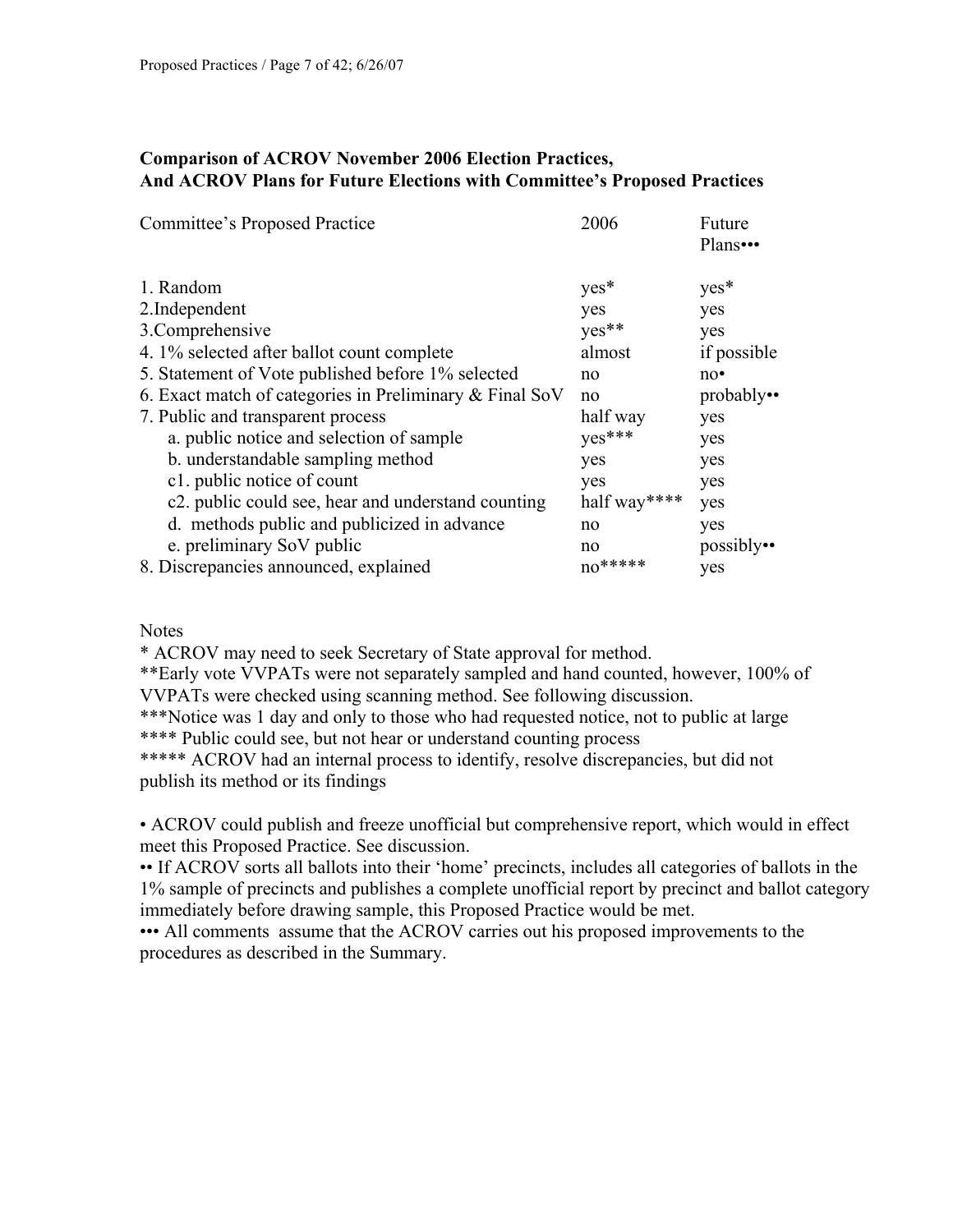## **Proposed Practices for the Post-Election One Percent Manual Tally in Alameda County**

#### **BACKGROUND**

Since 2000 Alameda County has used four different sets of voting equipment and four different methods of voting in four major elections. Dramatic problems in the 2000 Presidential election, particularly in Florida, caused widespread public alarm and led to national and state legislative responses which rushed vendors to build and local governments to buy novel, unfamiliar and little tested election equipment.

In fall of 2005, Acting Registrar Elaine Ginnold created an Election Advisory Committee to give the department advice on a variety of election issues, particularly how to improve public trust in the accuracy and honesty of elections. A sub-committee undertook study of how the 1% sample of precincts and the manual count of that sample could be improved. The draft report, presented in February 2006, may be found at http://www.countedascast.com/docs/Principles-Criteria-For-Random-Audit.pdf.

Since that draft report, the County has held two major elections, in June and November of 2006, each using different voting methods and equipment. During these elections the then Acting Alameda County Registrar of Voters Dave Macdonald adopted many of the changes proposed in the draft report. Dave Macdonald has now been appointed as Registrar. New changes to the Election Code will be in force in future elections.

During the November 2006 General Election, as in previous elections, the Election Code required county registrars "to verify the accuracy of the automated counts" by hand counting votes cast at 1% of the precincts and "in one precinct for each race not included in the randomly selected precincts." It further required that there be a paper ballot or a paper record of every vote cast and that the paper record should be regarded as the authoritative record for the 1% sample hand count or for other recounts.

The meaning of the Election Code requirement cited above, 336.5, has changed over time and the Election Code itself has been amended. Further amendments will come into force in future elections. In the past, most voting systems in California used punch cards or optically scanned paper ballots or other methods with a paper ballot and most voters voted at physical polling places. Then the Election Code provision could be carried out in a straightforward way. The ballots were first read and tallied by machine, then a sample of precincts was selected and counted by hand. The hand recount of the 1% sample could genuinely test if the machines and computers that counted and reported the votes cast in the precincts had made errors in counting the vote.

Under these conditions, testing 1% of precincts could be regarded as essentially equivalent to testing about 1% of votes. Absent Votes, that is absentee ballots, were only available to invalids or people who would be out of town on Election Day; nearly everyone actually voted in a precinct polling place. In recent years, changes in the Election Code have permitted anyone to sign up as a temporary or permanent Absent Voter; the numbers of such voters has grown to more than half of all voters. Other innovations have included early electronic voting at the Registrar's Office, and at other locations, even mobile early voting sites. Some precincts are so small that they are not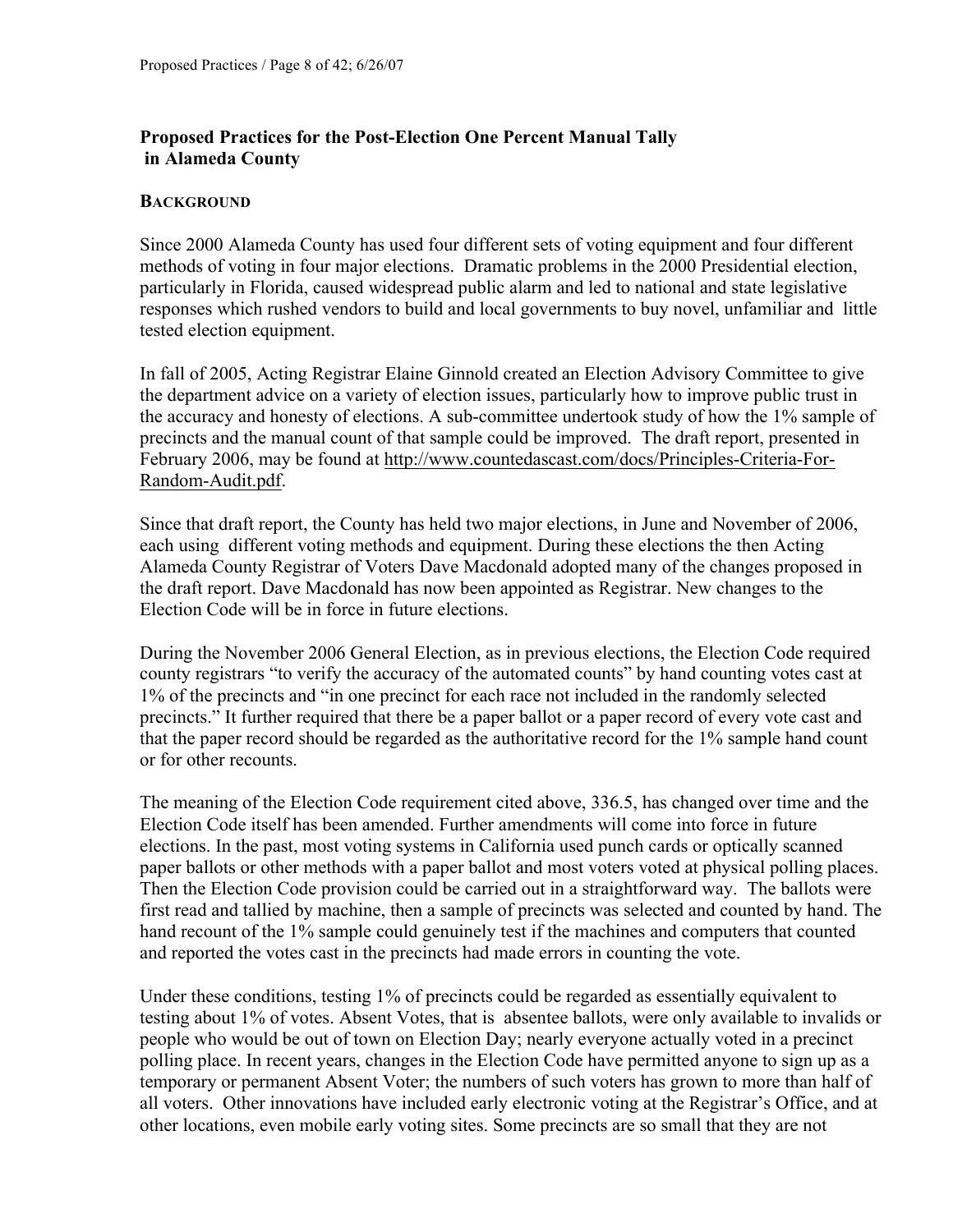assigned polling places, so in this election only 825 of 1219 precincts had polling places; voters in the remaining 394 precincts mailed in paper ballots identical to absent ballots.

**Every registered voter is automatically assigned to a 'home' precinct** determined by the home address at which the voter registers. In the Statement of Vote at the end of an election, every voter's vote has been attributed electronically to his or her precinct. It has not been physically sorted into the 'home' precinct as will be required in future elections.

## **Application of the 1% of Precincts Provision**

This report will discuss how the 1% sample was carried out by the ACROV Office in the November 2006 General Election, but will focus on improvements already made and improvements we recommend or that will be legally required for future elections.

**Nine Categories of Ballot Samples.** It is helpful to identify nine categories of ballot to be sampled, since each category has been or could be sampled separately. The categories help make clear which ballots are combined and counted and sampled together. In November 2006, the ACROV hand recounted a 1% sample that included all but one of these categories or types of ballots.

**1. Sample of 1% of precincts. All ballots cast and recorded at the 825 precincts with polling places were part of the sample.** Each polling place was equipped with one scanner for paper ballots and one touch screen machine designated primarily for use by disabled voters. Thus the 1% sample included both paper ballots scanned at the polls and the paper records of votes cast on touch screen machines at the poll. The paper records are printed on a roll, like a large adding machine roll. They are known as the VVPAT, the voter verified or verifiable paper audit or auditable trail. Nine of the 825 polling place precincts were selected for hand counting. For future elections, Registrar Macdonald plans to expand the categories included in the1% precinct sample so that it will include all or nearly all of the other categories, as changes in the Election Code will require.

**2. Supplemental precinct sample or supplemental sample.** In addition, the ROV did a hand count "in one precinct for each race not included in the randomly selected precincts," as required by the Election Code. In these supplemental samples, the ROV is only required to hand count the specific race or races that did not happen to be included in the 1% sample of precincts. After the public selection of the 1% samples, ROV staff determined how many races had not been sampled at all and picked eleven supplemental precincts in which to count the omitted races. Registrar Macdonald will continue this practice.

**3. AV or Absent Voter ballots & 4. Ballots from mail-in precincts.** We list these separately because they have sometimes been treated differently. In the November 2006 Election, the ACROV treated these as a single group. It sampled 1% of boxes of paper ballots, including AV or absent ballots and ballots cast by voters in mail-in precincts, that is, precincts without polling places. There were 663 boxes, each holding about 600 ballots. Seven boxes were randomly selected for hand recounting. This sample was not required by the Election Code for this election.

In future elections, however, the Election Code requires that absentee ballots be sampled as part of the 1% sample of precincts, which may effectively require that absentee ballots be physically sorted into their precincts. The challenges of this requirement are discussed later in this report.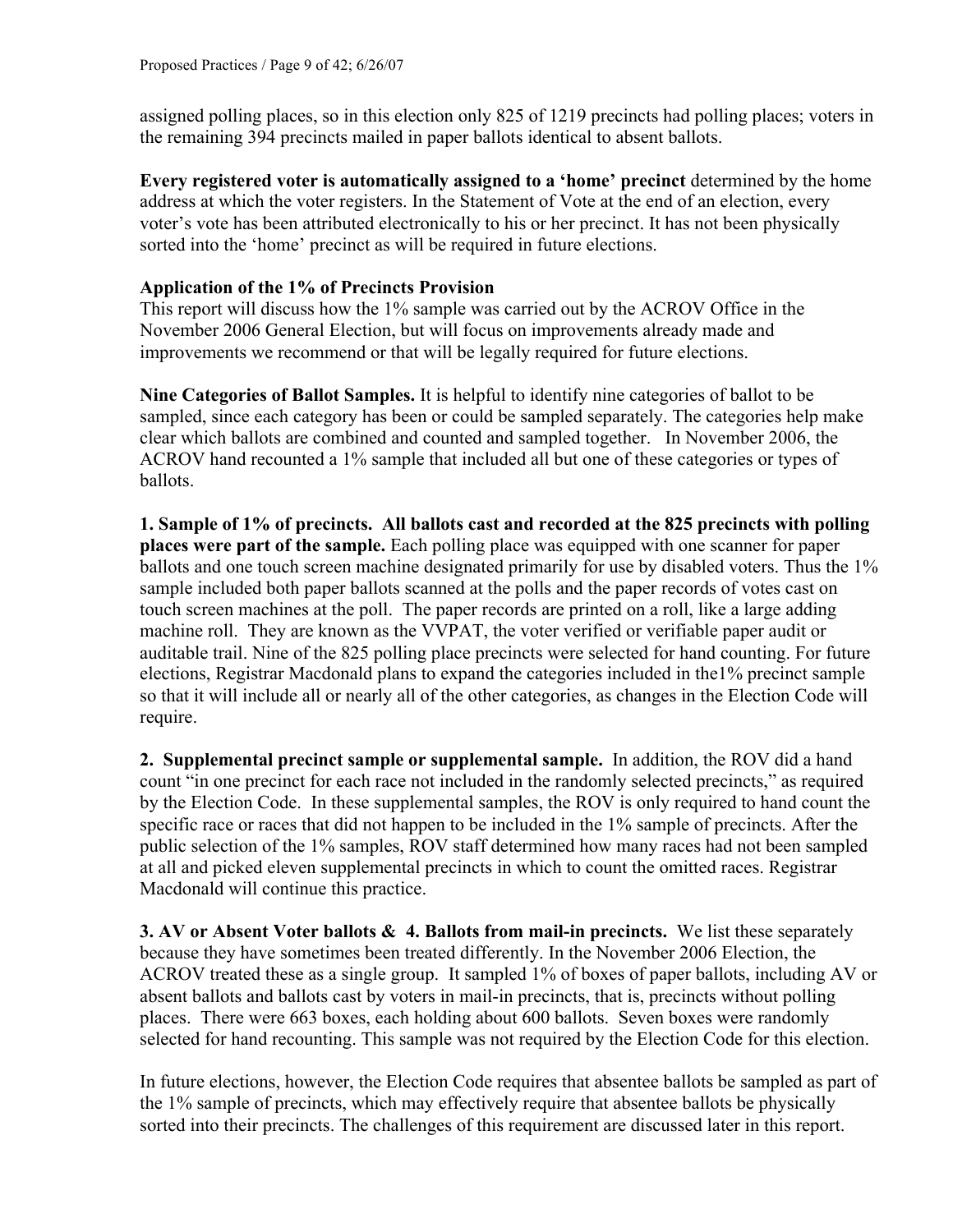**5. Provisional ballots** were sampled separately. One of the twenty boxes of provisional ballots was randomly selected for hand recounting. In future elections, these ballots will have to be sampled with their precincts. Registrar Macdonald plans to include these in the 1% of precincts.

**6. Paper ballots cast at the poll but not able to be scanned at the poll** because, for example, the scanner at the polling place stops working. These were scanned at the ROV Office, then counted and packaged with the precinct ballots and later sampled with their precinct. Registrar Macdonald plans to include these in the 1% of precincts.

**7. Damaged ballots** are usually absentee ballots, but are often among the last to be processed. Once processed and counted, damaged ballots are stored where the original ballots would have been stored, accompanied when necessary by the replacement or remade ballot, but damaged ballots are separately marked and packaged within that category. For example, a damaged absentee ballot would be stored with absentee ballots. Registrar Macdonald plans to include these in the 1% of precincts.

*8.* **Write-in ballots** are also treated separately*.* Scanners and touch screen machines record the number of write-in votes, but not the candidates for whom they are cast. Scanners kick out this ballots into a separate container. Ballots with write-in votes are sorted out for examination by staff. Votes for **qualified** candidates, that is, candidates who have properly signed up with the appropriate election officials, are counted and are hand-entered into the vote count computer. Consequently, the number of "write-in" votes is much smaller in the official Statement of Vote than in the unofficial tally.

We recommend that Registrar Macdonald complete the count of actual write in votes and include only the valid votes in the unofficial report of votes that he will publish immediately before taking and counting the 1% sample.

**9. Early Ballots.** The ACROV did not take a 1% sample of votes cast on touch screen machines at the ROV Office or other mobile or fixed early voting locations, instead he recounted 100% of these votes. Those cast at polling places were sampled as described in 1 above. The Election Code will require a hand count of a 1% sample of early ballots in future elections, either as a separate sample or as part of the sample of precincts.

For the November 2006 election, the Board of Supervisors had instructed the ROV to do a recount of all electronic ballots. To carry out this task, the ROV used a scanner method to scan barcodes on the VVPAT paper rolls rather than hand counting. This method will be discussed below. In future, Registrar Macdonald plans to sample and hand count all touch screen votes using the votes recorded on the VVPAT rolls and not the scanner method.

We recommend that Registrar Macdonald include the Early Ballots both in the unofficial report of votes that he will publish immediately before taking and counting the 1% of precincts or, if he treats this as a separate 1% sample, he will, at the same time, publish an unofficial report of Early Votes.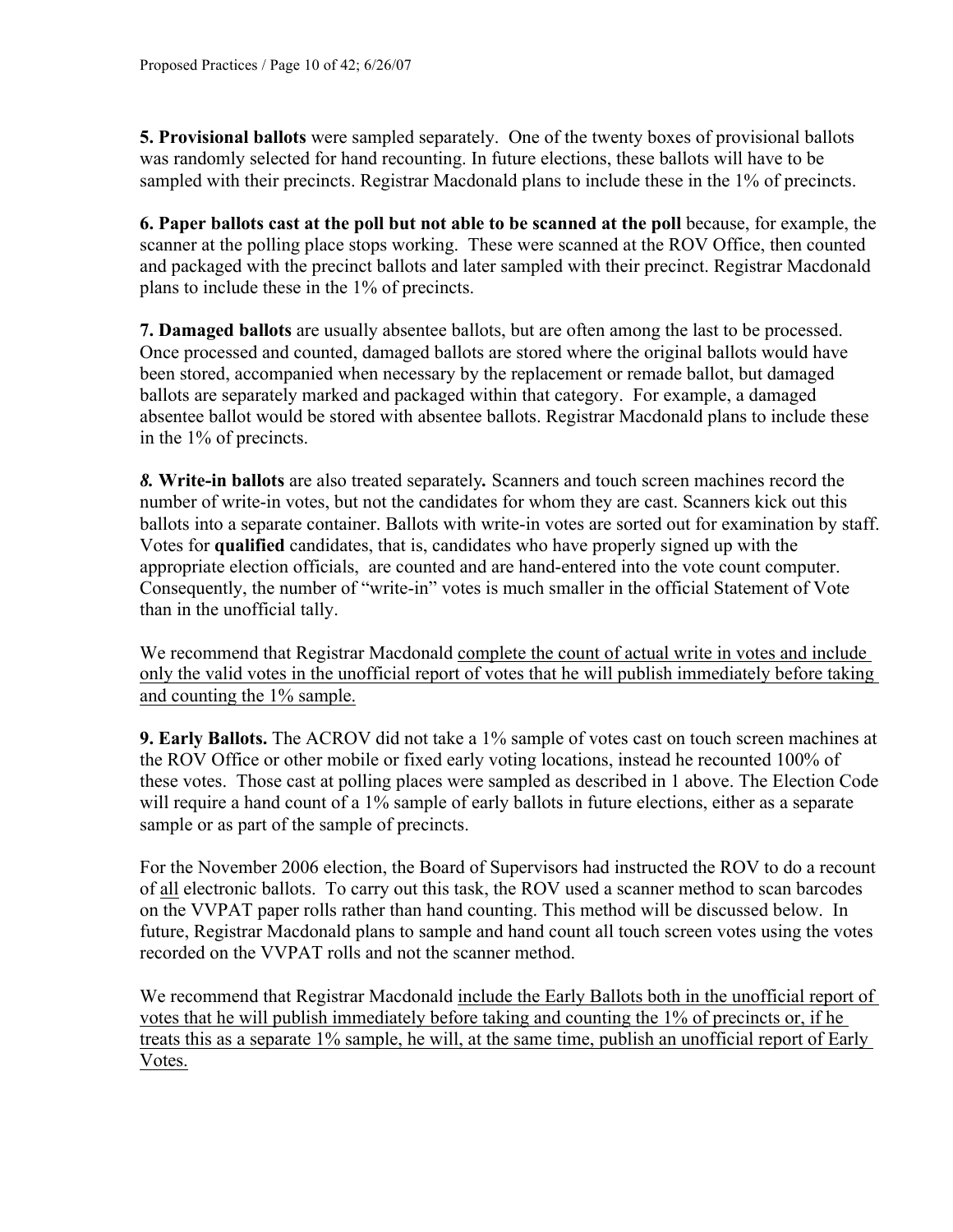#### **What the Manual Tally Sampled**

At this election most ballots, more than 400,000, were cast on paper ballots, either at polling places or as absent or mail-in ballots. [The ROV Office reports that only 3639 early electronic votes were cast and very few were cast at polling places, so we'll use 4000 as the estimate of electronic votes out of the total of 415,638 cast.] Although we distinguished nine categories of ballots above, all ballots were cast in one of two ways—on paper or on touch screen machines, also known as DREs or Direct Recording Electronic voting machines. Ballots were counted electronically in two different ways on two different types of equipment. Paper ballots were scanned and the totals recorded electronically either on scanners at each polling place or on high speed scanners at the ROV office. Touch screen ballots were recorded on electronic memory devices in the touch screen machines at each polling place or at the early voting sites. DREs also produced VVPATs, written records of each vote that the voter could read through a plastic window before finally casting his or her vote.

**Challenges of the Election.** In understanding what the manual tally entails it is important to understand the physical and other circumstances in which the 1% recount takes place. For the November 2006 election, each voter in Alameda County voted on 11 state partisan offices, 5 state judicial offices and a number of district, city and other offices, on 13 state ballot measures and on a number of local ballot measures, for example, in Berkeley, 7 measures. These items required the backs and fronts of two large card stock ballots measuring approximately 10 by 16 inches. On the touch screen machines voters had to key through multiple electronic screens to see and vote on all the races. The Alameda County ROV Office had to keep track of **113 different races on 149 different ballot types.** 

**The Post-Election Canvass: 28 days to complete and report the vote to the Secretary of State.**  The vote totals reported on Election Night only include those that have been scanned before or on Election Day [a. below] and those that are reported electronically during Election Night [b. below]. Although most AV or Absent Voter ballots came into the ROV before Election Day and could be processed before Election Day, an additional 723\* arrived or were turned in at the ROV office or polling places on Election Day and thus had to be processed and scanned at the ROV during the post-Election Canvass. Nearly 20,000 Provisional ballots were accumulated at polling places; they needed to be verified and then processed and scanned. In some cases, the scanners at polling places didn't work properly to scan and record the votes. Unscanned ballots were delivered to the ROV and had to be scanned during the Canvass. The final Statement of Vote is reported to the Secretary of State by 28 days after the election. [c. below]

\*This number was reported to the authors by ROV staff, however, in conversations. Registrars Dave Macdonald has remarked that several thousand were turned in at polling places. The ROV does not keep an official count of the number of absentee ballots turned in at polling places nor arriving at the ROV Office on Election Day. For the purposes of estimating work burden and flow, the exact number does not matter.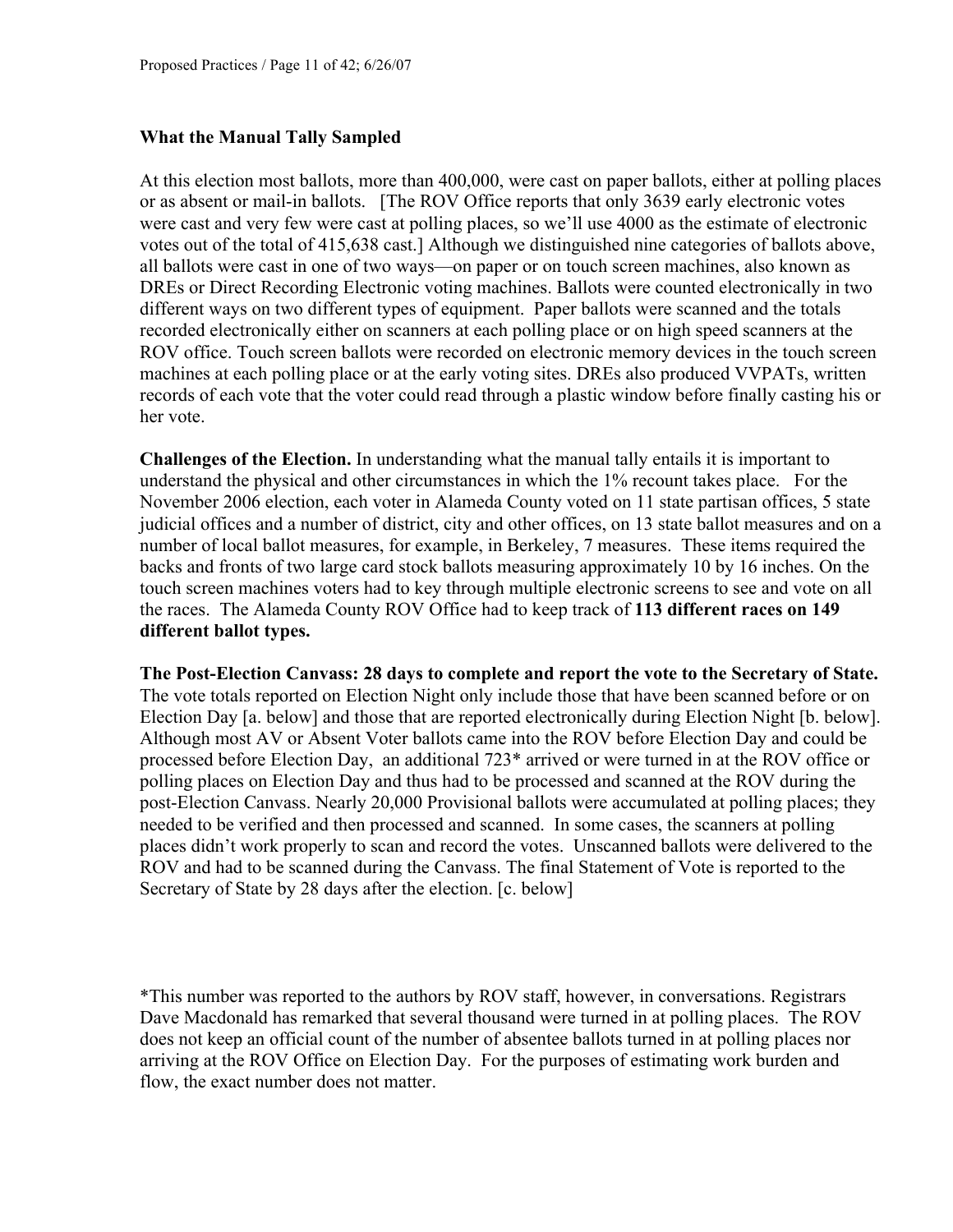**We use this following chart to provide rough estimates of the work required to process paper ballots before and after the election.** 

**Vote Reporting Election Day and Election Night vs Final Vote Tallys As reported by the Alameda County Registrar of Voters**

| <b>Type</b>                                                                     |                         | <b>Time Reported No. Precincts</b> | <b>Ballots Cast</b> | % Total |
|---------------------------------------------------------------------------------|-------------------------|------------------------------------|---------------------|---------|
| a. Absentee + VBM<br>[Vote By Mail]<br>+ some Early Votes                       | 11/7/06<br>8:19:27 pm   | 394 of 1219                        | 130,829             | 31%     |
| b. Totals by<br><b>End of Election Night</b>                                    | 11/8/06<br>$1:41:52$ am | 1201 of 1219 $*$                   | 300,286             | 72%     |
| c. Totals in Final $12/05/06$<br><b>Statement of Vote</b><br>[from ROV website] |                         | 1219 of 1219                       | 415,638             | 100%    |
| d. Number of Votes<br><b>Counted after Election Night</b><br>$ c - b $          |                         |                                    | 115,352             | 27%     |
| e. Number of Ballots<br>Processed in some way<br>after Election Day<br>$ c-a $  |                         |                                    | 284,809             | 69%     |

\*Note: Essentially all precincts delivered their ballots and electronic recording devices promptly after the close of the polls. The ROV decided to stop issuing reports and send workers home after a very long day before all records had been publically reported. Thus item d. is an overestimate, because the electronic reports of the remaining precincts were added to the electronic total very quickly the following day and did not require physical recounting. On the other hand, provisional ballots, absentees delived on Election Day, damaged ballots and paper ballots that did not get scanned at the polls did need to be counted at the ROV. So for our purposes, we'll assume the numbers are roughly correct.

## **Heaps and Heaps of Ballots; Limited Space; System Improvements.**

After Election Day, about 115,352 pairs of large cardstock ballots, 27% of all ballots cast, [d above] still remained to be counted. Logistical challenges for the ACROV were great. But these ballots were only part of the mass of materials that arrived in the Office Election Night and the following days and had to be handled and processed in various ways during the Canvass. Using the chart above, we can see that 284,809 or 69% of the pairs of large cardstock ballots came into the ROV Office and had to be handled and dealt with in some way. In addition, all records, paper and electronic, of the votes and much of the paraphenalia of the 825 polling places were inspected, checked, processed, and prepared for filing or storage following a range of specific procedures.

Acting ROV Dave Macdonald had brought to the Office streamlined and improved systems for planning, coordinating and carrying out the 1% count and all aspects of the election. These improvements helped the Office deal with these challenges, as well as with the earlier challenges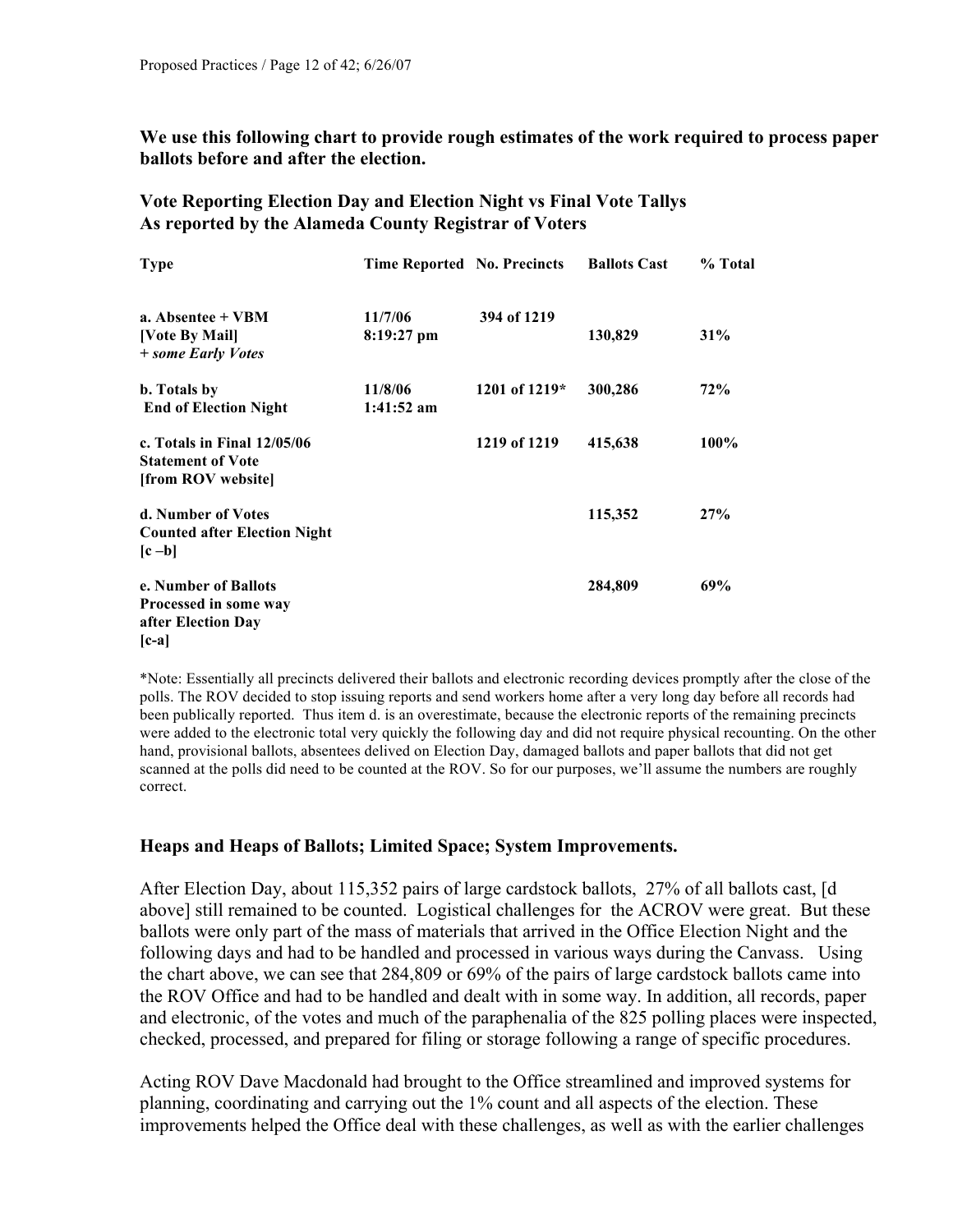presented by the late purchase and arrival of brand new election equipment and software and the resulting tight pre-election schedule.

In addition, the awkward and limited back office space and computer room, where much of the election Canvass takes place, had been cleared out and reorganized to improve work conditions and efficiency. These improvements helped the ROV Office to deal effectively with handling and processing the heaps and sacks and boxes containing the very large number of large and heavy card stock ballots and all the other records and materials delivered to the Office Election Night or on the days following the election.

## **Descripton of the Manual Tally**

**Notification.** The date of the Manual Tally itself was announced well in advance on the ROV website as Monday, November 20, 9 am, at the ROV Office. Interested citizens who inquired were told that the selection of the 1% of precincts would probably take place on the Thursday or Friday before that date. Interested members of the ROV's Citizen Advisory Committee and others had been asked to give their names and contact information to the ROV's staff. Staff notified the list of about 20 people by telephone in the late afternoon of Thursday, November 16, that the drawing would be the following day, Friday, 17 November, at 4:30 pm in the ROV Office. The drawing ultimately took place in the Jury Assembly Room 100, on the first floor of the County Courthouse, just upstairs from the ROV Office.

**The Drawing.** About a dozen people assembled for the drawing. County staff included Acting ROV Dave Macdonald, Senior ROV and IT staff, Tim Dupuis, Charles Coram, Cynthia Cornejo, Xioneida Castillo and Nancy Fenton, Deputy County Counsel. Public observers included members of ROV advisory committees, the League of Women Voters, other election groups and University of California faculty and graduate students.

"A Public Polling Place List for November 7, 2006" was distributed to observers. All precincts that had polling places were listed in numerical order, with their ballot type and city. Each was also assigned a number from 1 to 825. [The total precinct number of 1219 includes many VBM or vote by mail precincts]

**Equipment and Process:** A metal drum and ten ping pong balls, each marked with a numeral from 0 to 9 were the tools for the selection. Before each drawing of a ball, Tim Dupuis rotated the drum by its handle a varying number of times to mix up the balls. A ball was selected. Each numeral was written down on a sheet, moving from left to right, to compose a three digit precinct number. Each ball drawn was replaced in the drum before the next drawing.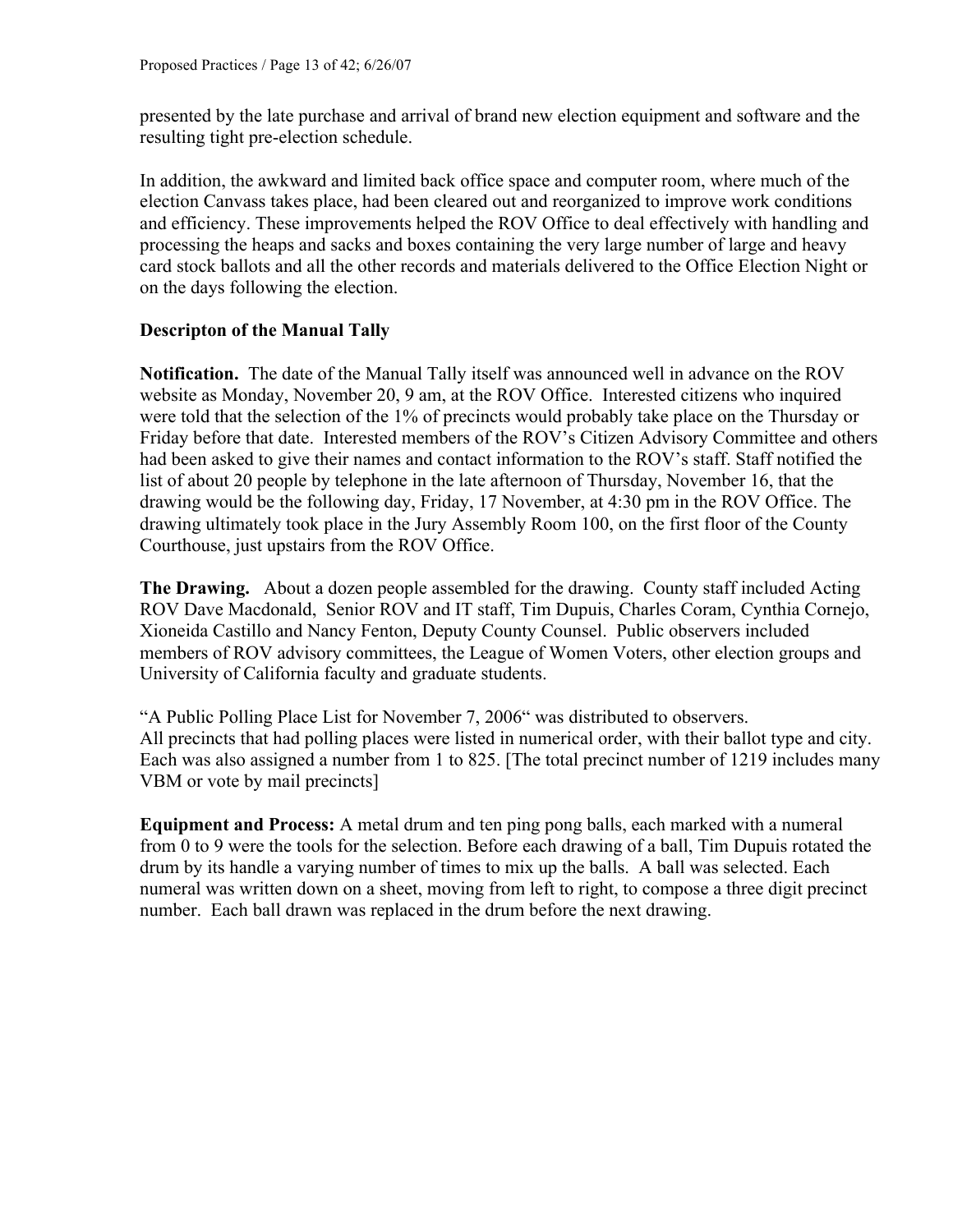#### **One percent of precincts was drawn as follows:**

773, Fremont; 158, Oakland; 648, Pleasanton; 632, Livermore; 658, Pleasanton; 038, Berkeley; 228, Alameda; 116, Oakland; 138, Oakland. Twice in succession a "9" was drawn as the first numeral, and each time the ball was replaced and a replacement ball was drawn, since no precincts began with 9.

### **One percent of boxed ballots was drawn as follows:**

Observers were informed that there were 663 boxes of paper ballots, that each contained approximately 600 absentee and other paper ballots [representing the votes of about 300 voters], that counting of all ballots was almost complete and that the number of boxes in the draw would be sufficient to hold all as yet uncounted ballots.

Numbers drawn were as follows: 084, 252, 267, 109, 399, 663, 626. As in the earlier drawing, when a 9, an 8, or 7 were drawn as the first numeral, the ball was replaced and a new ball drawn.

## **One percent of the 20 boxes of Provisional ballots was drawn as follows:**

Box 005 was selected.

Staff informed observers that counting would begin on Monday morning at 9. The Election Code requires that, for each race which isn't represented among the initial 1% sample, additional precincts must be chosen to cover those missing races. Observers were informed that staff would decide over the weekend which additional precincts would be added to ensure that all 113 races on the 149 different ballot types were represented. The selection of these additional precincts was not random.

**Early voting totals** from electronic machines at the ROV Office, various city offices and roving early voting sites were not sampled, because, as mentioned above, 100% of all touch screen ballots, including both early votes and those cast at the polls, were hand scanned to comply with a request by the County Board of Supervisors.

## **How the 1% was Counted in Alameda County**

The following description is based on the comments and e-mail communications from several observers and from ROV staff.

**On Monday, November 20** at 9:45 am several observers had assembled at the sign-in desk of the ROV Office. They were asked to sign in and wait until everything was ready. Observers were given ID badges and "Alameda County Registrar of Voters Election Observer Ground Rules" [rev.11706]. The emphasis in the handout was that observers must not talk or disturb the count in any way.

No handout explaining the 1% procedures was provided to observers, although "Procedures for 1% Manual Tally," a 2 page description of the protocol, does exist and had been provided at other times to the ROV Election Advisory Committee. Staff did not have available for the observers printouts of the provisional Statement of Vote results for the selected precincts or boxes. Supervisors were provided during the day with the printouts for the precincts about to be counted, essential to checking the results of the hand counts.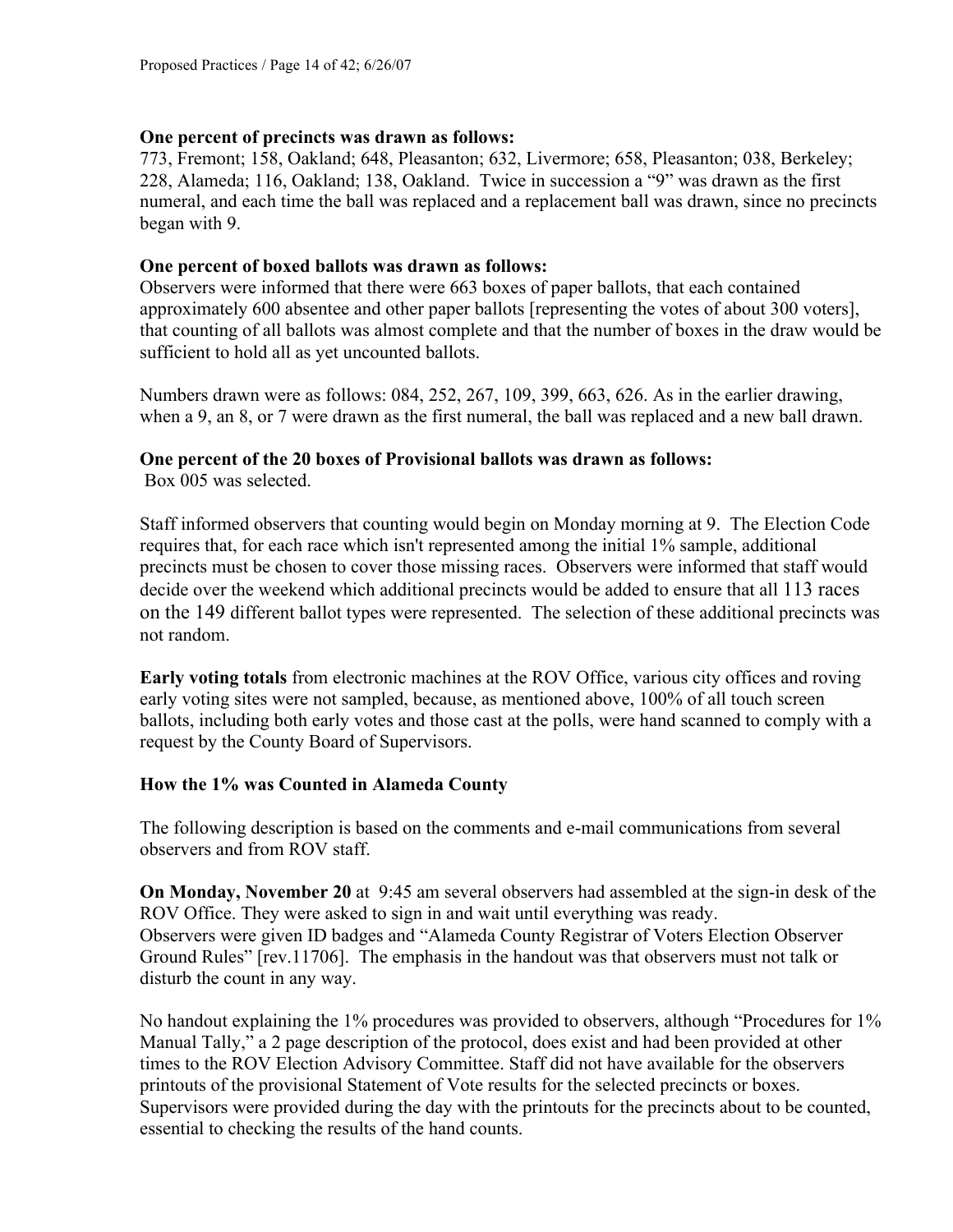A staff member led the observers through the office to the back room where counting was already taking place. Three observers were present. Dave Macdonald explained that staff had already picked 11 additional precincts to ensure that all 113 races were sampled and counted. Managerial staff present included Xioneida Castillo, Cynthia Corneijo, Nancy Fenton, Deputy County Counsel and a sheriff's deputy. Xioneida Castillo gave observers little American flags to wave to attract a supervisor if they had questions. Observers were led to a row of seats behind a rope along the window looking into the computer room. Stacks of ballots were already in place on tables. Work had already begun by teams of three seated at about 15 tables.

As the ACROV "Procedures for 1% Manual Tally" specifies, the workers were organized in recount boards, or teams, of three. In each recount board, one worker reads out a vote from a ballot; the two others each mark the vote on a tally sheet in the specified manner. They appeared to follow the "Alameda County Registrar of Voters Procedures for 1% Manual Tally." When the two counters have completed recording votes for a candidate or race, they compare their totals. If they agree, the supervisor is called over to see whether the total matches that on the electronic print out. If it does not, the recount board redoes their count*.*

The procedures were very similar to those followed during the November 2005 election, but observers were more constrained. Staff and handouts emphasized control, order and quiet, which helped the recount boards do their work, but did not help make the process comprehensible in a meaningful way to observers. Supervisors did respond cheerful and courteously to all questions from observers. At the same time, staff and supervisors communicated with each other in very low voices, so, although observers could see what was going on, they were not able to actually follow the content of the activity. This was the case even for tables close to the observers; activities at the far end of the room could not be followed at all. In particular, observers could not hear the totals that each counter announced for a particular candidate or race, could not hear whether the two counters agreed and could not hear whether the supervisor confirmed that the total arrived at by the counters matched the total from the electronic report of the vote for that precinct or box and that candidate. The expressions and actions of the staffers did of course generally convey whether the totals matched, since otherwise the counters were likely to begin to check the number of ballots in the already counted pile, sort them into piles of 10 if they had not already done so, and begin the recount process again.

In post-election discussions, a supervisor explained that in earlier recounts the high noise level in the room of 12-15 recount boards reading totals aloud had made it difficult for the other recount board members on each board to hear what was being read to them. Consequently, supervisors had asked all recount board members to speak more quietly.

In so far as observers could tell from the behavior of the staffers at the closest tables during the time they observed, it did not seem that the supervisors were treating the electronic totals as the 'right' totals, the ones the recount board should be matching. Since the hand count is the legally binding count, it is essential that supervisors keep the electronic totals secret from the recount boards while they are working and not hint or suggest that the recount boards "try" to get the "correct" total.

One or another supervisor walked around and looked at boxes waiting to be recounted or being counted so she could have printouts made of the precinct and box vote provisional totals.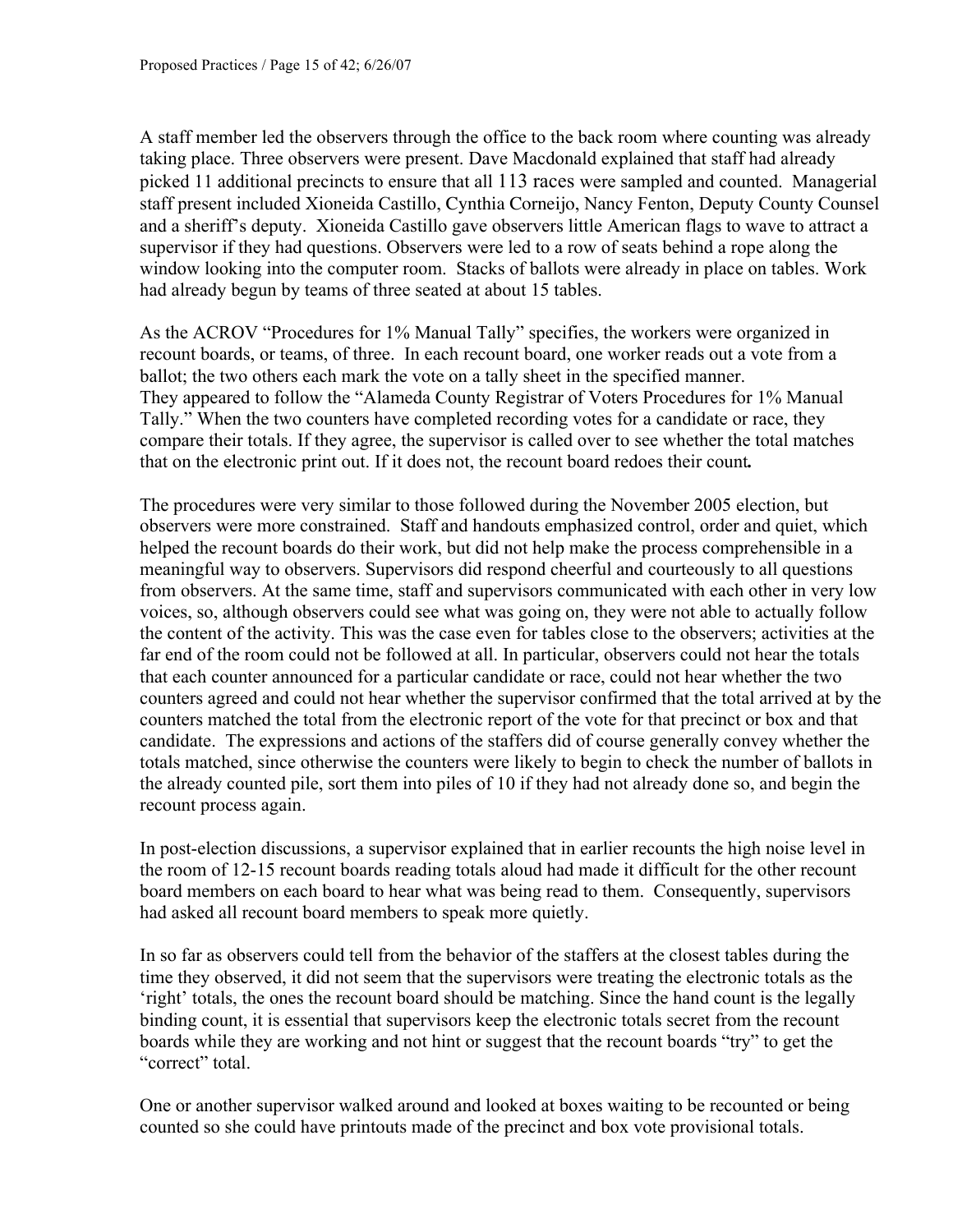Supervisors brought each table an envelope of write-in votes to count separately. Some recount boards counted faster; some were slower. Some counters did not divide the ballots into stacks of ten or found they miscounted their stacks of ten ballots.

**Tuesday, November 21, 11 am.** The hand counts and the physical arrangements continued as described above, with a Sheriff's deputy on duty, but the Associate County Counsel not present. Supervisor Xioneida Castillo reported that 3 precincts remained to be counted.

Nancy Bickel asked for and received printouts of the electronic results from the precincts that were being counted, as did a few other observers. Printouts she received included [listed in order selected in draw] : Precincts 773 [Insight scanner], 648 [Edge DRE], 632 [Insight], 658 [Insight],228 [Insight],116 [Insight]; Bickel did not receive any reports from 158 and 038, did not receive the Insight report for 648, did not receive the Edge reports for any precinct except 648.

Print outs of AV Boxes 84. 267, 109, 399, 663, 626 were received; a print out for AV Box 252 was not received by Bickel. A print out for provisional box 5 was received.

Supplemental precincts 684, 19, 260, 35 were received; a staffer responded to Bickel's question saying that 11 supplemental precincts had been picked: 202500, 204100, 207100, 260100, 323200,440400, 456600,470600, 542000, 82200, 666800. Nancy Bickel requested the precincts missing from her pack and undoubtedly would have received them had she not had to leave before they were delivered.

**Hand count of touch screen VVPATs.** Very few votes were cast on touch screen machines at any of the polls, for example, the Edge DRE report for Precinct 648 showed one vote cast. None of our observers happened to see the hand count of any touch screen votes that may have been cast at the sampled precincts. Staff assured us that the few votes in question were read and counted by hand.

**Impossible to follow the tally.** Even if observers had had the printouts of the vote totals for the boxes and precincts being recounted from the start of the recount, they would not have been able to follow the recount, since the counting and checking of totals was being done in low voices and were not posted in any way for the observers. The lack of printouts and lack of announcement or posting of results meant that observers were not able to know whether or how many inconsistencies were found between the hand count and the electronic results.

**100 % Recount of all VVPATs from the election.** The Board of Supervisors had directed the ROV to do a recount of all electronic votes cast in the election. Approximately 4000 votes were cast electronically, most of them during early voting. The VVPATs, printed on adding machine type rolls, are awkward and difficult to handle and probably rather difficult for staffers to read through and record accurately. The process of reading through all the races on 4000 such ballots would be time consuming.

Acting ROV Dave Macdonald had arranged to print barcodes on each of the votes cast. Instead of reading and announcing each of the entries on the VVPAT printed records, the staff used a scanner to read the barcodes. Equipment and the system had been borrowed from Clark County, Nevada. Macdonald reported that, before the election, he had tested that the barcode correctly recorded and the scanner correctly read the barcodes. The barcode was generated by the same software that generated the VVPAT records. He reported that the software for this methodology is open source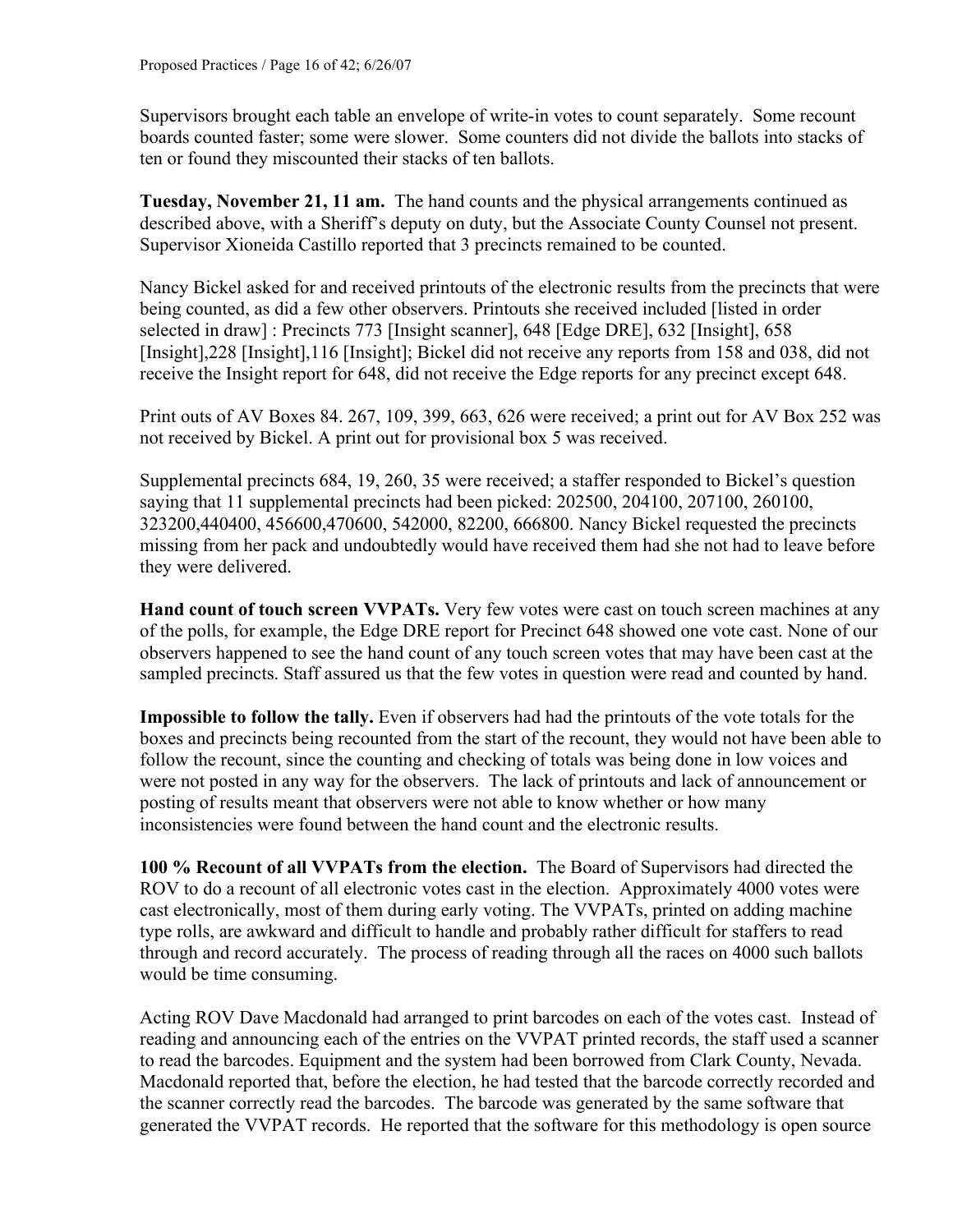and created by Clark County. Staffers used paint rollers to hold the VVPAT rolls, an ingenious way to make it easier to hold and unroll the VVPATs.

**How many citizens observed the 1%?** A quick inspection of the sign in roster in the ROV's office near the end of the 1% count showed fewer than 50 signatures for the whole post-election period. Nine of the 50 visits were from one of the authors of this report and it's likely that other individuals also observed more than once.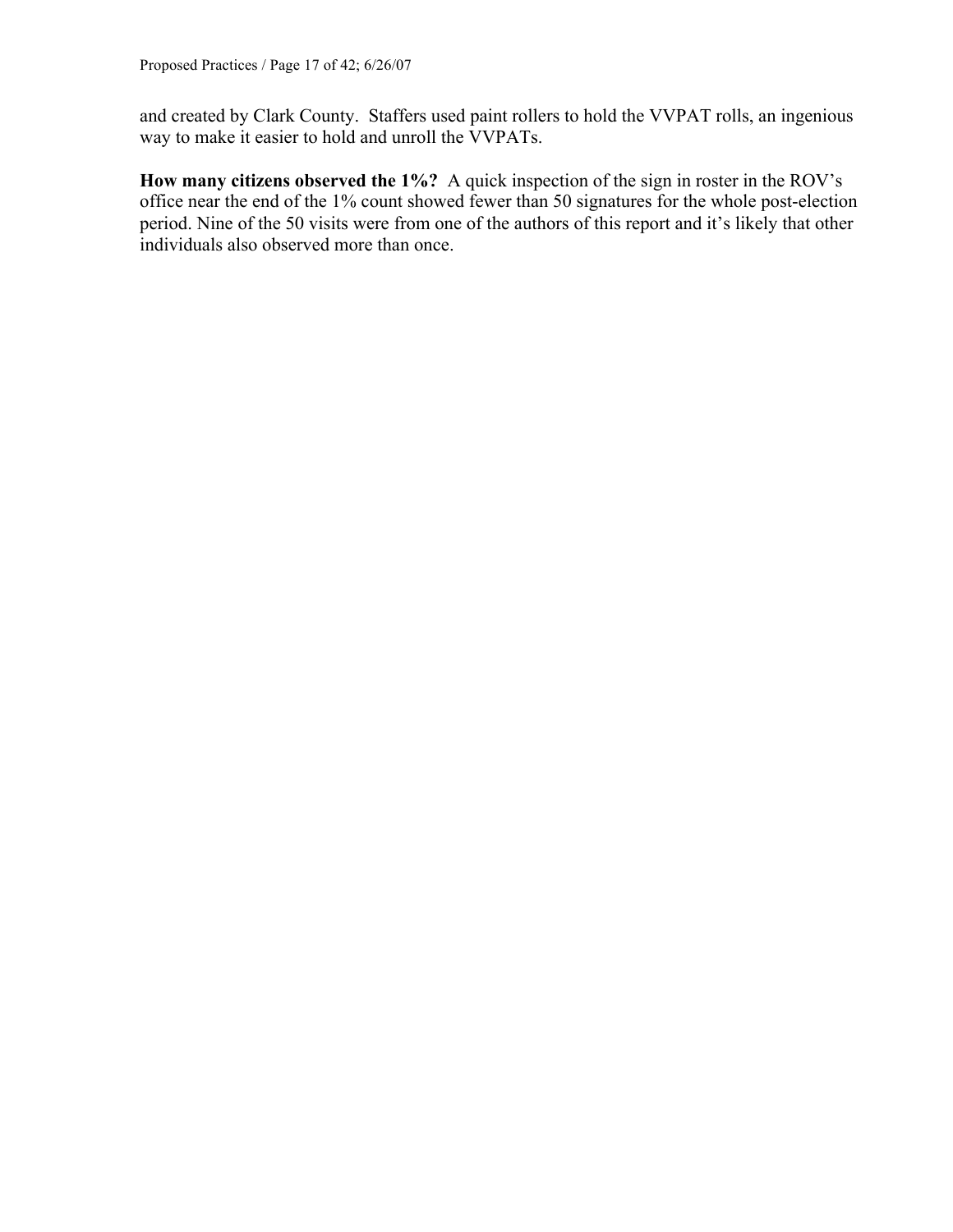#### **DISCUSSION**

As we noted in the Summary, some of the practices we propose are currently required or will be required for future elections by the Election Code; others add to or amplify the Election Code requirements in 336.5 and in 15360 as amended and filed with Secretary of State, Sept. 30, 2006. Many of the Committee's recommendations agree with those of other advocates of election reform. Since the draft version of this report of February 2006, the ACROV has adopted in whole or part many of its recommendations, as have Registrars in other counties.

**Note:** The Registrar's responses to our recommendations are included and discussed in the Summary at the beginning of this report. A copy of the complete letter is included as an appendix to this report. Consequently, we will only refer to them briefly below when necessary to give a correct account.

**1. Random**. The precincts or other units should be chosen at random.

Election Code 15360 (c) states that the Secretary of State specify approved methods for selecting the 1%, whether random number generator or other method. This report suggests several possible methods, including drawing balls from a tumbler and throwing special dice. A full description of the special dice method appeared as an appendix in the draft version of this report. The draft report, presented in February 2006, may be found at

http://www.countedascast.com/docs/Principles-Criteria-For-Random-Audit.pdf.

sWe find that the test used by the ACROV at the November 2006 election was random. Therefore, we recommend that the ACROV request the Secretary of State to approve the method used by the ACROV in the November 2006 election. Registrar Macdonald intends to use this method for future elections.

In general, we recommend that the Secretary of State encourage the use of physical, visible, easily understood random methods, rather than a non-transparent method such as a computer random number generator. For most citizens, the election process as a whole is not transparent, so having a transparent test is particularly appropriate. [See practice 7 below.]

By contrast, one method that is transparent, but almost certainly not random, is the method used by San Francisco in the November 2006 election. " Index cards each with one of 561 precinct numbers were put into a box. Six members of the public choose the six precincts (1% of 561) precincts, rounded up). Precincts 3520, 3022, 3924, 2417, 3809, and 3836 were picked in that order. The precinct numbers started at 1101 and ended at 3937. Higher numbers were generally chosen. I think this was because people had a tendency to grab a card more towards the top, and because the cards were put into the box in order starting with the lowest numbers. By the time they were finished, the box was nearly full; so there wasn't enough room to shake the cards around much [and] they only shook for a couple seconds." [Chris Jerdonek, e-mail communication, Nov. 22, 2006.]

**Test the Method**. Any sampling method used should be tested for randomness before and/or after it is employed, since methods can be fair and random in principle, but flawed in practice. For example, a specific tumbler may have to be turned a specific minimum number of times to ensure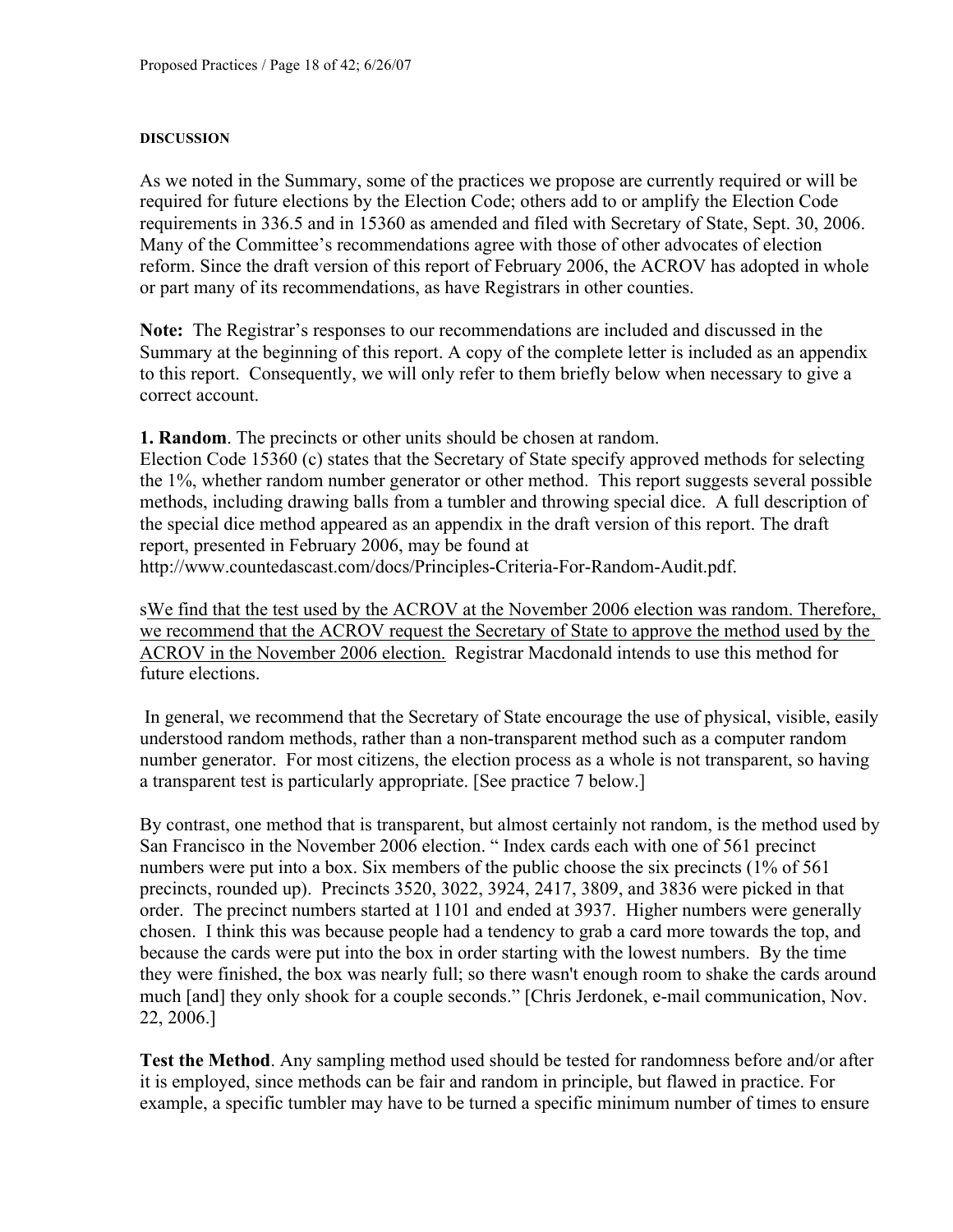adequate mixing of balls of a certain size and weight or dice could be unevenly weighted and thus unfair.

Registrar Macdonald stated in his letter responding to our recommendations that "a comprehensive review of the selection process has been previously completed." We do not know the details of this review.

**One Percent of what?** We would like to draw readers attention to the fact that 1% of precincts is not necessarily exactly the same as 1% of ballots. We discuss the issue under practice 9 below.

2. **A genuine and independent test.** The purpose of the hand count of the 1% sample is "to verify the accuracy of the automated count." We understand this to mean that it should be a genuine and independent test or audit of the accuracy and completeness of the official Statement of the Vote. The test carried out by the ACROV met this standard.

## **3. A comprehensive test.**

Every single vote cast and counted in the election should be included in the pool or pools of votes sampled. Every vote cast should thus have at least a 1% chance of being drawn and hand counted in the sample.

In the November 2006 election, the ACROV nearly met this test, since it seems to have included almost all ballots and every category and type of ballot in one of the three random samples—of precincts, of absentee and mail-in precinct ballots and of provisional ballots.

As far as we are aware, the only ballots not included in any of the three samples were the approximately 4000 searly ballots cast on DREs. Because the Board of Supervisors had requested the ROV to do a recount of 100% of VVPATs, the ROV Office did a hand scan of barcodes on all of the VVPAT ballots, which constituted a complete check of these ballots. We do not regard this scanning method as equivalent to doing a hand recount, since the recount boards did not read and count the names of the candidates and the measures that the voters had actually had the opportunity to read before casting their vote. They would not have been able to read the barcodes and confirm that the barcodes correctly recorded their desired votes. At the same time, hand counting all 4000 VVPATs would have been a time-consuming, onerous and probably pointless task.

ACROV Macdonald has stated that he does not intend to use the scanner method to do the recount of the 1% sample of VVPATs in future. For the VVPATs in the 1% sample of precincts, an actual hand count was performed. Registrar Macdonald plans to include all or nearly all categories of ballots in the 1% sample of precincts in future.

4. **1% sample should be selected and counted after all ballots counted.** To ensure a comprehensive, a genuine and an independent test, the 1% sample should be selected and the audit carried out only after all ballot counting is completed.

The ACROV came very close to meeting this practice, since very few ballots were still being processed and counted when the sample was selected. As we understand, all counting had been completed by the time the selected precincts and boxes were actually hand counted. Meeting this standard will be difficult in future elections because of the burden of meeting the new Election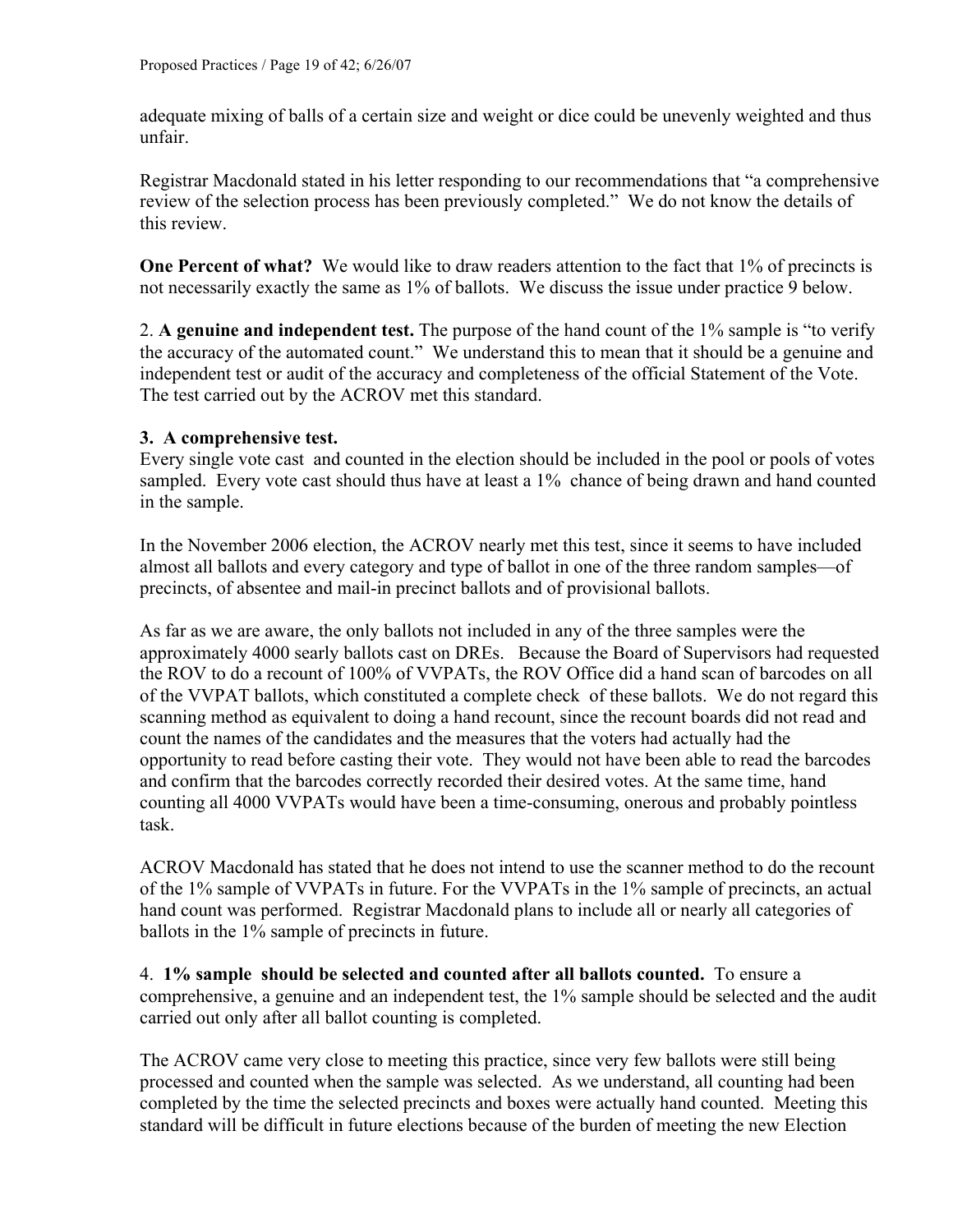Code requirements to include all absent voter ballots. We assume that all all mail-in precincts, as well as provisional ballots and all damaged and remade ballots would also be included in the hand count of the 1% sample, as discussed below.

Registrar Macdonald has said that he will try to meet this standard, but can not commit to doing so because of the time and volume pressures we have discussed in the Summary and throughout the report.

The following two practices will be discussed together.

**5. The preliminary Statement of Vote published and printed before the 1% is selected.** The SoV should be "frozen" before the random sample is selected and the audit is begun. No changes should be made to the Statement of Vote after the 1% audit is begun, if it can possibly be avoided. Copies of the preliminary SoV should be given to ROV supervisors before the 1% sample is selected. As proposed in practice 7e below, it should also be provided to observers (e.g., on CD-ROM), or made available on the ACROV web site in advance so that observers have a chance to download the preliminary SoV before attending the 1% sample selection.

### **6. Precincts and other units sampled must match those published in the preliminary and final Statement of Vote, so that the results of the hand count can be exactly compared to the preliminary results.**

If the categories from which the 1% hand count are selected and counted are exactly the same as the categories reported by the Registrar of Voters in the Election Summary Report and in the preliminary and official Final Reports and Statements of Vote, the ROV and public observers will be able to recognize immediately any discrepancy between the hand and machine counts and seek and find its cause.

For the November 2006 General Election, the Election Code only specified a 1% sample of precincts. As we described, the ACROV Office gave a broad interpretation to this requirement. It sampled precincts with polling places, selected a 1% sample of this precincts and handcounted both paper ballots and the few touch screen votes cast in those precincts. It also sampled boxes of paper ballots, thus including absent voter and mail in precinct ballots; and it separately sampled boxes of provisional ballots.

The ACROV did not publish and print the full preliminary Statement of Vote before the selection of the sample nor freeze the Statement of Vote, on, for example, a CD that could not be altered as far as we are aware*.* On the morning when the sampled precincts and boxes were to be counted, before and during the time the recount boards were doing their work, the staff was printing out individual reports of the votes recorded for the selected boxes and precincts.

The chart below compares the two data from the two formats. The individual reports were naturally laid out very differently from the Final Statement of Vote for the whole election. In the individual reports, the data were sorted by precinct or box instead of by race. Since boxes of absent voter ballots will not be separately sampled in future, we'll focus our discussion on precincts.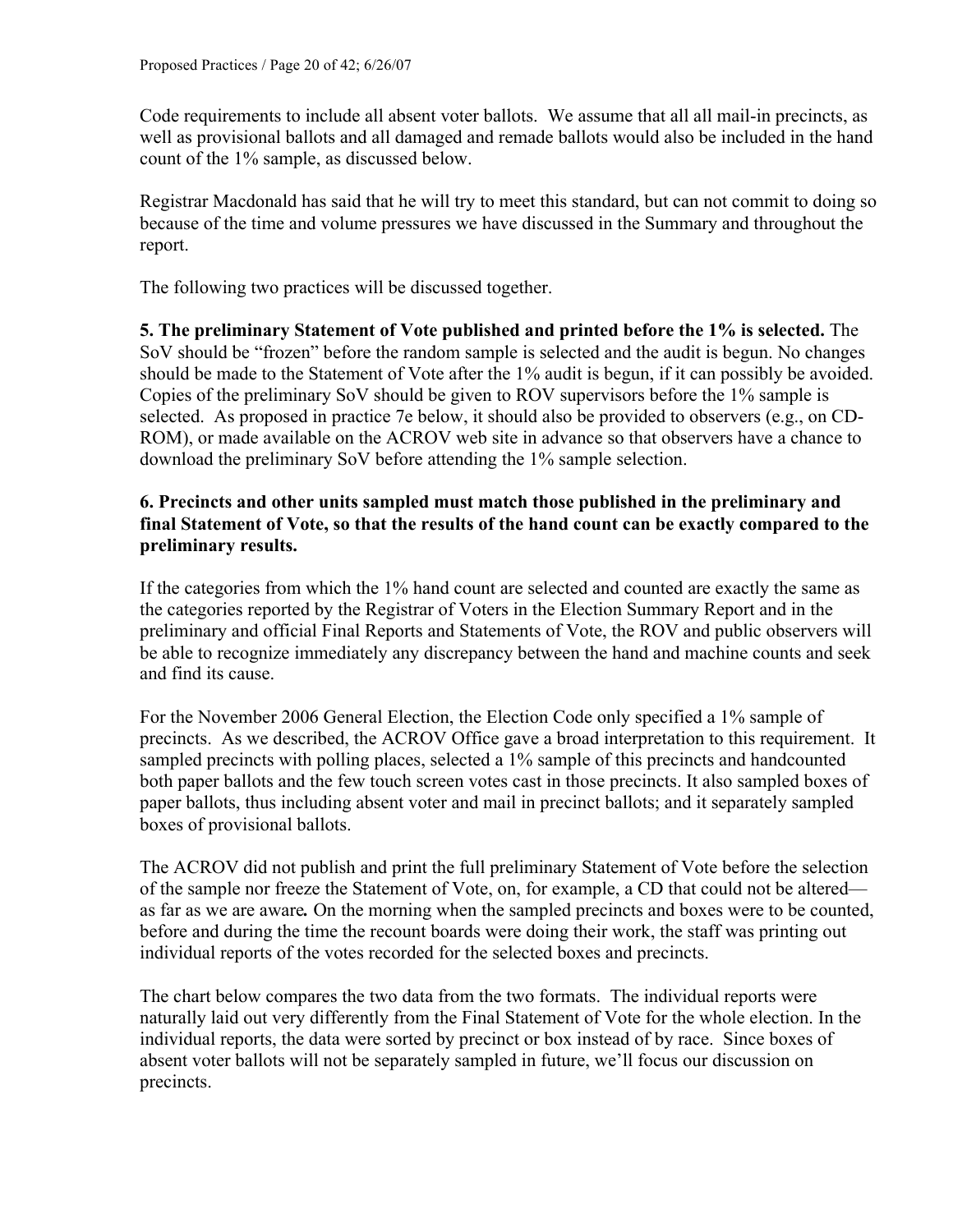The most important feature to notice is that the totals for candidates for governor shown in the report for any particular precinct in the final Statement of Vote do not match the totals for that precinct shown in the report printed out for the 1% Tally.

The chart below shows data for precinct 138, as printed out in the "Machine Report 1% Manual Tally Precinct 22460" and used by ROV staff to check totals. It compares the data given in that format with the data given in the web-published official Statement of Vote. Column labels and candidates names follow the order in the Statement of Vote as indicated by the headings. For the purpose of this discussion, ignore the Absentee Reporting, since the ACROV sampled these separately by boxes not precincts.

#### **Statement of Vote**

12/04/06 4:00 PM November 7,2006

## ALAMEDA COUNTY Statement of Vote **GENERAL ELECTION**

**2 2 25 0 138 50 1 write-in**



**Data for candidates for Governor**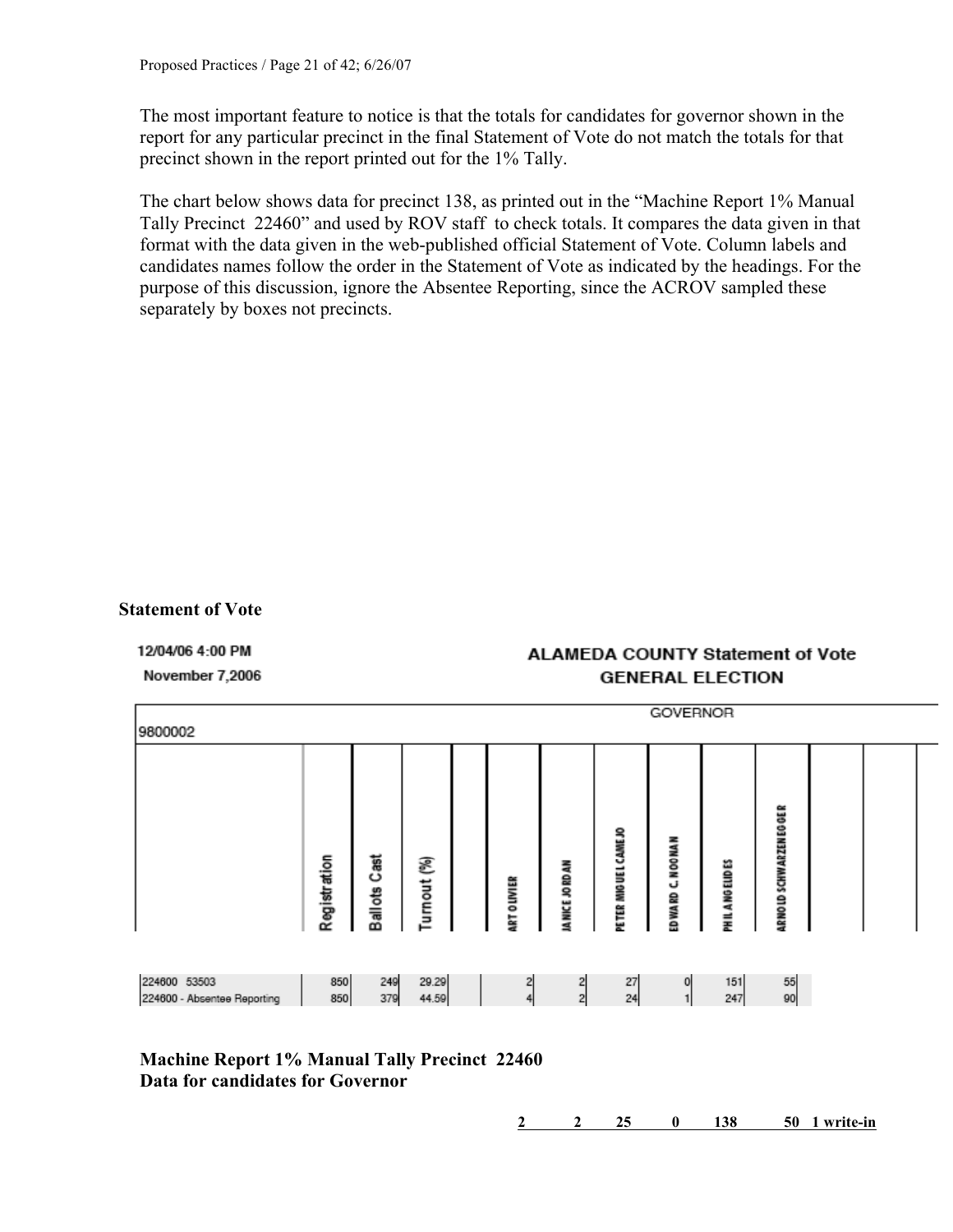**The categories of votes included in the two reports were not the same, so the totals do not match.** Camejo, Angelides and Swartzeneger all show fewer votes in the Machine Report for the 1% Manual Tally than in the final Statement of Vote. The write-in vote noted in the Machine Report is not shown in the final Statement of Vote. The categories of votes known to us to not be included in the Machine Report generated for the 1% Manual Tally were: Provisionals, which were sampled separately, and Early Voting, which was not sampled as part of the 1%. Write in votes reported initially often turn out not to be votes for certified write-in candidates and therefore they are not counted in the Statement of Vote. Lacking further information, we'll assume that votes in these two categories accounted for the differences between the two reports. The details are not important for this example.

What is significant about this example is that, when the 1% does not sample exactly the the same group of votes as is reported in the official Statement of Vote, it is impossible for ROV staff or observers to verify that the 1% audit was successful and that the 1% audit provides evidence of the official election results as published in the official Statement of Vote. ROV staff know the details of how each version differs, so they can reconcile the apparent contradictions. But citizens will be puzzled and wonder why they do not agree.

At the very least, the official Statement of Vote, or a preliminary Statement of Vote or an unofficial report of votes, should be published and frozen before the 1%. If the two do not cover the same categories of ballots, they should also include a supplemental Statement that exactly matches what is sampled. The supplemental report of votes or Statement of Vote should make it crystal clear to the interested citizen that, for example, when she adds categories x, y, and z in the supplemental SoV, she gets exactly the same total as in the appropriate corresponding portion of the main report or Statement of Vote.

A special Machine Report of each of the selected precincts or boxes printed out just for the 1% can not give an observer the same confidence as a full preliminary Statement of Vote.

**In future elections,** there should be fewer opportunities for such puzzles. The preliminary reports of votes cast will include all or nearly all categories of ballots. The Election Code requires that absent voter's ballots be included in the 1% sample of precincts and that early votes cast on direct recording electronic voting systems at the ROV or satellite locations be sampled either as part of the 1% sample of precincts or in a separately drawn 1% sample.

According to Registrar Macdonald, in future the precincts sampled would include all precincts, currently 1219, not just those with polling places, and the 1% sample of precincts would also include provisional ballots, damaged ballots and other categories of ballots, even those that have been traditionally processed very late in the Canvass**.** Then all ballots should theoretically be able to be counted and included in either the 1% sample of precincts or a separate 1% sample of early votes and therefore be sampled for a manual tally. But there will be very significant practical barriers to doing this successfully.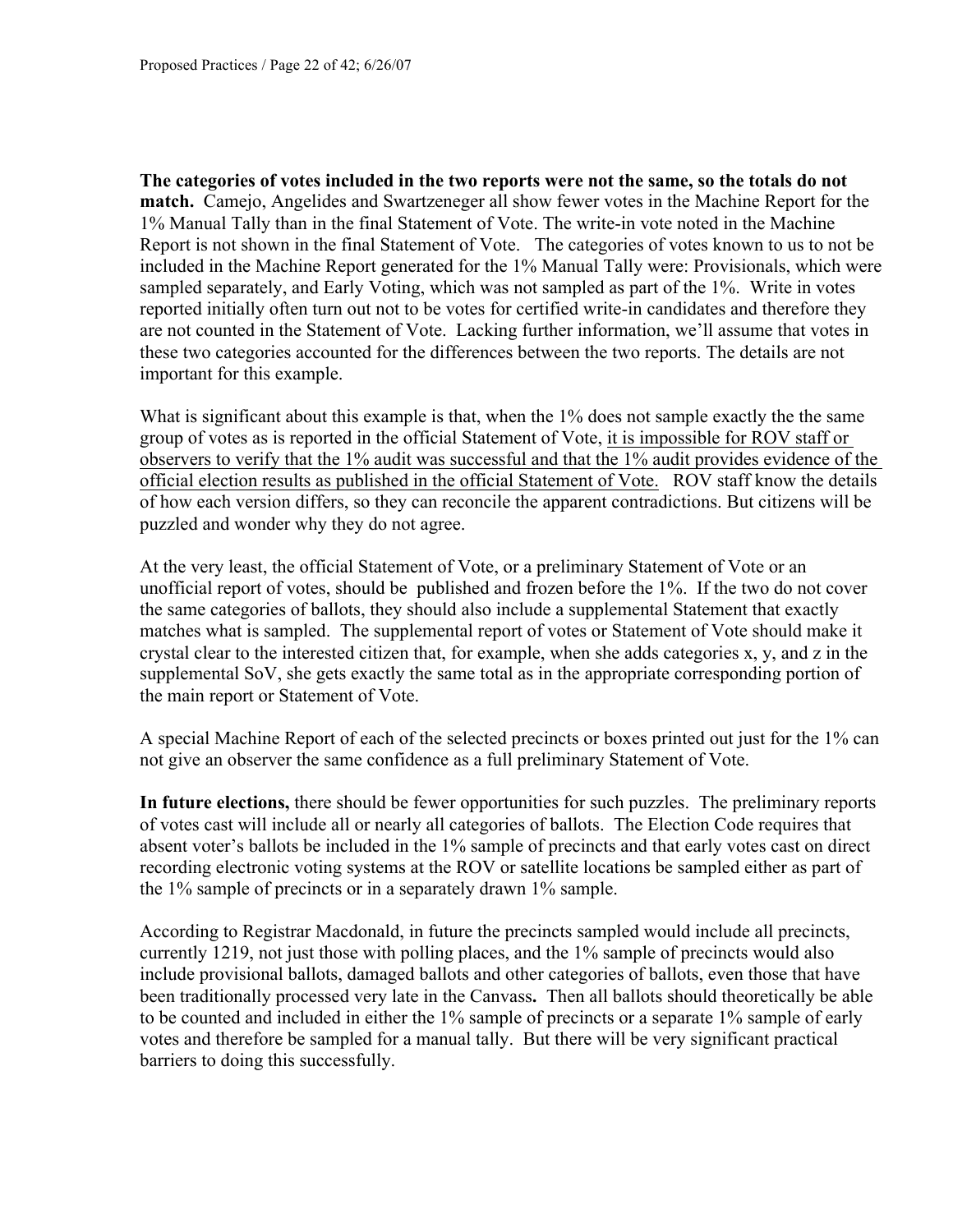## **Time and Volume Obstacles to Meeting Recommended Practices 1-6.**

The Alameda County Registrar of Voters and indeed Registrars in most counties will face great practical obstacles to carrying out the Post-election Canvass and reporting the final Statement of Vote within the 28 day period specified in the Election Code. Carrying out the recommended practices for the 1% manual tally discussed above will be only a small portion of the problems Registrars will face.

The new Election Code requirement that absent voter's ballots should be included in the 1% sample of precincts sounds simple and sensible. It can also greatly improve the validity of the 1% sample. However, it presents formidable practical problems.

The enormous volume of card stock ballots that had to be handled, processed, moved, scanned and stored in the November 2006 election taxed the space and permanent and temporary staff resources of the Office. During that election, the ACROV was able to process, scan and pack up all the absent voter ballots that came in before Election Day, so that they were out of the way. On Election Night, a huge flood of ballots poured into the ACROV Office:

large red bags of ballots voted and scanned at the 825 polling places extra bags of ballots voted at the polls that weren't able to be scanned at the polls, envelopes of provisional ballots

sacks and piles of absent voter ballots turned in at the polls

as well as electronic memory devices, voter registers and other materials and equipment. As pointed out in the earlier table, "Vote Reporting Election Day…," 115,352 paper ballots or 27%, more than a quarter of all the pairs of large card stock ballots, had to be processed and counted after Election Day. In all, nearly 300,000 or more than 69% of ballots had to be handled and processed in some way after Election Day.

With the help of streamlined systems and improved space arrangements, the ACROV managed and kept track of all these ballots and materials well, but people and space were streched to the limit. Large sacks and stacks of ballots were constantly having to be moved.

**Before Election Day.** The new Election Code provision will mean all of the Absent Voter ballots that come in before Election Day— about 130,829 paper ballots at the past election or an additional 31% of all ballots cast— may not be able to be packed up, sealed and put away as they are processed and before the Election Night flood. Instead they will have to be physically sorted into their 1219 precincts during the month preceding the election; the boxes or files for these precincts may have to be kept open during part or perhaps all of this this period and yet kept secure from tampering or confusion.

**After Election Day,** paper ballots that have been scanned at the polls will arrive already sorted by precinct and could be packed up as usual. The other categories of paper ballots, listed above, that come in from the polls and that were processed in various ways at various times throughout the Canvass period and then packed up with the absent voter ballots will have to be kept intact in approximately 1200 precinct groups or processed and then again sorted into their precincts.

**Doing the 1% Sample and Hand Count within 28 Days and Meeting these Practices.** We are confident that the ACROV will come up with workable methods to handle this new challenge, but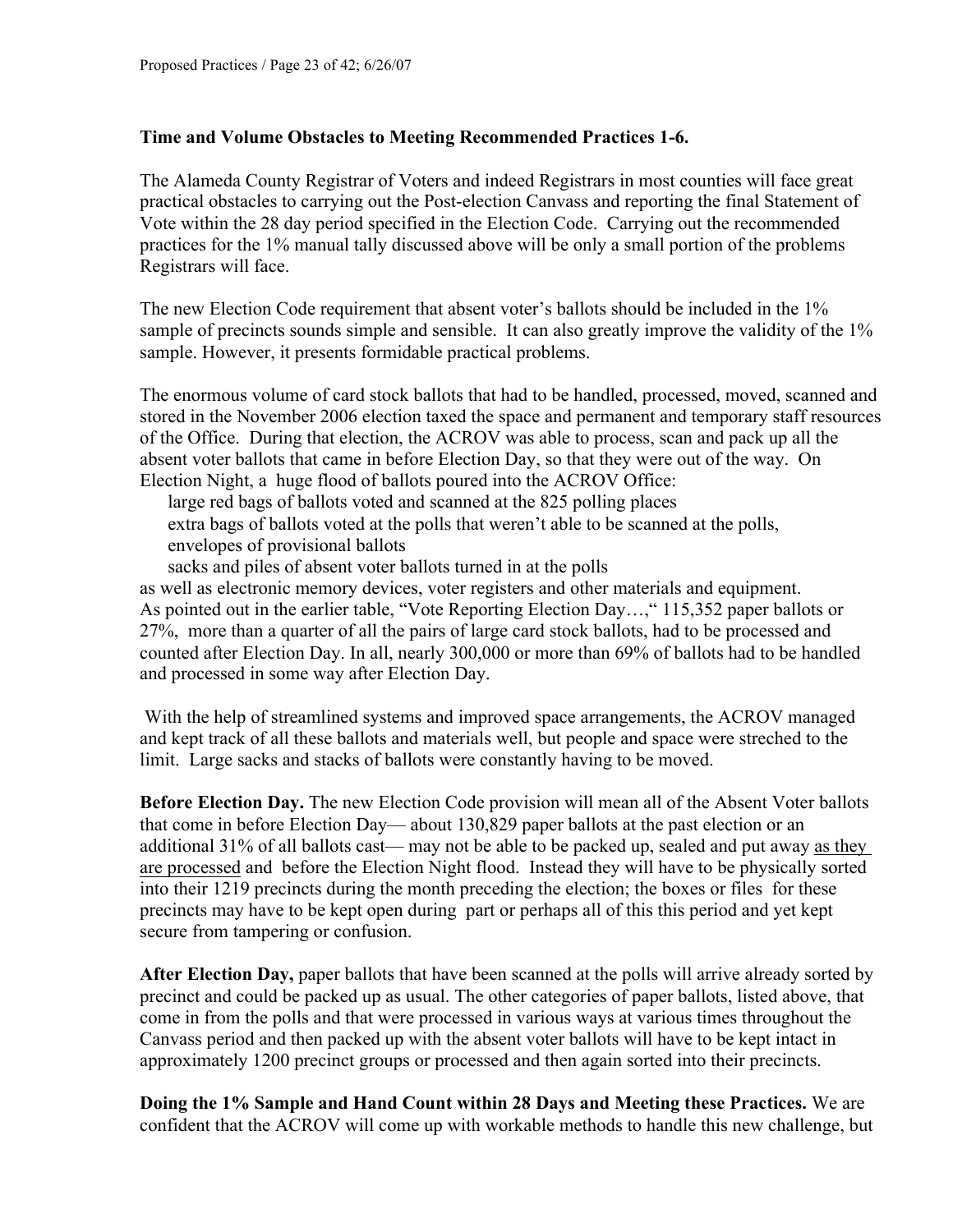the Office will be challenged to do this huge amount of additional processing and to complete all counting of ballots—and still have enough time to do the 1%. It will be particularly challenging to do the 1% and meet all the practices proposed here.

**A Note on Sorting Paper Ballots by Precinct.** The ACROV has not done this in the past and does not have mechanical or electronic equipment to carry out this task at present. At the time of this Report, ACROV Dave Macdonald has said he thinks they may have to do this manually or with a combination of mechanical and manual sorting. His staff is looking at ways to further rearrange and streamline the limited working space to handle the new requirements. Appendix A includes a short discussion of some proposals currently circulating and some further suggestions.

# **THE PUBLIC'S ROLE IN THE 1%**

## **All the parts of practice 7 are linked together, so more general discussion will follow.**

**7. The manual tally should be a public and transparent process.** Members of the public observing the process should be able to follow it with complete comprehension; they should be able to hear, see and understand everything that is happening. The intent of the legislature to make this so is clear in the recent amendments to the Election Code. [Section 15360 (d) and (e)] The ACROV did not fully meet this goal in the November 2006 election.

As we report in the Summary, the ACROV reported plans in his letter to the committee and subsequent discussion which greatly improve the transparency of the process. For details refer to the Summary and to the Registrar's letter in Appendix B.

**a. Public notice of and public selection of the 1% sample.** Five day public notice of the time and place of the selection will be required in future elections. The ACROV process was excellent in enabling the public to observe the selection. However, it gave only one day notice of the selection to those who had requested notice; it did not announce the time and place on its website. This will be corrected in future elections.

**A Potential Problem with 5 day public notice**: ACROV staff drew our attention to a potential problem. Since the staff cannot know exactly how long all the procedures required in the Canvass will take until they actually do them, and the volume of work is large, they may be forced to announce a date for the 1% selection and counting that would occur before they completed counting all ballots. If they could wait to announce these dates until close to the end of the 28 days of the Canvass, they might be able to schedule it after all ballots have been counted.

**Comment:** Would the Election Code provision and any regulations published by the Secretary of State permit the ROV to publish provisional dates for the 1% selection and count, with a note that observers should call to confirm the exact date and time?

**b**. **The selection method should be easy to understand.** We further recommend that the method of selecting samples should be easy for the observing public to understand and verify. The physical selection methods used by the ACROV met this standard nicely; we urge the ACROV to seek certification for the ping pong ball and drum method from the Secretary of State.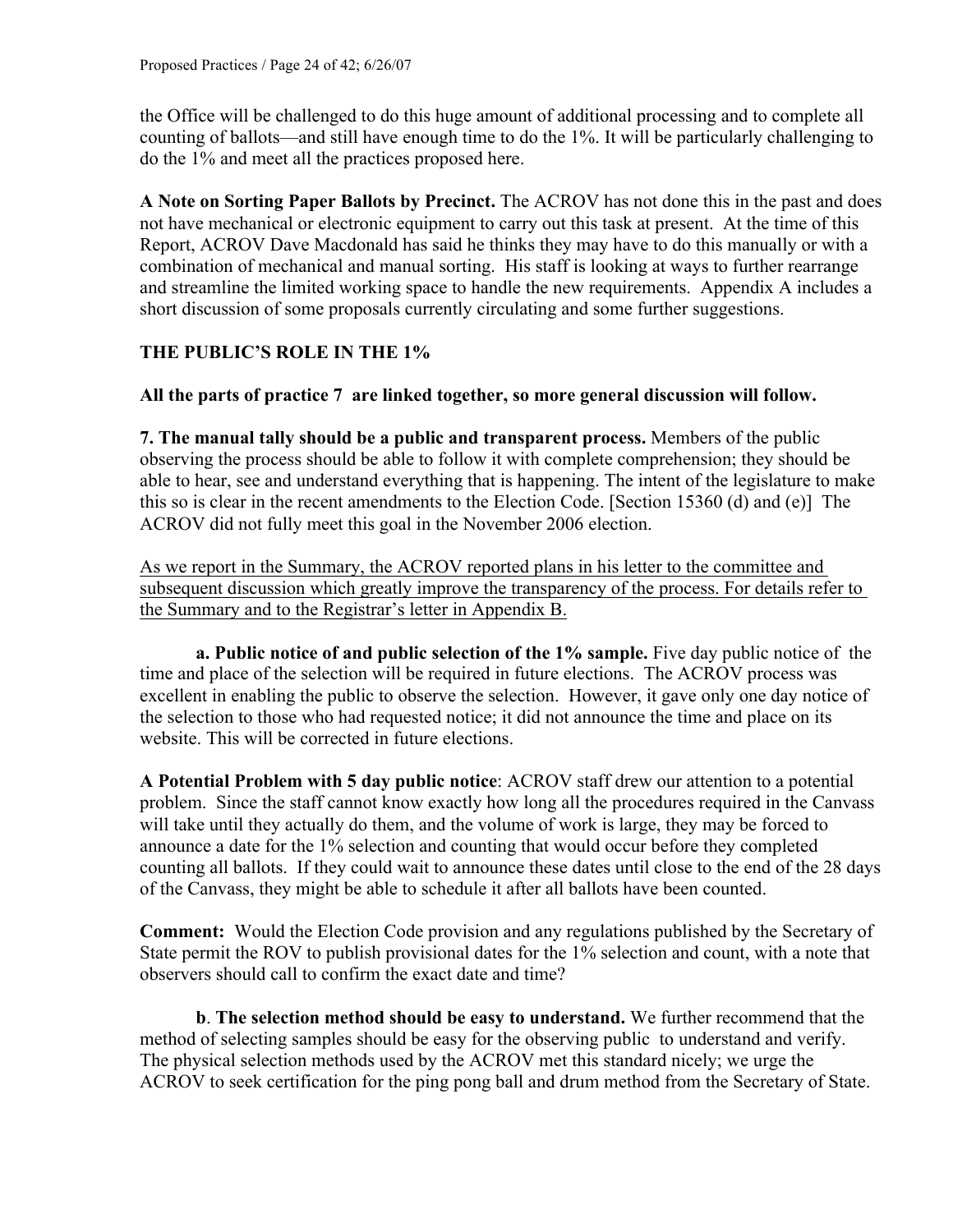**c. Public notice of and public counting of the 1% samples with procedures that the observing public can hear, see and understand.** The Election Code will require five day public notice for the hand tally in future elections. The ACROV more than met the future five day notice requirement by posting the date of the hand count on its website. The ACROV did not enable the public observers to hear, see and understand the procedures. We urged the ACROV to improve this aspect of the 1% tally in future elections and it appears that he will do so. We propose some further improvements below.

**d. The methods for carrying out the sample and the count should be public and publicized in advance of the election.** We expect to see the improvements in public notice discussed above in future elections. The Registrar has stated in his letter and in subsequent discussion that procedures will be published on the ROV website in advance.

The ACROV already has written protocols and procedures for the count which have been distributed to its public advisory committee. These written materials can be refined and made available to citizens who come to observe. The ACROV could easily expand its website to make these and similar materials available to the public. In the June 2006 election, the ACROV posted descriptions and flow charts of some of the Canvass procedures on the walls of the room where they were being carried out, an excellent way to inform the public observers. In future elections, where the Office will have more time to prepare and disseminate such materials, we encourage it to do so.

## **e. The preliminary Statement of Vote for each of the precincts or other units sampled in the 1% sample should be published and made available to the public before the sample is selected, so that the observing public can follow the process step by step.**

Once the ACROV is able to meet practices 5 and 6 above for its own use, it will be an easy further step to make the same materials available to interested members of the public in advance of the tally—either on paper or on CDs or in other electronic formats including the website.

At the least, the report should show the latest unofficial vote tallies, which are regularly published by the ROV throughout the Canvass period. This report should include all votes counted so far, with the polling-place vote totals broken down by precinct, using the same format and same categories as will be used during the random selection of precincts. This is the approach that the Registrar has not ruled out, even though, in his response to our letter, he said he would not print a preliminary Statement of Vote.

The report should be published in electronic form (e.g., as a .CSV file). The report could be provided to all interested observers shortly before the random selection, or it could be made available on the ACROV web site the evening before the random selection. Staff could also take the opportunity to archive these totals to read-only media (e.g., CD-ROM).

We recognize that making such a report available adds another step to a time-sensitive operation. Nonetheless, we recommend that this be done so that observers (and county staff) can be sure that the tallies do not change after the 1% precincts are selected. This serves as an important step to assure the security, transparency, and integrity of election results. For instance, if skeptical observers did not trust the voting equipment, they might ask whether it is possible for vote counts on the main database to be changed after the random selection (e.g., by malicious code in the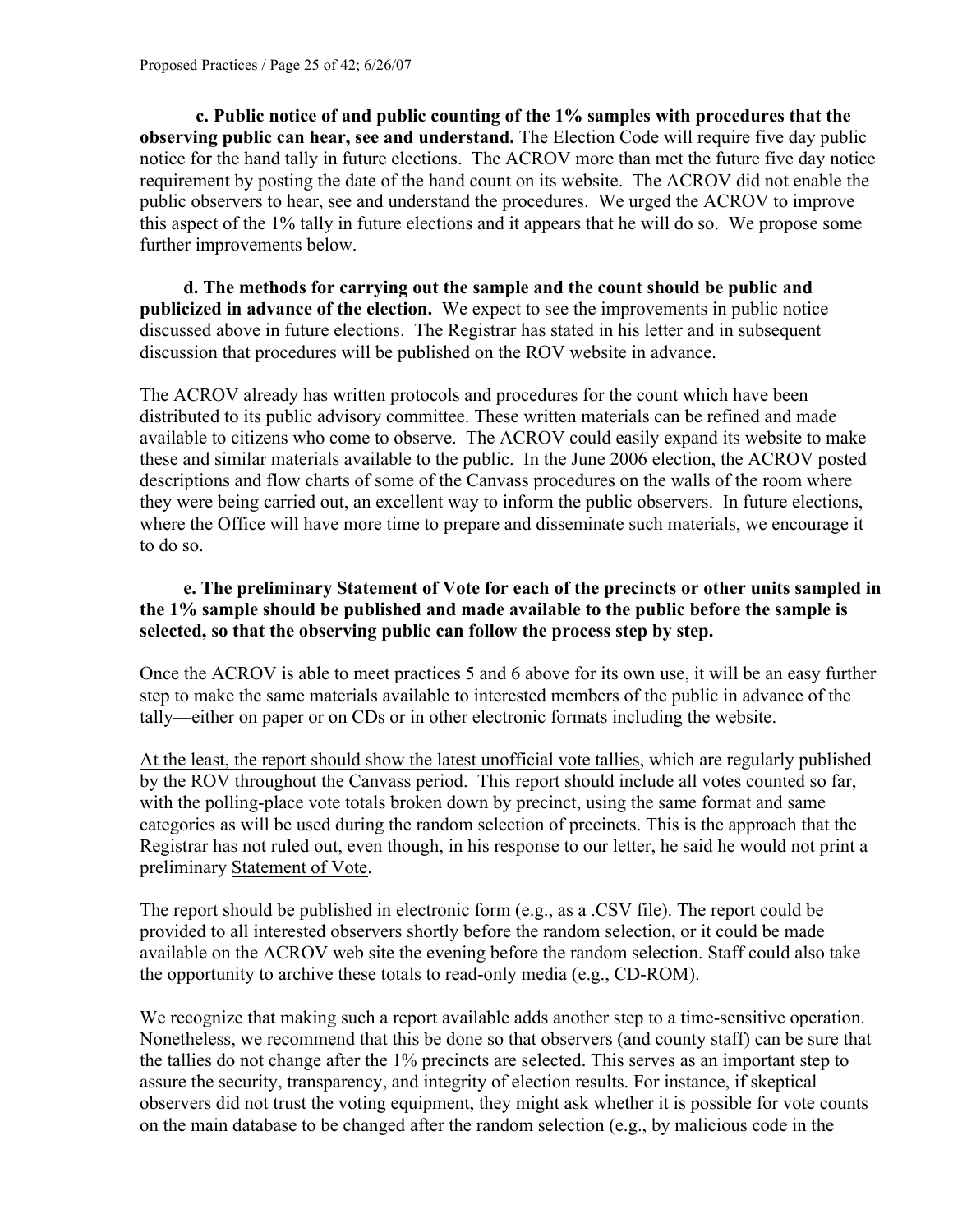voting software), in a way that uses knowledge of which precincts were selected to avoid detection. While this threat might seem far-fetched, making the latest precinct-by-precinct vote totals available to observers before the random selection ensures there can be no possibility of such an attack. This recommendation ensures that such shenanigans are completely impossible, so there can be no question of such a thing. We recommend making these unofficial totals available before the random selection.

Ideally, the random selection process would not begin until all votes had been counted. This makes it possible to publish an unofficial report showing all vote totals before the random selection, and to ensure that this report is complete and includes all votes. It means that the vote totals that are audited will be the same as the vote totals which are certified, which is important.

#### **Timing between the drawing of the Sample and the hand count**

In November 2006, the random selection was held on Friday and the manual recount did not begin until Monday morning. In addition, containers of ballots and VVPATs had already been opened and the work of the recount boards had begun when the observers entered the work area.

From an observation and election verification standpoint, it would be better to pull the ballots from the selected precincts and begin the manual counting immediately after the random selection, This would make it easier to verify that the ballots were not handled, manipulated, or changed after the random selection. In particular, it would make it easier to verify that nothing had a chance to affect the selected precincts that might not have affected those not selected. This would enable observers to see for themselves that the selected precincts are representative of the county as a whole.

As a secondary consideration, it would also make it easier for observers to see both the random selection and manual counting in a single day. (As for the extra precincts that are selected to ensure that every contest is recounted, the choice of these extra precincts could be performed in parallel after the manual recounting was underway, so that it did not delay the manual counts.)

This change may or may not be compatible with the ACROV's workflow. It is worth considering. If for any reason it is not possible to begin the manual count immediately, then we encourage the ACROV to think carefully about how it can demonstrate to observers that the ballots were not handled, manipulated, or tampered with between time of the random selection and when they are manually counted. For VVPAT records, the ACROV should pull the selected VVPAT canisters and show to observers that the security seal on the VVPAT canister remains intact. For paper ballots, it would be good to show observers that the seal is intact before the manual counts are begun. If seal logs are kept in sufficient detail to be able to verify that those containers were not opened between the time of the random selection and when the manual counting was begun, these seal logs could be shown to observers, too.

## **Underlying Principles**

All of the measures to improve public information about and understanding of the 1% sample and hand tally in practice 7 above and in Practice 8 below are intimately linked. Some will be required by the Election Code; others we regard as logical corollaries of the specific Election Code provisions and of the ideas underlying the Election Code. More broadly, they are founded on the basic principle of our democracy that the government's purpose is to serve the people. The public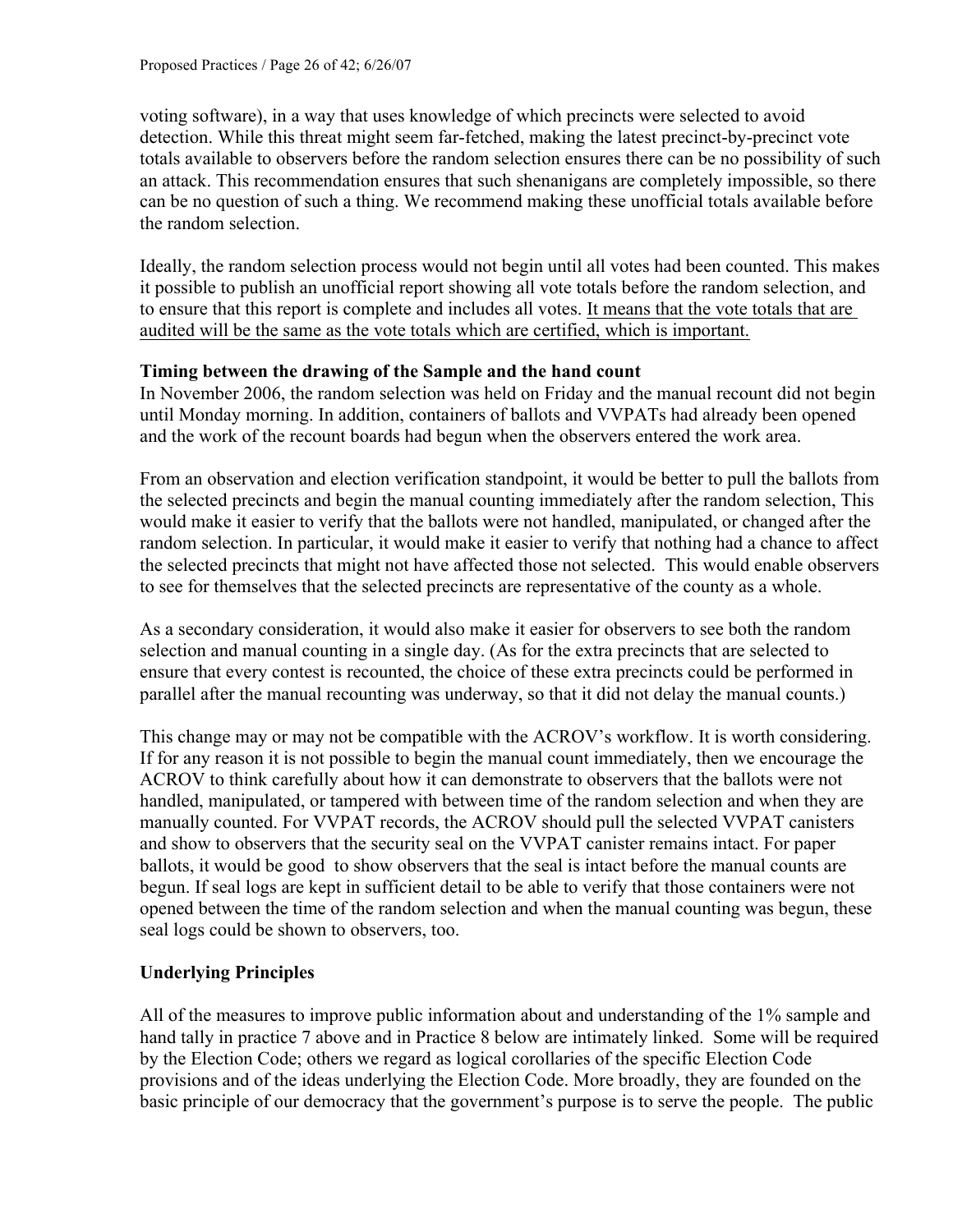therefore have a right to know how we elect our government and to be assured that it is done honestly and accurately so that we can maintain a healthy democracy.

#### **Different Institutional Practices and Attitudes**

Registrars of voters in different counties have developed a range of different institutional practices in carrying out the 1% sample and manual tally. We were particularly interested in looking at whether different Registrars made it possible for public observers to see, hear and understand what was happening. In one large county, San Francisco, and one smaller county, Yolo, observers found that the ROV offices had a very open attitude to public observers.

In San Francisco, you can go right up to the table at which the team of three or four is working and listen to them go through the contests one at a time. The counters read off what each ballot says, one at a time, while another person tallies.

[Chris Jerdonek, e-mail communication]

One of the authors, David Wagner, observed the 1% manual tally in Yolo County. He noted that one thing they did very well was enable observers to see the entire process from up close. Observers were welcomed and encouraged to walk around the room freely, to walk up to the counters and watch over their shoulder from up close, to see the ballots as they were being counted, to see the tally sheets, to listen as workers were instructed by supervisors, and so on. Of course, observers were admonished not to touch or interfere with the counting in any way, and were told not to speak to or interrupt the workers and to avoid getting in the way. Supervisors were on hand to answer questions; observers were asked to direct questions to a supervisor. When asked "Isn't having someone stare over your shoulder distracting?" the answer was that they were used to it and they pretty much ignore it. The atmosphere in Yolo County was thoroughly welcoming towards observers. [Wagner's full observations may be found in *Notes on the 1% Manual Tally in Yolo County* on the Yolo County Elections Office webpage at http://www.yoloelections.org/.]

ROV institutional practices developed and changed over time for various reasons. Registrars with more restrictive practices may have developed them to improve efficiency, to make the best possible use of limited available time, space and staff or to avoid past disruptive encounters with members of the public. The tight control that the Alameda County ROV Office exercised over public observers in November 2006 was an extension of the practices observed in November 2005. It may also have reflected recent experiences of complaints to the Board of Supervisors, lawsuits and criticisms of the ROV in the press. Institutional practices and traditions do not change easily.

At the same time, the Election Code requires many of the activities and processes of the election to be public—to be observed by some specified or all members of the public. This is clear in the Election Code passages we have quoted in this report. A now outdated section of the Election Code provides an excellent snapshot for understanding what the legislature has understood by the concept of public observation. Election Code 19380 describes how vote counting should be carried out when machines at polling places were like mechanical adding machines that showed totals, but did not print them out. Underlined words appear as in the on-line text.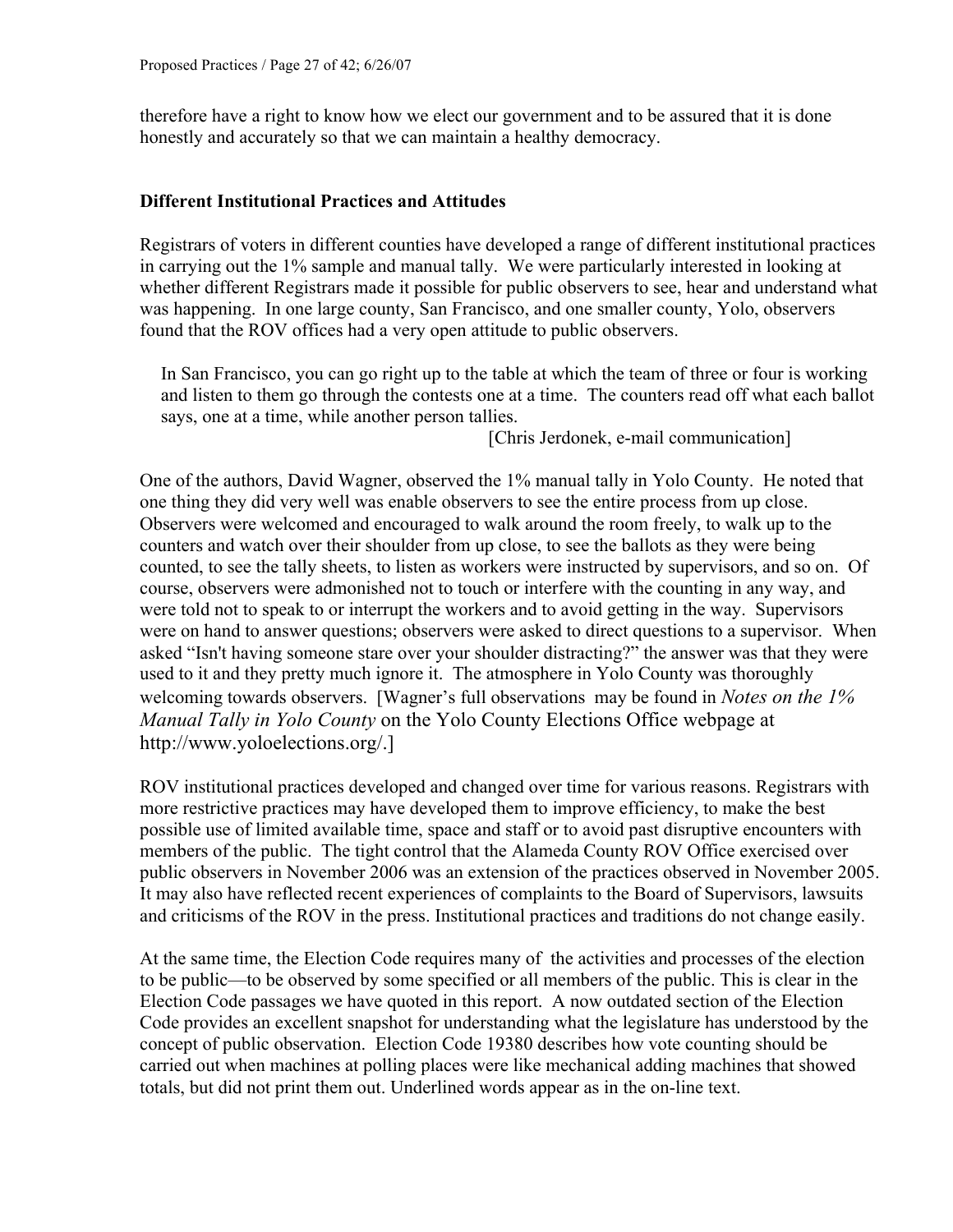19380. During the reading of the result of votes cast, any candidate or watcher who may desire to be present shall be admitted to the polling place. The proclamation of the result of the votes cast shall be distinctly announced by the precinct board who shall read the name of each candidate, or the designating number and letter of his or her counter, and the vote registered on the counter. The board shall also read the vote cast for and against each measure submitted. …

During the proclamation ample opportunity shall be given to any person lawfully present to compare the result so announced with the counter dials of the machine, and any necessary corrections shall then and there be made by the precinct board, after which the doors of the voting machine shall be closed and locked.

… 19384. The precinct board shall, before it adjourns, post conspicuously on the outside of the polling place a copy of the result of the votes cast at the polling place. The copy of the result shall be signed by the members of the precinct board….

**8. Identify, resolve, explain, publish discrepancies.** The Registrar of Voters should publish in advance its method for handling any discrepancies that may be discovered during the 1% audit. The Election Code requires that in future elections the ROV publish a report on the discrepancies found and an explanation of their resolution.

…include a report on the results of the 1 percent manual tally in the certification of the official Canvass of the vote. This report shall identify any discrepancies between the machine count and the manual tally and a description of how each of these discrepancies was resolved. In resolving any discrepancy involving a vote recorded by means of a punchcard voting system or by electronic or electromechanical vote tabulating devices, the voter verified paper audit trail shall govern if there is a discrepancy between it and the electronic record. Election Code 15360 (e)

The report would not need to include any erroneous tallies, where two counters on the counting board got different answers, but once both counters on the recount board get the same answer and present it to the supervisor, it would make sense to call that the initial manual tally and resolve any discrepancies there. Most or all of the discrepancies will be innocuous, but this may help identify opportunities for improvement in future elections and establish a positive feedback cycle that permits continuous improvement of election accuracy. We believe that the ACROV generally follows this practice internally already. The only change that would be required would be to publish both the procedures and the results of the procedures.

**No Discrepancies in the 1%. Why?** The ACROV reported no discrepancies between the preliminary Statement of Vote and the results of the 1% hand count. San Francisco also reported no discrepancies, using equipment from a different vendor. [Chris Jerdonek] This is surprising and deserves some discussion.

**Mechanical error minimized by setting scanners to reject potential problems?** One potential cause of discrepancies between the manual tallies and the electronic totals from the scanners at the polls or the high speed scanners at the ROV Office could be that any mechanical device may not operate perfectly. Scanners are mechanical devices with computerized or electronic controls to catch errors, but even the best machine can have momentary failures. In the case of scanners, we could hypothesize, for example, that two ballots might be fed into a machine at once or stick together and that the scanner might then "see" and record only the top of one ballot and the bottom of the other. Or a voter might mark two candidates as his choice instead of one—an over-vote. In such cases, scanners are supposed to reject the ballot. At the poll, the voter is asked whether he or she wishes to correct the ballot. After the voter changes or declines to change the ballo, it is then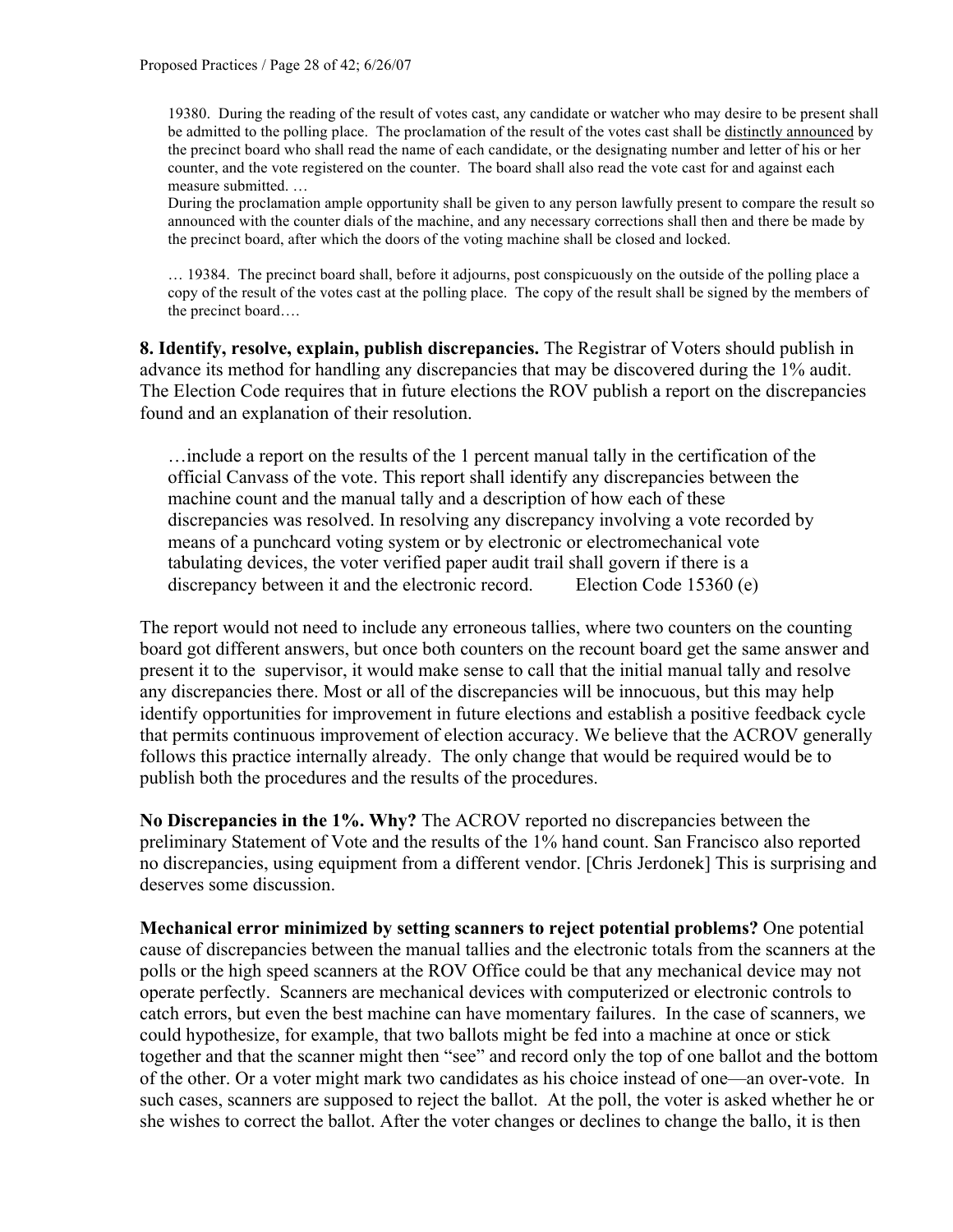inserted again into the scanner. At the ROV, scanners either stop to avoid counting a problem or "damaged" ballot and/or sort it into a container or pile of problem or damaged ballots to be reviewed by ROV staff, thus catching many or most potential errors. So the lack of discrepancies may be due to scanners that were adjusted to be very sensitive to problem ballots and reject them.

**Staff Alert to Fix Problem Ballots?** We observed that ROV staff were very careful to study problem ballots, determine the voter's intent and correct or "remake" a ballot so that the ballot reflected the voter's intent. ROV staff worked during the post-election Canvass on what seemed to be a relatively large number of ballots rejected as damaged. The staffers looked for a variety of frequently occurring problems. They used white-out to hide accidental marks and to cover up areas on one side of the ballot where print from the other side showed through. Ballots so corrected were fed again into the scanner; the few that were still rejected were again reviewed by a staffer. Ultimately, "damaged" ballots, ballots rejected by the scanner for whatever reason, were "remade," that is, a team of staffers study the ballot then take an appropriate unvoted ballot and carefully copy the voter's choices on to the new ballot. The "remade" ballot then replaces the "damaged" one. Each remade ballot is stored with its original ballot, so the two can be reviewed if necessary.

#### **Do Recount Boards try to match the totals in the preliminary Statement of Vote?**

Some observers, in Alameda County and other counties, have reported or suspected that supervisors might treat the machine count as authoritative and thus might subtly pressure recount boards to match the total reported in the preliminary Statement of Vote. The Election Code and existing ACROV protocols and practice agree that the supervisor must not tell the Recount Board what the SoV result was, but wait to hear the Recount Board's result and then tell them just whether it matches or not. As described earlier, the Recount Board only reports to the supervisor once both recorders totals agree. If their total does not agree with the SoV, the Recount Board then recounts in groups of ten to check its count. The authors of this report have not observed a situation at the ACROV where it seemed that a Supervisor has refused to accept the results of such a repeated recount.

The recount board protocol described earlier is designed to make such an outcome difficult or impossible. With supervisors who understand that the hand count is the legal total and with two individuals on each board marking totals on separate sheets, and a third reading out the numbers and observing the other two, a false agreement would be unlikely. As we described in this report, observers of the ACROV recount in November 2006 could not follow the process adequately to make this determination, but observations in November 2005 by one of the authors found that ACROV supervisors and recount board following the ACROV announced procedures. [Nancy Bickel, League of Women Voters of Alameda County, "How Our Votes Are Counted."]

The following description of the 1% recount in San Francisco shows that supervisors checking totals of recount boards in San Francisco followed procedures similar to those in Alameda County.

In San Francisco, you can go right up to the table at which the team of three or four is working and listen to them go through the contests one at a time. The counters read off what each ballot says, one at a time, while another person tallies. Afterwards, the totals for each candidate are read aloud to a supervisor. The team does not know what numbers they are "aiming for." If the numbers don't match up, the supervisor has the team start over, again with the team not knowing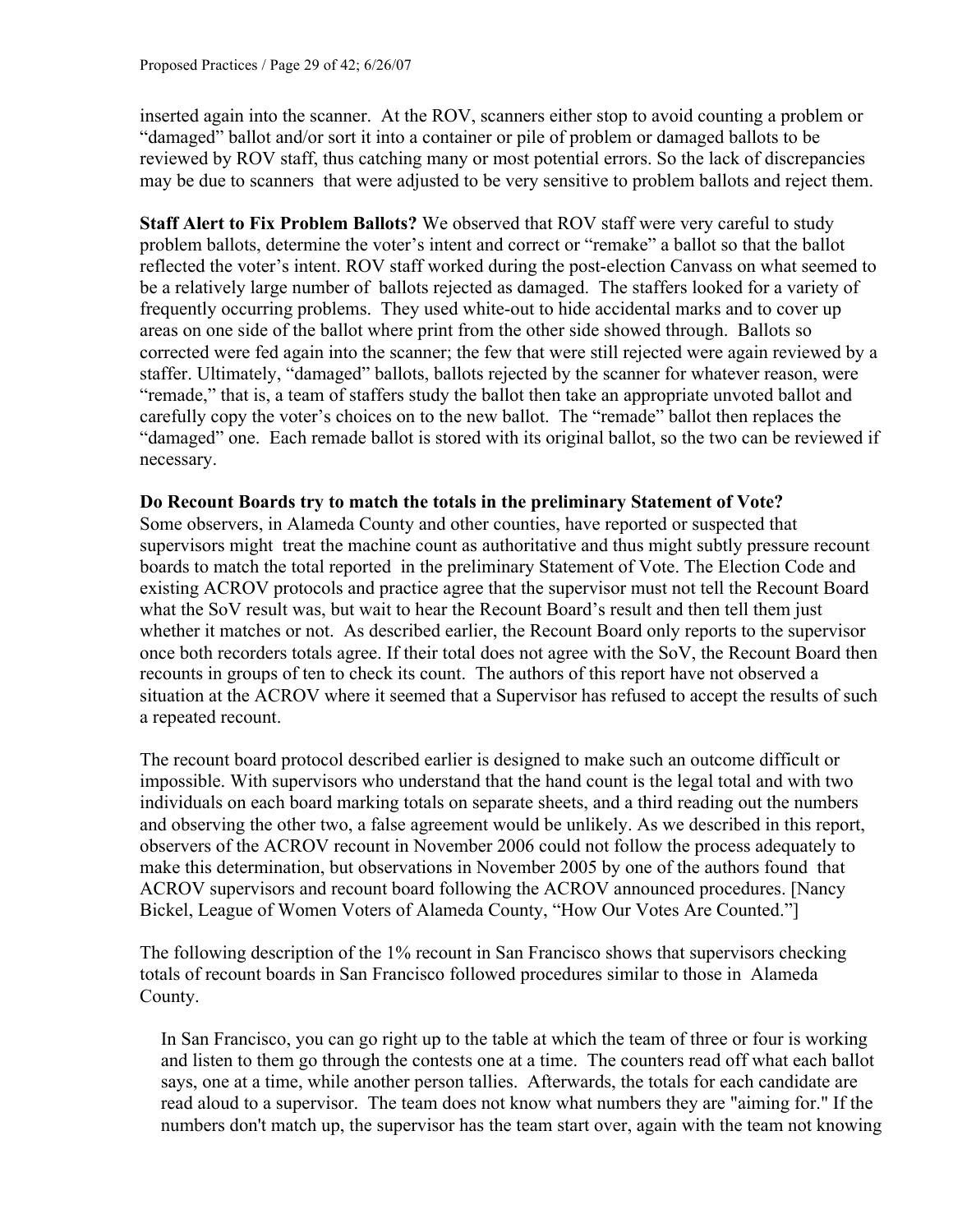which candidate totals were off. I liked that aspect of the process, because that way the counters can't fudge things just to speed the process up. The supervisor only says "right" or "wrong." [Chris Jerdonek, e-mail communication]

In Yolo County, one of the authors reported that the process was similar to the ACROV protocol and the practice observed in San Francisco, "except in one respect: the initial count is blind, but if the initial count is off, then the supervisor told the counters what number she was expecting." [David Wagner, e-mail communication]

#### 9. **Reconsider whether a 1% sample is adequate to test the accuracy of the ballot.**

This often-raised question could most effectively be considered by the ACROV as part of a statewide discussion among election officials, interested citizens and appropriate technical experts. What changes would be required in the election Canvass to achieve a statistically significant sample size? What would be the costs and benefits to the public to achieving that sample size? Could a sample of such a size be counted within the 28 day Canvass period?

The adequacy of a sample depends upon multiple factors, such as the number of precincts and the number of voters for a particular race included in the sample and the margin of victory in the races, not just a percentage (e.g., 1%). So although 1% might be more than adequate to test say, the accuracy of the vote in Alameda County for candidates for statewide office, it might not give a large enough sample to test the accuracy of the vote in a small local election. To make the question more puzzling, the size of precincts can vary widely, from, say 100 registered voters to 1000, and the number of actual voters in each precinct varies even more widely. So future discussions should consider what the 1% or other sample is taking a sample of. One percent of precincts is not necessarily the same thing as one percent of ballots.

## **The Larger Context**

Sample size needs to be considered in the larger context of the ultimate goal of the sample—to ensure an honest and accurate election. The goal is that every vote cast is counted accurately and that the candidates and measures that win in an election win honestly. Increasing sample size would be intended to increase the likelihood of discovering error or fraud.

Preventing error and fraud from occuring might make larger sample sizes seem less necessary. So citizens and election officials should consider whether the money available to be spent on the election should be devoted to taking and hand counting larger samples or to tightening up all aspects of election management, designing and testing machines and software to prevent error and fraud, improving training of election officials, and increasing the security of the equipment and the process. Although much can be done at the local level to ensure this goal, some of these improvements can only be carried out at the national or state level.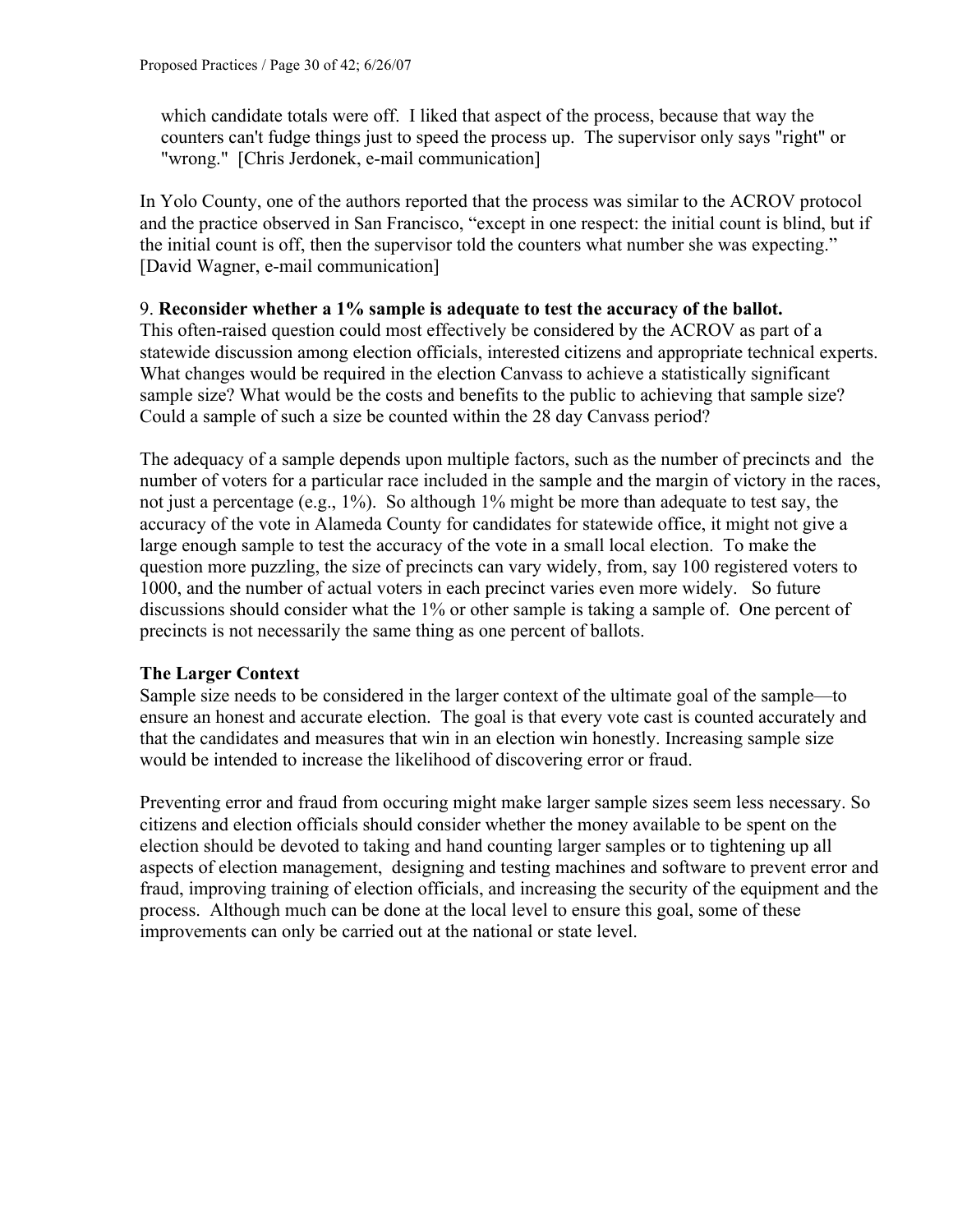#### **Conclusion**

#### **Improved Process**

The Alameda County Registrar of Voters Office carried out its obligations to do a hand tally of 1% of its precincts with outstanding orderliness and efficiency, improving on the already excellent standard of the Office observed in the November 2005 Special Election and subsequent elections. Acting ROV Dave Macdonald brought to the Office streamlined and improved systems for planning, coordinating and carrying out the 1% count and all aspects of the election despite the late purchase and arrival of brand new election equipment and software and the resulting tight schedule. The awkward and limited back office space and computer room, where much of the election Canvass takes place, was cleared out and reorganized to improve work conditions and efficiency.

The acting ROV adopted many of the selection practices recommended by the February 2006 Draft **Proposed Criteria for the Post-Election One Percent Manual Tally in Alameda County**  prepared for the previous acting Registrar of Voters Elaine Ginnold and the ROV's Election Advisory Committee to improve the effectiveness of the 1% sample in discovering errors or problems in the provisional Statement of Vote.

#### **Expanded Sampling and Checking**

The Office expanded its definition of "1% of precincts" by hand counting both paper ballots scanned at the precincts and the VVPATs, the Voter Verified/Verifiable Paper Audit Trails, or paper records printed on rolls by touch screen machines. As in the 2005 election, the ACROV went beyond the selection and hand counting of 1% of precincts. In the November 2006 election the ACROV did separate hand counts of 1% of the boxes of absent ballots and of 1% of the boxes of provisional ballots. Nearly all votes cast in the election were included in the pool from which these 1% samples were drawn. The Office's 1% counts came very close to the increased comprehensiveness and completeness that will be required in future elections by recent changes to the Election Code.

As directed by the Board of Supervisors, the ACROV also checked the approximately 4000 VVPATs for all touch screen machines used in the election, thus including early voting at the ROV Office and at other fixed and moveable locations throughout the county. The review of all VVPAT ballots—other than those included in the 1% sample—was carried out by scanning machine-readable bar codes. This was perhaps a double check on the voting records of the touch screen machines, but was not an actual hand recount of the approximately 4000 VVPAT print outs. The textual print-outs of candidate names are the only material on the VVPAT paper rolls that could have been read and checked by the voters themselves, so they are the only definitive indication of voter intent. Barcodes are not readable by the voters, so barcode scanners are not a satisfactory substitute for a hand count of the text printed on the VVPAT records. Registrar Macdonald has said that he does not plan to use the barcode method for future hand counts of 1% samples. The ACROV used a hand count, not a scanner, for the VVPATs that were part of the 1% sample of precincts.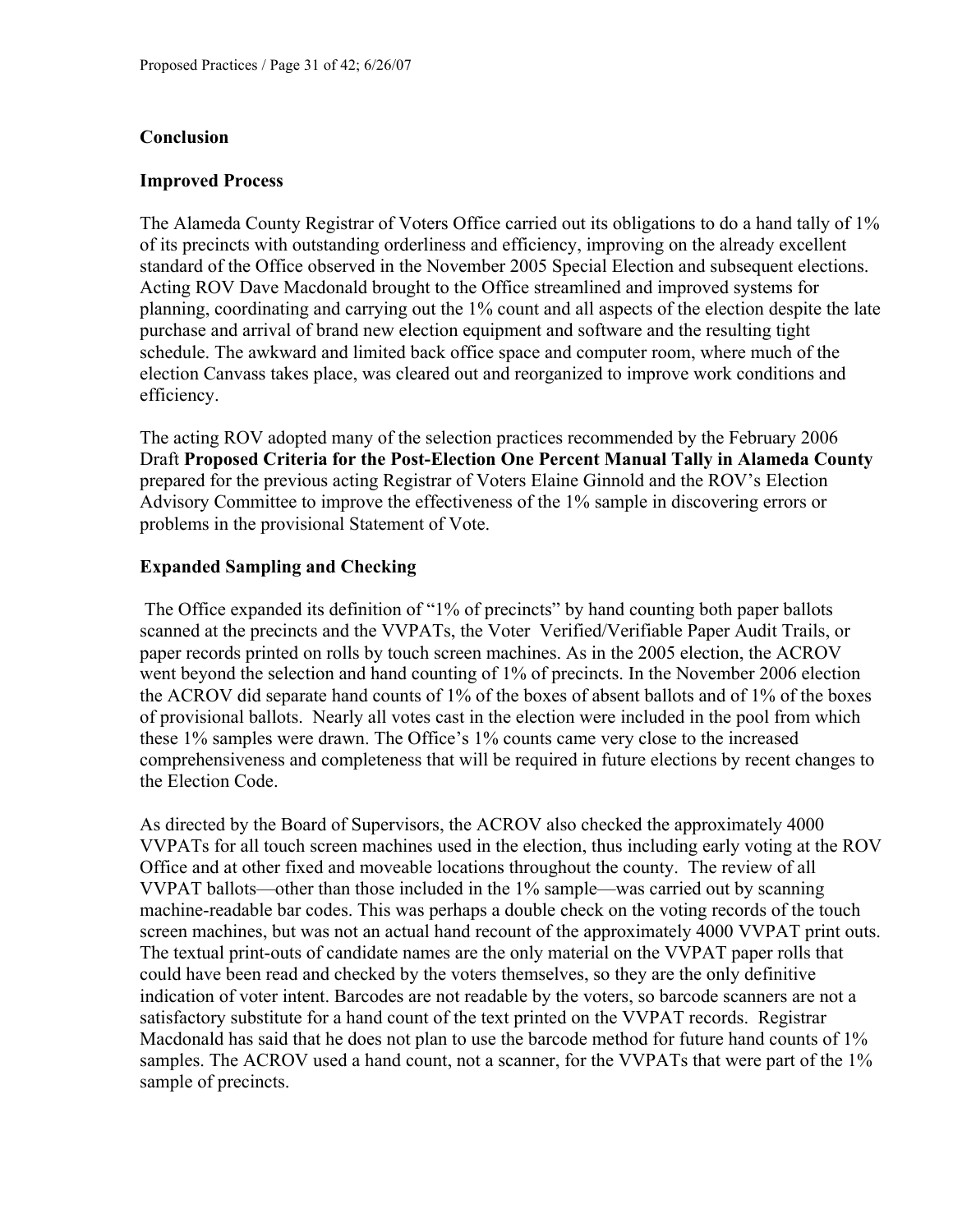#### **Increased Public Notice and Observing**

The ACROV improved its public notice and observing process compared with June 2006. It selected the precincts and boxes to be hand counted at a publicly announced and observed process. The date and time of the actual hand tally were announced long in advance on the ROV webpage. The date and time of the selection was announced about 24 hours in advance by telephone to members of the public who had requested notification. Public notice of the selection process and of the hand counting process itself have improved steadily in the elections following the November 2005 election. For future elections the Election Code will require 5 day advance notice of both the selection and the hand tally itself.

About a dozen people, members of the public and County staffers, were present at 4:30 pm, Friday, 17 Nov., 2006, to see a metal drum rotated and ping pong balls numbered 0 to 9 drawn in sequence to pick the 9 precincts, the 7 boxes of absent ballots and one box of provisional ballots selected for hand recounting.

During the November 2006 1% count and the Canvass as a whole, the rather restrictive practices of the ACROV Office observed in the November 2005 election were continued and made more restrictive. A Sheriffs Deputy was present throughout the count; an Associate County Counsel was present for the selection and the beginning of the counting. Observers were handed a sheet of strict "Election Observer Ground Rules," but not provided with explanations of the process they were observing.

Members of the public who wished to observe were able to see the staff carrying out the steps of 1% recount but without being able to actually follow, to hear or see in detail the substance of the activities. The ACROV complied with the letter of the election code provision which requires that the 1% count be public, but, we found, not with the spirit.

## **Recommendations for Handling the 1% Sample in Future Elections**

#### **Sampling 1% of Every Precinct and Every Vote: Efficiency and Security**

We are confident that the ACROV office will maintain and continue to improve the efficiency and security with which it ensures that every vote is counted and that every vote has an equal chance of being sampled in the one percent sample. The details of the Registrar's response to our proposed practices in the Summary confirm our confidence that the 1% will improve in future. [Full response in Appendix B; summary and discussion in the introductory Summary and throughout this report.

#### **Sorting Ballots by Precinct, A Daunting Challenge.**

One of the new provisions of the Election Code will pose a particular challenge to the ACROV the requirement that absent ballots from voters in precincts selected for the 1% sample be sampled and counted with the 'home' precinct. Currently, absent ballots are processed and scanned as they come into the ROV over several weeks, then boxed and sealed to preserve their security and get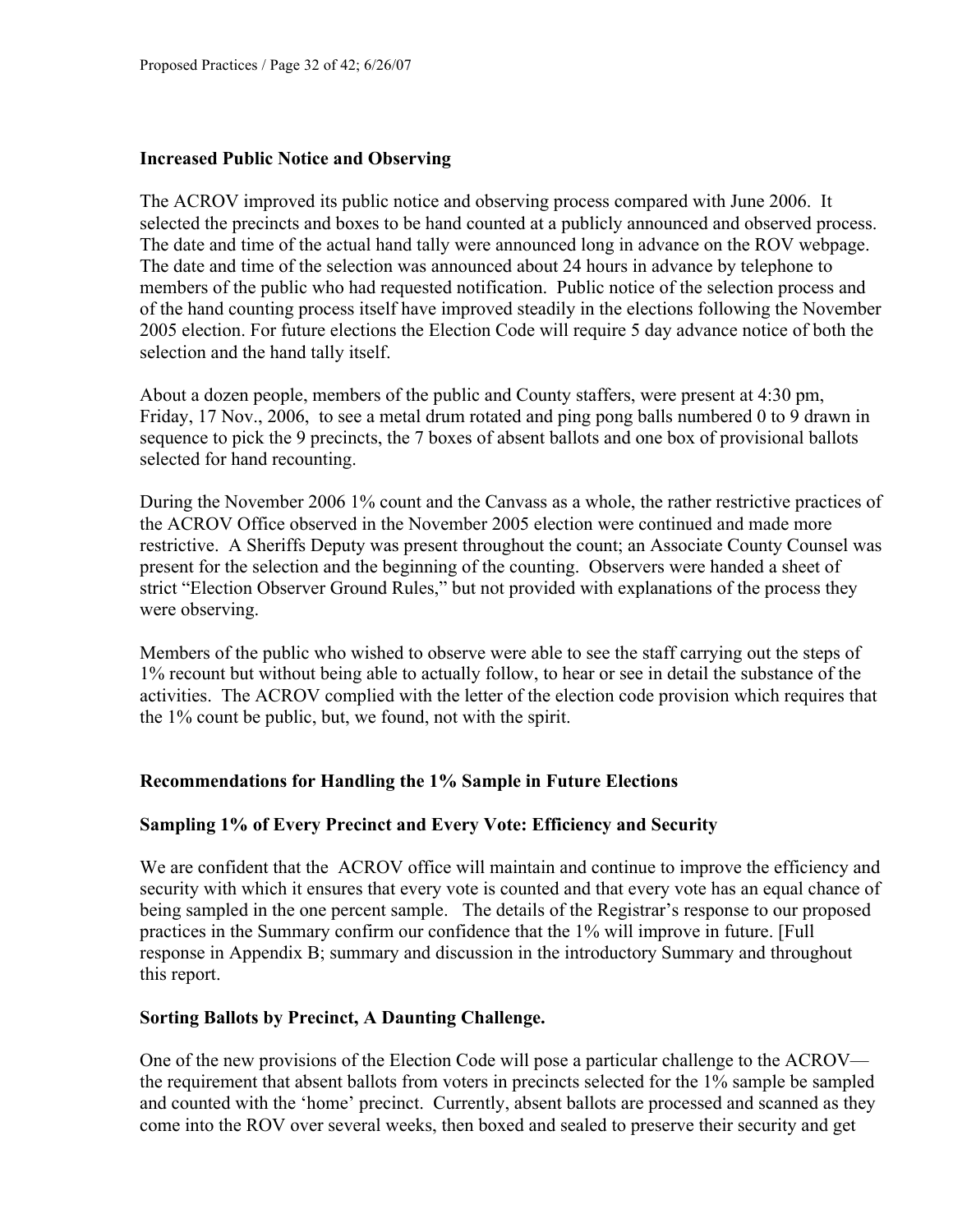them out of the limited work area. At the end of Election Day, the totals from these absent ballots are compiled electronically and distributed electronically to their 'home" precinct. They have not been physically sorted into their precincts, at least in recent elections.

**The number of individual paper ballots in future elections will approach a million items**. During the November election, there were more than 400,000 pairs of large, heavy paper ballots handled by the ACROV. The ACROV will have to sort ballots into 1219 piles or boxes representing individual precincts: process them; store those they come in before the election securely and retrievably; and then sort, process and store the ballots they are delivered on Election Day from polling places. These tasks present a formidable physical and technical challenge which may require expensive new sorting machines or services and new temporary or permanent work space.

**Processing and Sorting Damaged Ballots.** Since damaged ballots belonging to each precinct will also have to be included and these are generally the last to be processed, time pressure to complete the count and the sample within the required 28 days may be great.

**Sampling Early Votes.** In addition to this challenge, the Election Code will require a 1% sample of all early votes, currently all cast electronically on touch screen machines with VVPATs. If the number of votes cast on touch screens remains at current levels of about 4000, this should not be a problem, even though counting the VVPAT votes recorded on paper rolls is an awkward, slow process.

**Need to Sample Provisional and Mail-In Precinct Ballots.** In order to ensure that all votes have a chance of being drawn in a 1% sample, the ACROV will still have to sample provisional ballots and absentee ballots belonging to precincts that do not have polling places. Mail-In Precinct ballots could be sampled either by including all 1219 official precincts in the group of precincts to be sampled or by doing a separate sample of these ballots. The new Election Code provisions do not specify how provisional ballots should be sampled. If they are sorted into their precincts, this too could put a great time pressure on meeting the deadline to report the Statement of Vote, since provisional ballots are generally dealt with at the end of the Canvass.

## **Public Announcements; Public Observing and Public Understanding; Time and Space Limitations**

Since we find that the ACROV Office carried out its primary task of counting and then sampling ballots accurately, completely, efficiently, we urge the ACROV to allow public observers to fully appreciate how well the Office does its work-- **by enabling them to see, hear and understand exactly what is going on.** 

To accomplish this goal the ACROV will have to overcome the limitations of the available space. Registrar Macdonald is currently remodeling the back office and computer room areas to make them more efficient. Another approach would be to move the Canvass and the 1% manual tally to a larger and more adequate space—temporarily for large elections with large quantities of paper ballots or permanently. In any case, the ACROV will also have to overcome the pressures of the huge volume of ballots that will have to be process and sorted into precincts within the 28 day period after the election.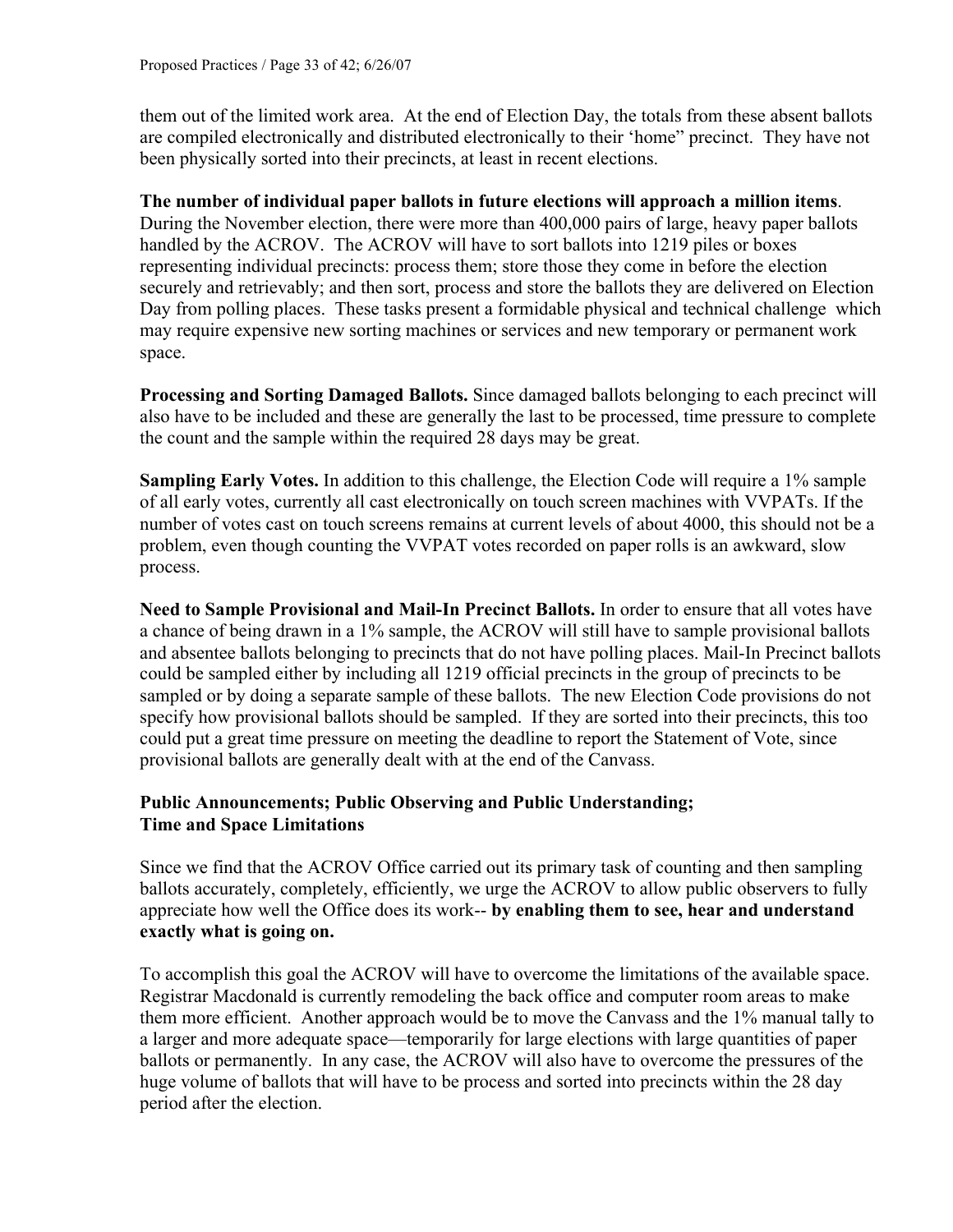**Easy Fixes.** Small changes could dramatically improve the ability of the public observers to see, hear and understand the processes. Chalk boards or pads on easels could be used to post the totals arrived at by all the recount boards, the teams of three people which hand count the ballots. Totals could be recorded on a computer and transmitted to a large screen visible to all observers or even on the Internet. Copies of "Procedures for 1% Manual Tally" could be distributed to observers and/or a schematic description of the process could be posted on the walls of the room, as was done for some operations of the June 2006 Canvass. As discussed earlier, more extensive use of the ROV website and of print handouts could greatly improve public notice, information and understanding of the process and the election results.

As the Summary discusses in more detail, the Registrar has developed plans, consisting of some easy fixes, to record the reports of the recount boards so they can be read by observers and to expand the area where observers can walk and look so they can see the processes more fully.

#### **Reconsidering Institutional Practices and Attitudes.**

To make the changes to improve public observing that we propose, the ACROV Office and its staff will need to take a fresh look at their assumptions and their practices and figure out to what extent they can overcome the limitations of space and work flow to make changes in the way they deal with public observers. They will want to talk with ROV staff in counties which welcome observers in a more relaxed way. They will want to check that recount board members can feel comfortable and maintain their concentration and accuracy when being observed more closely.

We would like to suggest that the Alameda County Registrar of Voters Office's compliance with the letter and spirit of laws and regulations is its best protection against potential problems. We recommend that it can best serve the public's right to vote by permitting the public to observe its work fully and with understanding. We recommend that it continue to reach out to the public, invite questions and answer them fully, hold informational meetings, post useful information and responses to frequently asked questions on the ROV webpage, and invite interested citizens, including critics, to serve on advisory committees. These approaches are time-consuming; they do not always work. Nevertheless, we believe, they are often the best ways to identify and resolve issues before they become problems.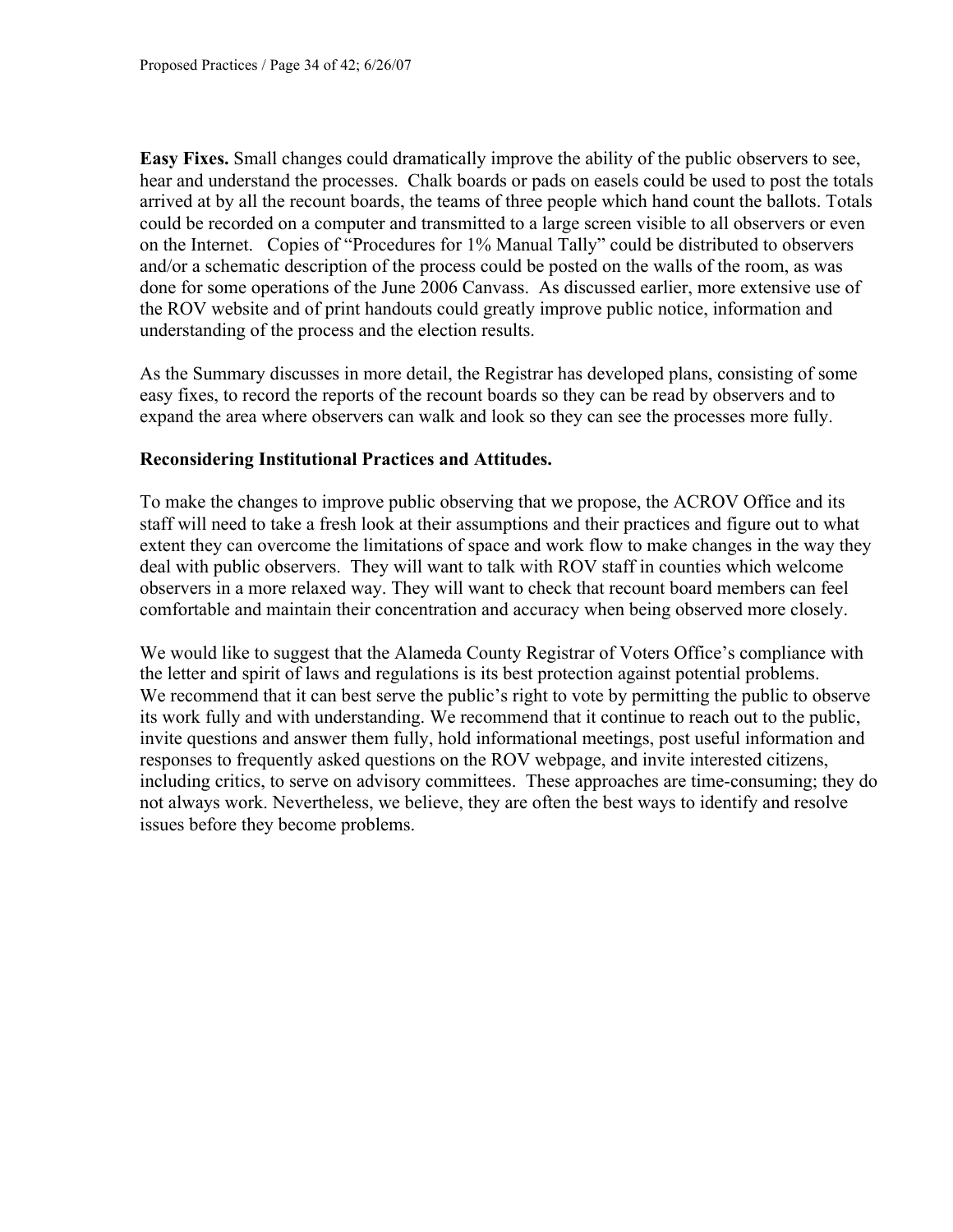## **Appendix A**

#### **Sorting All Ballots into Precincts: Some Options and Discussion**

Election Code 15360 as amended and filed with Secretary of State, Sept. 30, 2006 appears to require that, for the purpose of the 1% sample and hand tally of precincts, all ballots be physically sorted into the appropriate precincts, except possibly for early votes. At present, the ACROV does not sort absent voter, mail-in precinct or provisional ballots physically. Absent Voter and mail-in precinct ballot are boxed as AV ballots; Provisionals boxed as Provisionals. The two categories are sampled and hand counted separately, taking a 1% sample of boxes of each type. Thus, the ACROV is able to scan ballots as they come into the office and then box them in batches of about 600. Absent Voter and provisional ballots that arrive on Election Day and during the following night are similarly processed, scanned and sampled as part of the 1% sample of boxes of AV or Provisional ballots. The computer program that tallies all the votes automatically attributes each such vote to the appropriate precinct.

If the Secretary of State does indeed require that all ballots be physically sorted into the appropriate precincts for the purpose of taking the 1% sample, the ACROV and many other ROVs will face daunting challenges of work space, time, work flow and staffing to accomplish this task. We assume that the Election Code provision would require sorting into all precincts, including those currently treated as mail-in precincts, 1219 precincts at the last election.

In considering the options, it is essential to remember that we are talking about sorting **nearly a million** ballots, that is, more than 415,638 pairs of large awkward card stock ballots.

Their current procedure permits the ACROV to accomplish its work in a cramped work space. This space is currently being renovated. ROV staff are able to process absentee ballots before the election as they come in, scan them, then pack them up in boxes of 500 and seal them. On Election night and in subsequent days, the ROV sorts and processes into appropriate categories all the paper ballots that come into the polls. Ballots scanned at the polls can be packaged and put away—already in their appropriate precincts. But all others categories need different types of processing. These different types of processing are often carried out sequentially, so the easiest are completed first and the more complex or time consuming take longer, or are carried out by different staffers in a different part of the office and/or are handled after the easier tasks are out of the way. These ballots include AV ballots delivered on Election Day, to the ROV or polling places, provisional ballots and damaged ballots. The large size and volume of ballots makes handling them, sorting them and storing them in a secure way a real challenge. It is often a challenge just to complete all the existing necessary tasks in time to do the 1% sample and report the official results to the Secretary of State 28 days after the election.

Note: Absentee and Provisional ballots arrive in envelopes signed by the voter. ROV staff process Absentee Ballot envelopes through a machine that stamps an ID number on each envelope to keep track of them until they are opened, to count their number and so on. Ballot envelope signatures are then scanned optically and the signature compared with the signature stored electronically. Questionable signatures are compared by a staffer. Once the ROV determines that the voter has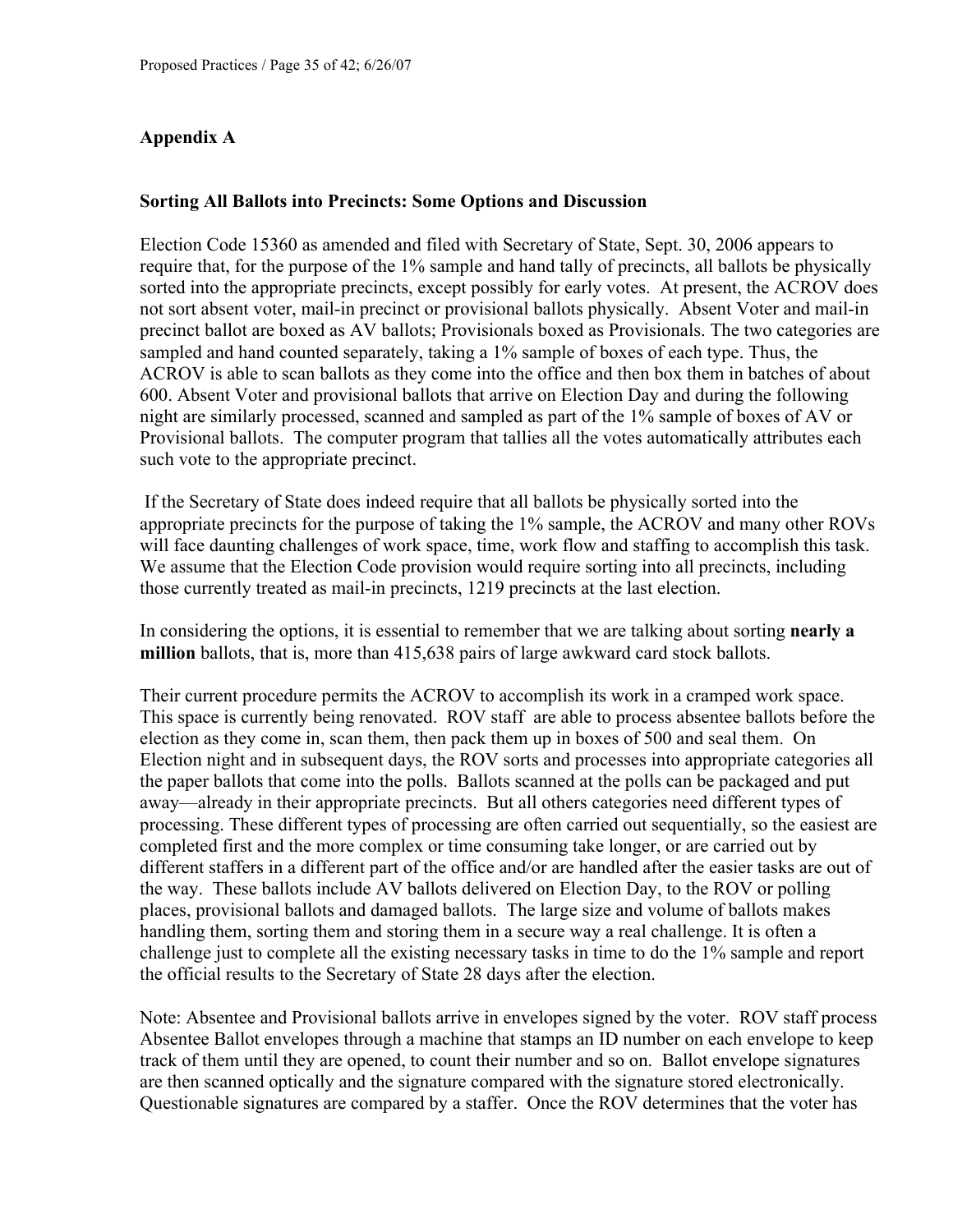not already had a ballot recorded and the signature is valid, the envelope is opened and separated from the ballot. The ballot is then scanned and packed up in a batch.

Below we list several proposals for sorting ballots currently being discussed in the community of Registrars and interested citizens, and we make some modest suggestions.

## **Methods for sorting before the 1% sample is drawn.**

**• Enlist the Post Office to do the sorting directly or indirectly**. For example,

by assigning a different +4 extension to the ZIP code for each precinct.

The Post Office would then have to sort all mailed in ballots

into the 1000 plus precincts for the ROV. or

By renting  $1000+$  Post Office boxes, one for each precinct.

By making an agreement with the Post Office to use their sorting equipment to sort absentee ballots.

Registrar Macdonald reports that the Post Office says it is not able to assist in this task.

**• Buy a Pitney Bowes sorting machine.** Cost: \$500,000. ACROV Dave Macdonald says he does not have money in the budget for this purchase. The Office might wish to explore leasing to spread cost over several years or sharing with one or more other counties, with, for example, one doing sorting early and another doing it later in the Canvass period. Dribs and drabs of ballots not sorted mechanically could be sorted by hand.

**• Sort by hand.** Problem: This is extremely labor and space intensive for large counties like Alameda County. Macdonald is considering this option, perhaps in combination with some preliminary mechanical sorting method.

Here is a suggested example of how mechanical and hand sorting could be combined to sort all ballots before the sample drawn. Finding the space and the staff to carry it out would be very demanding and probably increase costs significantly.

# **Preparation:**

1. Print precinct numbers on absentee ballots and provisional ballots and or ballot envelopes before they are distributed. Possibly create some number of +four ZIP codes, say 100, so that the Post Office would do a preliminary sort. Or create 1219 ZIPs or ID numbers or barcodes to facilitate sorting in the ROV Office.

2. Set up 2-4 containers, cubicles or the like for each of the 1219 precincts; categories would be some of the following:

envelopes before signature check, envelopes after signature check, opened but unscanned ballots, scanned, packed and sealed ballots

3. Envelopes arrive at ROV Office and are processed and sorted.

4. Check signatures.

5. Hand sort by precincts to the extent needed to compensate for limitations of sorting in step 1 using markings on the envelopes  $\left[3 \& 4 \text{ could be reversed}\right]$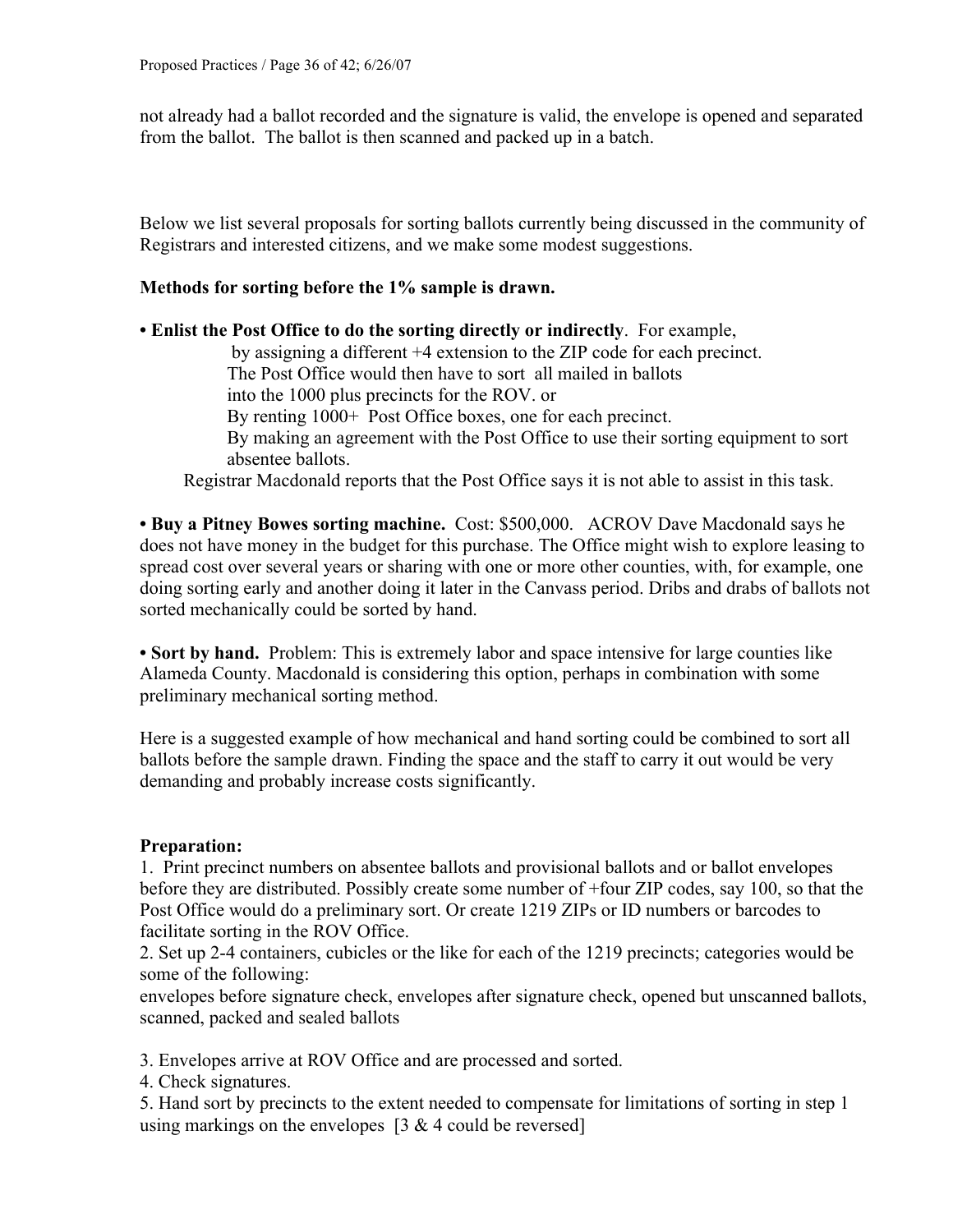6. When some reasonable number of unscanned ballot envelopes are in a precinct container, say 100 or more, open them and scan them. Put in an envelope or plastic bag and seal with security seal. Return to container for scanned ballots. This would limit the number of open piles and therefore the risk of confusion, breaches of voter privacy etc.

7. The pre-election portion of the processing and scanning would be closed out at a fixed time before the end of Election Day, as is done now.

After 8 pm election night and throughout the canvas:

8. Ballots cast at the poll but not able to be scanned at the poll would be scanned at the ROV, kept in their precinct order and stored with those scanned at the polls.

9. Late arriving AVs and AVs submitted on Election Day could be processed as a group and sorted into precinct piles at that time, using the system above; sealed and stored with other AVs.

10. Provisional ballots would be sorted into precincts using envelope IDs, signatures verified, opened, scanned and counted, packed and stored.

11. Damaged ballots would be corrected, sorted by precinct, scanned, or the reverse, and packaged by precinct.

Thus, when precincts were selected for 1%, the packages or boxes of absentee, provisional and other ballots for that precinct would be stored with and could be found quickly and counted at same time as packages or boxes of Election Day ballots and paper records of touch screens from that precinct.

# **Sorting ballots by precinct only after the 1% sample of precincts is selected.**

Another possibility: Do not sort the ballots until after the precincts are selected. Once they are selected, run all the ballots through the central scanners again, programming the scanners to put ballots from the selected precincts into the secondary bin (usually reserved for write-in ballots). From there the ballots can be sorted by hand.

This method would take advantage of the fact that it is only necessary to sort the ballots in the handful of precincts selected to be part of the 1% sample; it is not necessary to sort 100% of the ballots in order to check the ballots in 1% of the precincts.

On the other hand, this method would require opening all sealed boxes or containers of ballots, rescanning them, repackaging, resealing and storing them, a large and probably time consuming task.

**Editorial Note:** The Committee thanks Registrar Dave Macdonald, ROV staff members Cynthia Corneijo and Xioneida Castillo, IT staff member Tim Dupuis and the many other Alameda County staff people who have responded to our queries and corrected our errors. Any remaining errors or omissions are our own.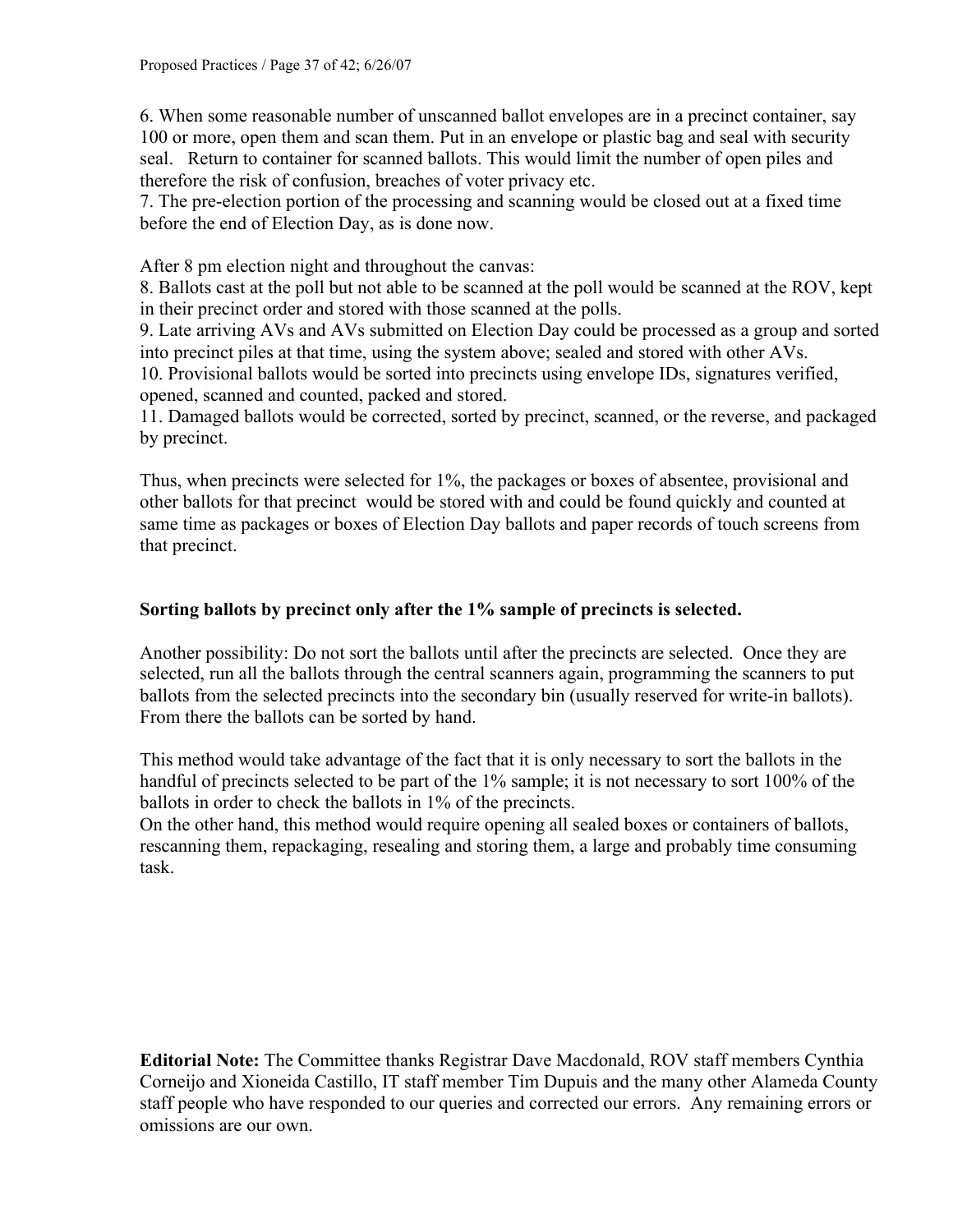Proposed Practices / Page 38 of 42; 6/26/07

## **Appendix B**

**Response of Registrar Macdonald to this Report, dated April 18, 2007, hand-delivered at meeting on April 23, 2007 and delivered by e-mail thereafter.**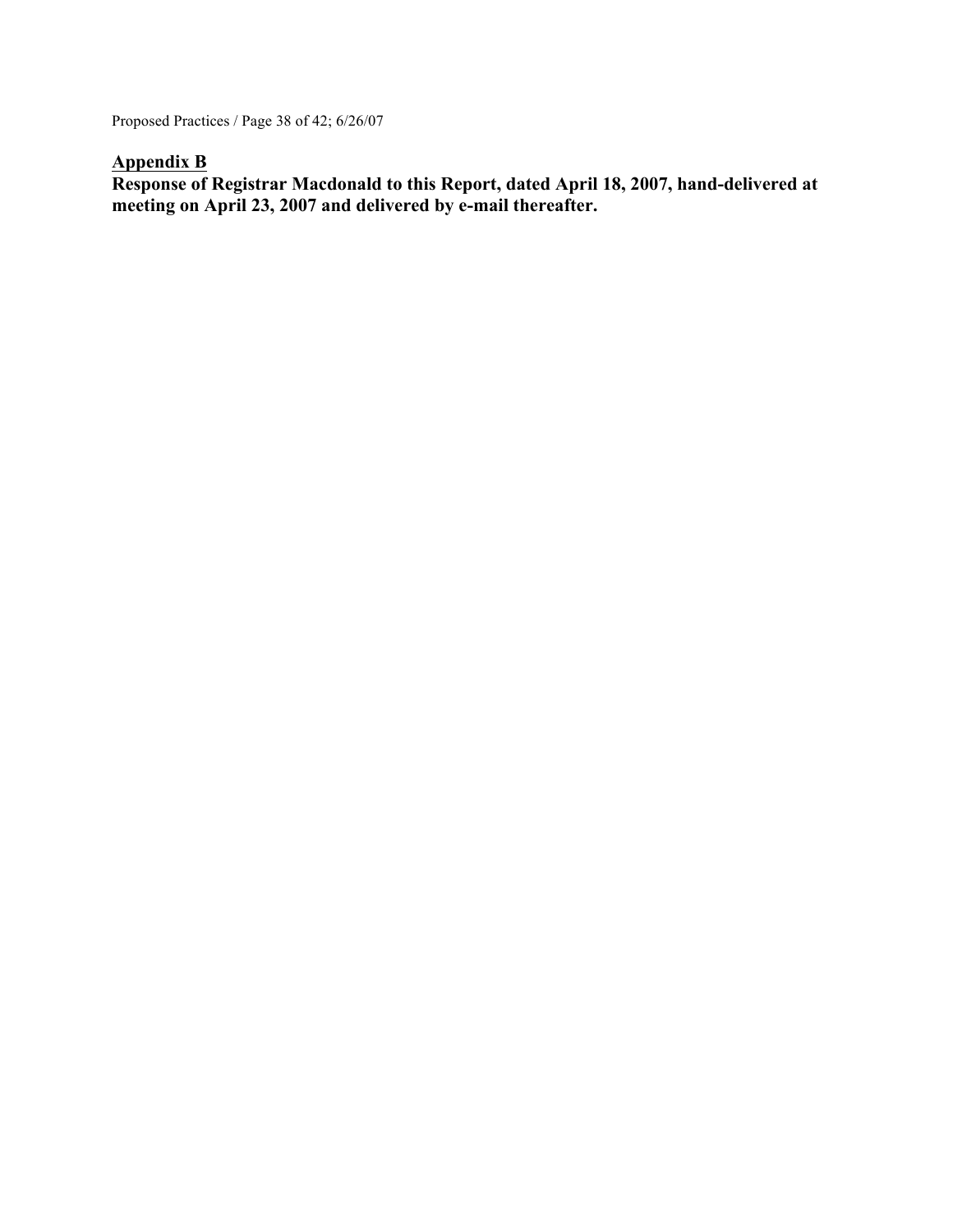Proposed Practices / Page 39 of 42; 6/26/07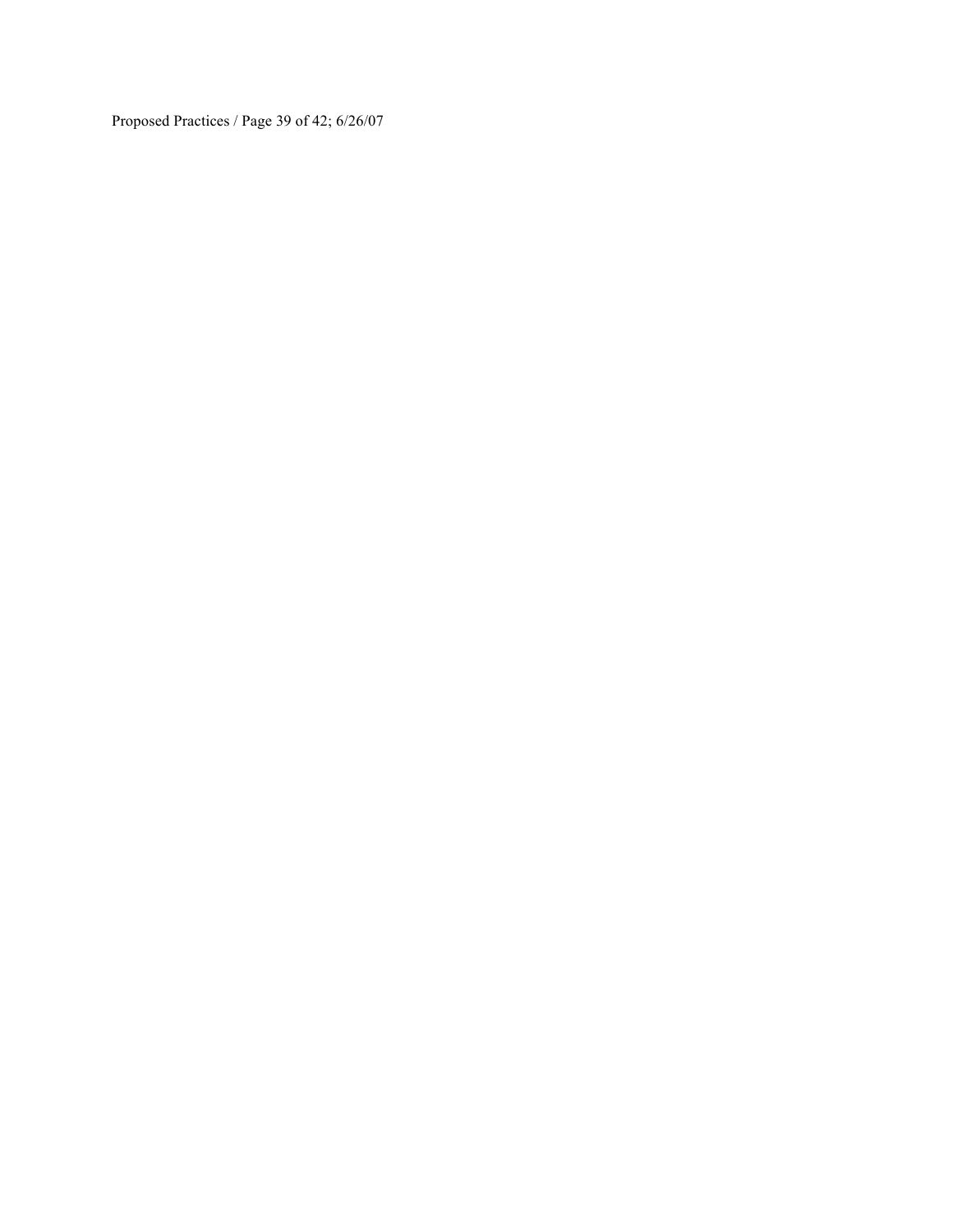Proposed Practices / Page 40 of 42; 6/26/07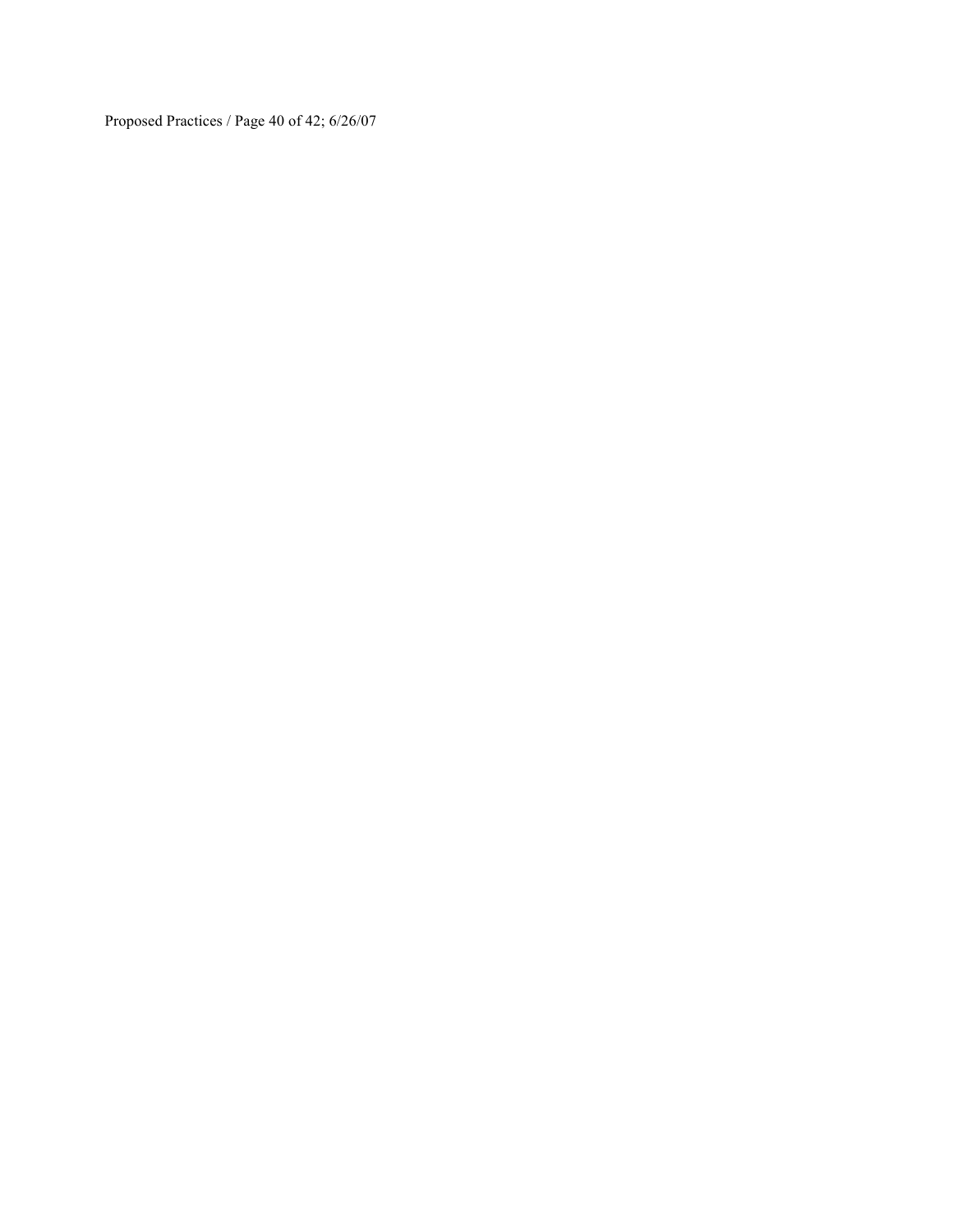Proposed Practices / Page 41 of 42; 6/26/07